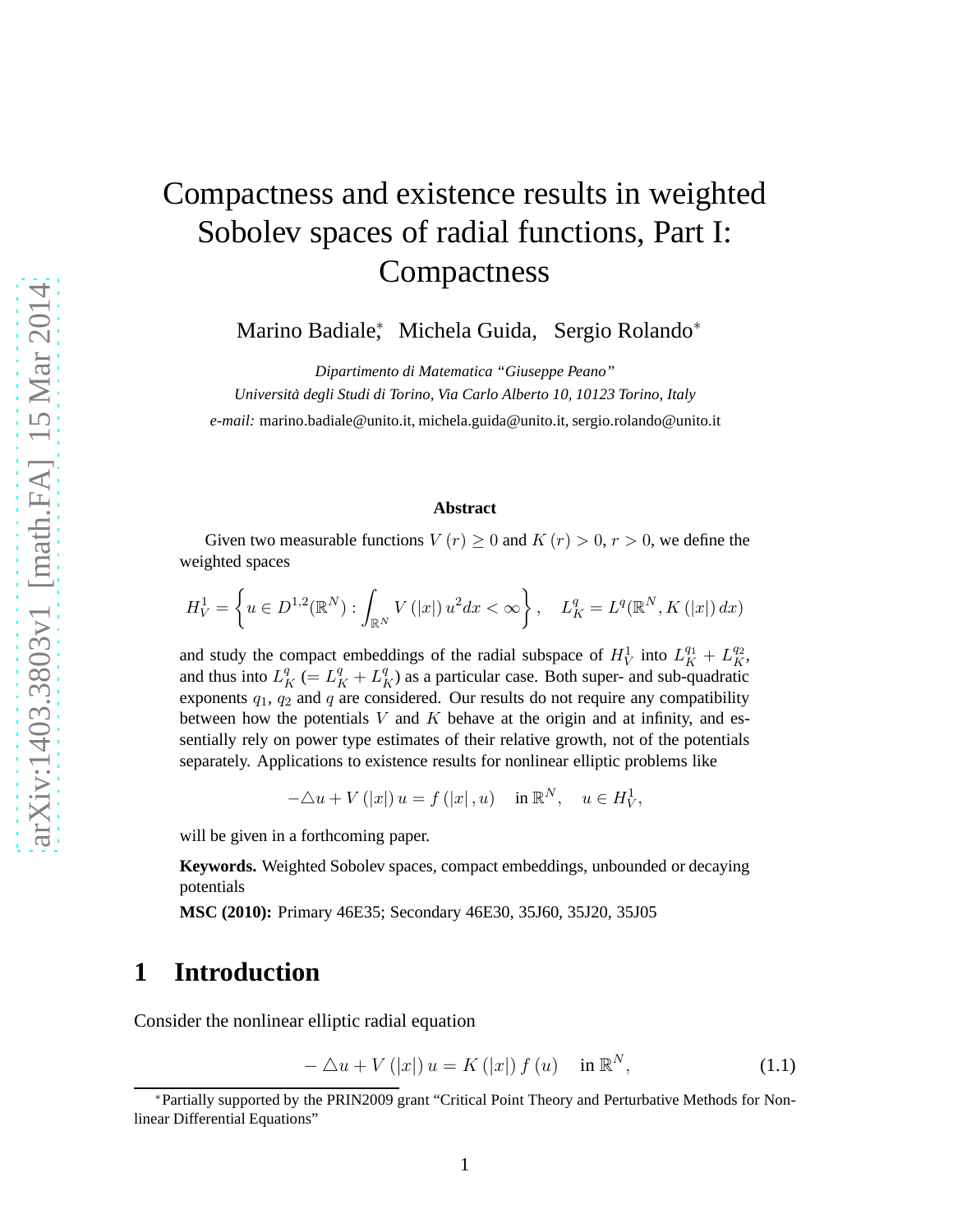where  $N \geq 3$ ,  $f : \mathbb{R} \to \mathbb{R}$  is a continuous nonlinearity satisfying  $f(0) = 0$  and  $V \geq$  $0, K > 0$  are given potentials. The motivation of this paper is concerned with the problem of the existence of non-zero non-negative solutions to equation  $(1.1)$  in the following weak sense: we say that  $u \in H_V^1$  is a *weak solution* to [\(1.1\)](#page-0-0) if

<span id="page-1-0"></span>
$$
\int_{\mathbb{R}^N} \nabla u \cdot \nabla h \, dx + \int_{\mathbb{R}^N} V(|x|) \, uh \, dx = \int_{\mathbb{R}^N} K(|x|) \, f(u) \, h \, dx \quad \text{for all } h \in H_V^1, \tag{1.2}
$$

where

<span id="page-1-1"></span>
$$
H_V^1 := H_V^1(\mathbb{R}^N) := \left\{ u \in D^{1,2}(\mathbb{R}^N) : \int_{\mathbb{R}^N} V(|x|) u^2 dx < \infty \right\} \tag{1.3}
$$

is the energy space associated to the linear part of the equation, which is a Hilbert space with respect to the following inner product and related norm:

$$
(u \mid v) := \int_{\mathbb{R}^N} (\nabla u \cdot \nabla v + V(|x|) uv) dx, \quad ||u||^2 := \int_{\mathbb{R}^N} (|\nabla u|^2 + V(|x|) u^2) dx.
$$

By well known arguments, such solutions lead to special solutions (*solitary waves* and *solitons*) for several nonlinear classical field theories, such as Schrödinger and Klein-Gordon equations (see e.g.  $[11, 27, 4]$  $[11, 27, 4]$  $[11, 27, 4]$ ). In this respect, since the early studies of  $[15, 23, 4]$  $[15, 23, 4]$  $[15, 23, 4]$ [18,](#page-40-2) [22\]](#page-41-2), equation [\(1.1\)](#page-0-0) has been massively addressed in the mathematical literature, recently focusing on the case of V possibly vanishing at infinity, i.e.,  $\liminf_{|x|\to\infty} V(|x|) =$ 0 (some first results on such a case can be found in [\[2,](#page-39-1) [9,](#page-40-3) [13,](#page-40-4) 14]; for more recent references, see e.g. the bibliography of [\[1,](#page-39-2) [24\]](#page-41-3)).

The natural approach in studying equation  $(1.1)$  is variational, since its weak solutions are (at least formally) critical points of the Euler functional

$$
I(u) := \frac{1}{2} ||u||^2 - \int_{\mathbb{R}^N} K(|x|) F(u) dx,
$$
\n(1.4)

where  $F(t) := \int_0^t f(s) ds$ . Then the problem of existence is easily solved if V does not vanish at infinity and  $K$  is bounded. Indeed, in this case, introducing the weighted Lebesgue space

<span id="page-1-3"></span>
$$
L_K^q := L_K^q\left(\mathbb{R}^N\right) := L^q\left(\mathbb{R}^N, K\left(|x|\right)dx\right),\tag{1.5}
$$

one easily sees that the embeddings  $H_V^1 \hookrightarrow H^1(\mathbb{R}^N)$  and  $L^q(\mathbb{R}^N) \hookrightarrow L_K^q$  are continuous, so that, by the well known theory of  $H^1(\mathbb{R}^N)$ , the embedding

$$
H_V^1\left(\mathbb{R}^N\right) \hookrightarrow L_K^q\left(\mathbb{R}^N\right), \qquad 2 < q < 2^* := \frac{2N}{N-2},
$$

is continuous and becomes compact if restricted to the radial subspace of  $H_V^1$ , namely

<span id="page-1-2"></span>
$$
H_{V,\mathbf{r}}^1 := H_{V,\mathbf{r}}^1\left(\mathbb{R}^N\right) := \overline{\left\{u \in C_{c,\text{rad}}^{\infty}\left(\mathbb{R}^N\right) : \int_{\mathbb{R}^N} V\left(|x|\right) u^2 dx < \infty\right\}} \xrightarrow{H_V^1(\mathbb{R}^N)} \tag{1.6}
$$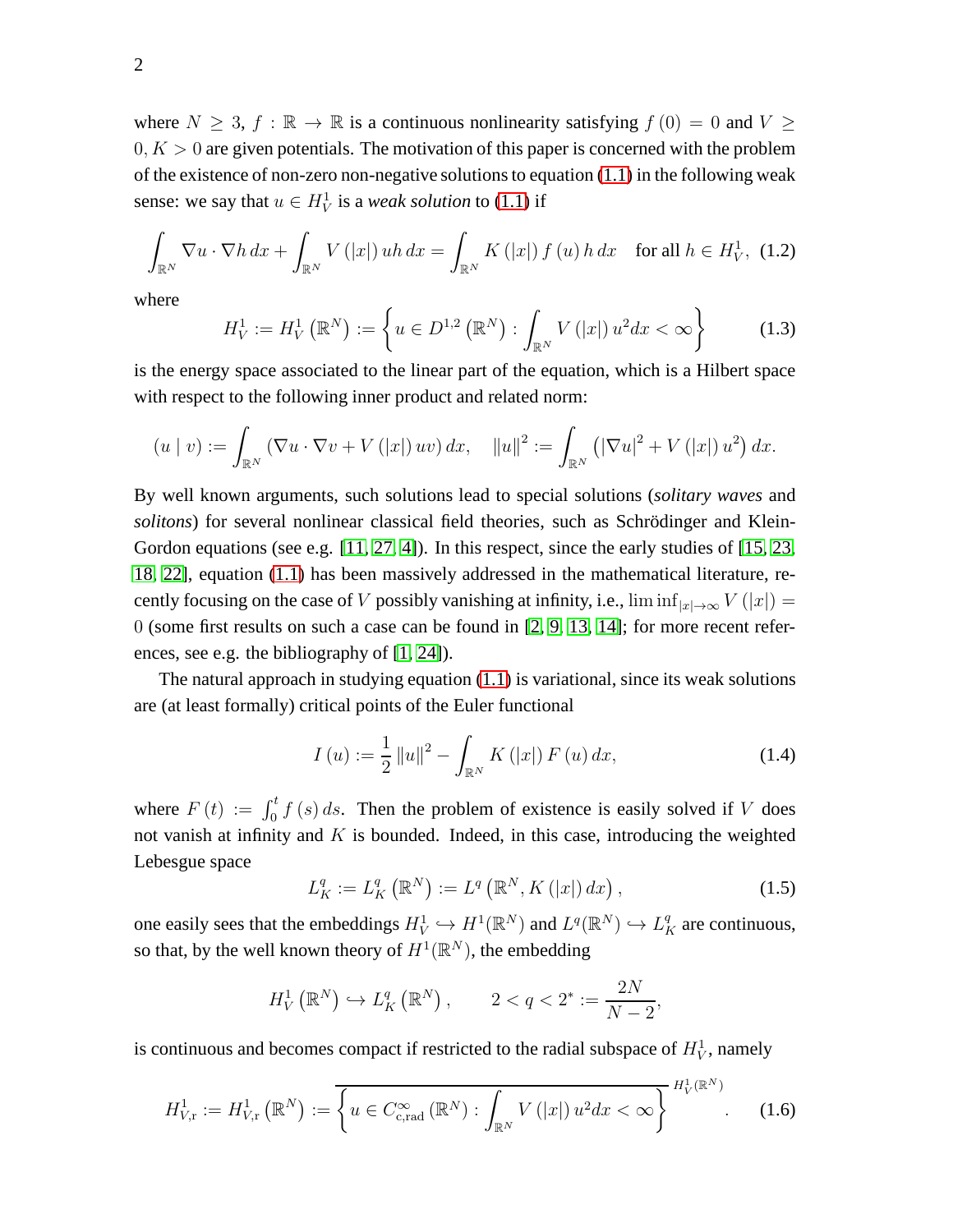Therefore, assuming that  $f$  grows as a super-linear and subcritical power, the functional I is of class  $C^1$  on  $H_V^1$  (because its non-quadratic part is of class  $C^1$  on  $L_K^q$ ) and, under some additional conditions on the nonlinearity, by-now almost standard in the literature, the restriction of I to  $H^1_{V,r}$  has a mountain-pass geometry and satifies the Palais-Smale condition, so that it has a non-zero critical point by the Mountain-Pass Theorem [\[3\]](#page-39-3). Such a critical point is actually a critical point of  $I$ , i.e., a weak solution of  $(1.1)$  in the sense of [\(1.2\)](#page-1-0), thanks to the Palais' Principle of Symmetric Criticality [\[21\]](#page-41-4), which applies since I is rotationally invariant and of class  $C^1$  on  $H_V^1$ .

If V vanishes at infinity, the space  $H_V^1$  is no more necessarily contained in  $L^2(\mathbb{R}^N)$  and thus the embedding properties of  $H^1(\mathbb{R}^N)$  become useless, so that the above scheme fails in essentially two points: the compactness properties of the radial subspace of  $H^1(\mathbb{R}^N)$ are no more avaliable and a growth condition of the form  $|F(u)| \leq (const.) |u|^q, q \neq 2^*$ , does not ensure the differentiability, not even the finiteness, of I on  $H_V^1$ . A possible way of saving the scheme, then, is to face and solve the following problems:

- (i) find a compact embedding of  $H^1_{V,\text{r}}$  into a space X where the non-quadratic part of *I* is of class  $C^1$ ;
- (ii) prove a simmetric criticality type result, ensuring that the critical points of  $I_{|H_{V,\text{r}}^1}$  are weak solutions of equation [\(1.1\)](#page-0-0) in the sense of definition [\(1.2\)](#page-1-0).

Problem (i) has been largely investigated in the literature for  $X = L_K^q$  and, as far as we know, the more general results in this direction are the ones recently obtained by Su, Wang and Willem [26], Su and Tian [\[24\]](#page-41-3), and Bonheure and Mercuri [\[16\]](#page-40-5) (for older results, see the references in [26, [24\]](#page-41-3); for related results without symmetry assumptions, see [\[1,](#page-39-2) [17\]](#page-40-6) and the references therein). In particular, [26], [\[24\]](#page-41-3) and [\[16\]](#page-40-5) respectively concern the cases  $q \ge 2$ ,  $1 < q < 2$  and  $q > 2$ . We also observe that [26, [24\]](#page-41-3) actually deal with the more general case of Banach energy spaces  $W_{V_r}^{1,p}$  $V_{V,\mathrm{r}}^{1,p}$ ,  $1 < p < N$ , which we do not study here. The spirit of the results of [26, [24\]](#page-41-3) (for  $p = 2$ ) is essentially the following: assuming that  $V, K$  are continuous and satisfy power type estimates of the form:

<span id="page-2-0"></span>
$$
\liminf_{r \to 0^+} \frac{V(r)}{r^{a_0}} > 0, \quad \liminf_{r \to +\infty} \frac{V(r)}{r^a} > 0, \quad \limsup_{r \to 0^+} \frac{K(r)}{r^{b_0}} < \infty, \quad \limsup_{r \to +\infty} \frac{K(r)}{r^b} < \infty,
$$
\n(1.7)

the authors find two limit exponents  $q = q(a, b)$  and  $\overline{q} = \overline{q}(a_0, b_0)$  such that the embedding  $H^1_{V,\text{r}} \hookrightarrow L_K^q$  is compact if  $q < q < \overline{q}$ . The exponent  $\overline{q}$  is always defined, while  $\overline{q}$  exists provided that suitable compatibility conditions between  $a_0$  and  $b_0$  occur. Moreover, the condition  $q < q < \overline{q}$  also asks for  $q < \overline{q}$ , which is a further assumption: a compatibility is also required between the behaviours of the potentials at zero and at in-finity. These results are extended in [\[16\]](#page-40-5) by replacing [\(1.7\)](#page-2-0) with estimates on V and K in terms of a much wider class of comparison functions than the powers of  $r$  (the so-called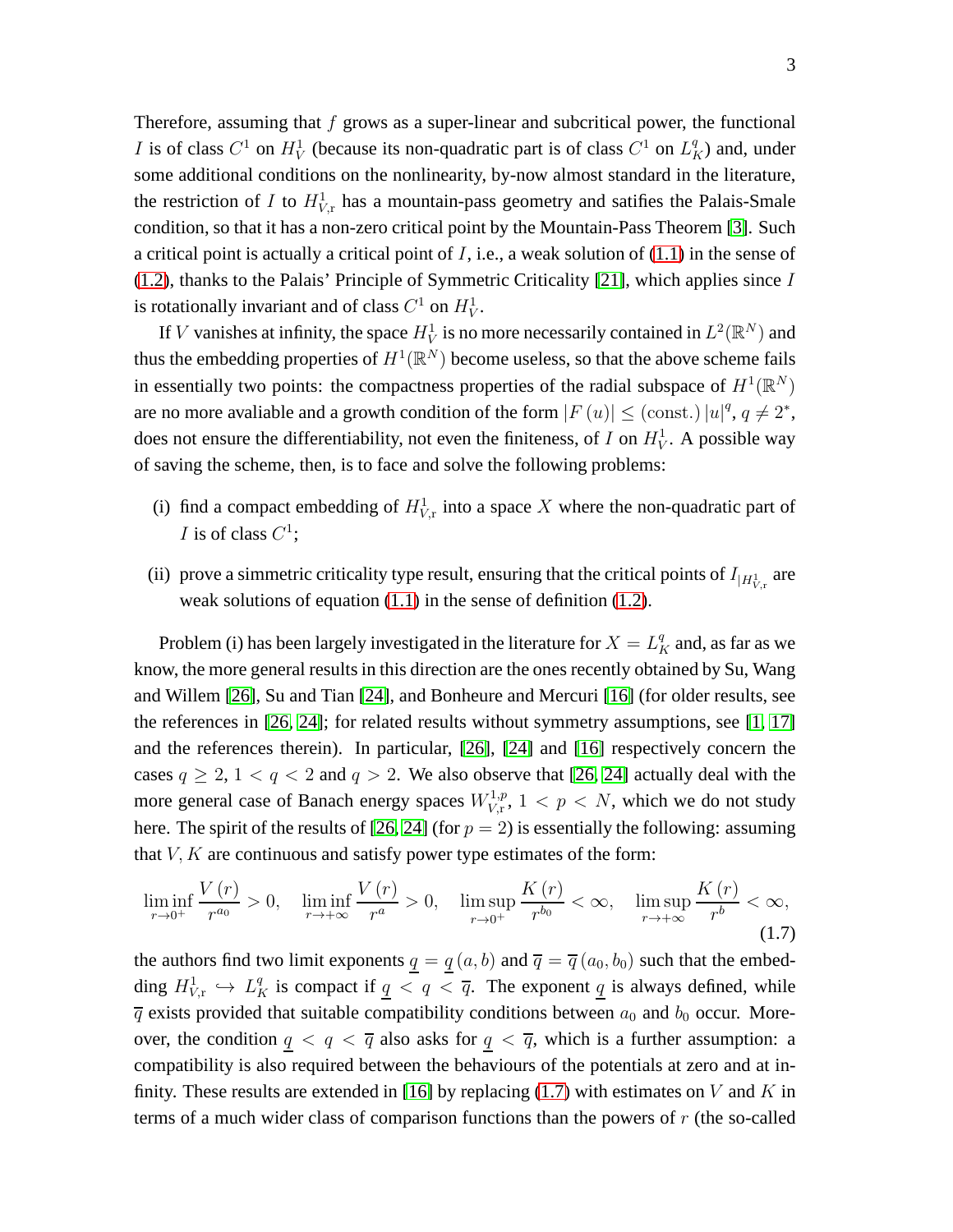*Hardy-Dieudonné comparison class*). A price to pay for such a generality is that the compact embedding  $H^1_{V,\text{r}} \hookrightarrow L_K^q$  is no more ensured for a range of exponents q, but under assumptions which join  $q$  and the comparison functions together.

Motivated by a wide recent use of the sum of weighted Lebesgue spaces in dealing with nonlinear problems (see the references in [\[8\]](#page-40-7)), the case  $X = L_K^{q_1} + L_K^{q_2}$  has been considered in [\[8\]](#page-40-7), generalizing a result of [\[12\]](#page-40-8) and studying the compactness of the embedding of  $H^1_{V,\text{r}}$  (and of  $W^{1,p}_{V,\text{r}}$  $U_{V,r}^{1,p}, 1 < p < N$ ) into  $L_K^{q_1} + L_K^{q_2}$  for  $V = 0$  and  $K$  satisfying power type estimates from above at zero and infinity (see Example [3.2](#page-13-0) below).

Here we investigate problem (i) for  $X = L_K^{q_1} + L_K^{q_2}$  with  $q_1$  and  $q_2$  not necessarily different, and thus for  $X = L_K^q (= L_K^q + L_K^q)$  as a particular case. Some properties of the  $L_K^{q_1} + L_K^{q_2}$  spaces will be recalled in Section [4.](#page-18-0) We consider  $q_1, q_2 \in (1, +\infty)$ , so that both super- and sub-quadratic cases are covered. Our embedding results are given by the combination of Theorem [2.1](#page-6-0) with Theorems [2.2,](#page-7-0) [2.3,](#page-7-1) [2.5](#page-8-0) and [2.7,](#page-11-0) which give sufficient conditions in order to apply Theorem [2.1.](#page-6-0) The spirit of the results is essentially the following: assuming that the relative growth of the potentials satisfies power type estimates of the form

ess sup 
$$
\frac{K(r)}{r^{\alpha_0}V(r)^{\beta_0}}
$$
 < + $\infty$ , ess sup  $\frac{K(r)}{r^{\alpha_\infty}V(r)^{\beta_\infty}}$  < + $\infty$ ,  $\beta_0, \beta_\infty \in [0, 1]$ ,

we find two open intervals, say  $\mathcal{I}_1 = \mathcal{I}_1(\alpha_0, \beta_0)$  and  $\mathcal{I}_2 = \mathcal{I}_2(\alpha_\infty, \beta_\infty)$ , the one depending on the behaviour of  $V$  and  $K$  at the origin, the other on their behaviour at infinity, such that the embedding of  $H^1_{V,\text{r}}$  into  $L_K^{q_1} + L_K^{q_2}$  is compact for  $q_1 \in \mathcal{I}_1$  and  $q_2 \in \mathcal{I}_2$ . These intervals are independent from one another and may not intersect; if they do, a compact embedding of  $H^1_{V,\text{r}}$  into  $L_K^q$  ensues, by taking  $q_1 = q_2 = q$ .

The compactness results we present here generalize the ones of [26, [24,](#page-41-3) [8\]](#page-40-7) (for  $p = 2$ ) and are complementary to the ones of [\[16\]](#page-40-5). The main novelties concern the decaying rates allowed for the potentials and the independence between their behaviours at the origin and at infinity.

As to the first issue, we do not require *separate* estimates on V and K, but only on their relative growth, so that potentials which do not exhibit a power like behaviour, as prescribed in [26, [24\]](#page-41-3), are permitted (see Examples [3.3](#page-14-0) and [3.4\)](#page-14-1). Moreover, unlike in [26, [24,](#page-41-3) [16\]](#page-40-5), we also allow that  $V$  vanishes identically in a neighbourhood of zero, or of infinity, or both (see Remark [2.4](#page-8-1)[.1](#page-8-2) and Examples [3.2](#page-13-0) and [3.4\)](#page-14-1). On the other hand, many of the potentials considered in [\[16\]](#page-40-5) do not fall into the class studied here, since they give rise to a ratio  $K/V^{\beta}$  which behaves as a general Hardy-Dieudonné function and therefore cannot be estimated by a power of  $r$ . However, we think that our arguments can be extended in order to estimate  $K/V^{\beta}$  by means of a wider class of functions than the powers of  $r$ , such as, indeed, the Hardy-Dieudonné comparison functions.

As far as the second issue is concerned, we avoid any compatibility requirement be-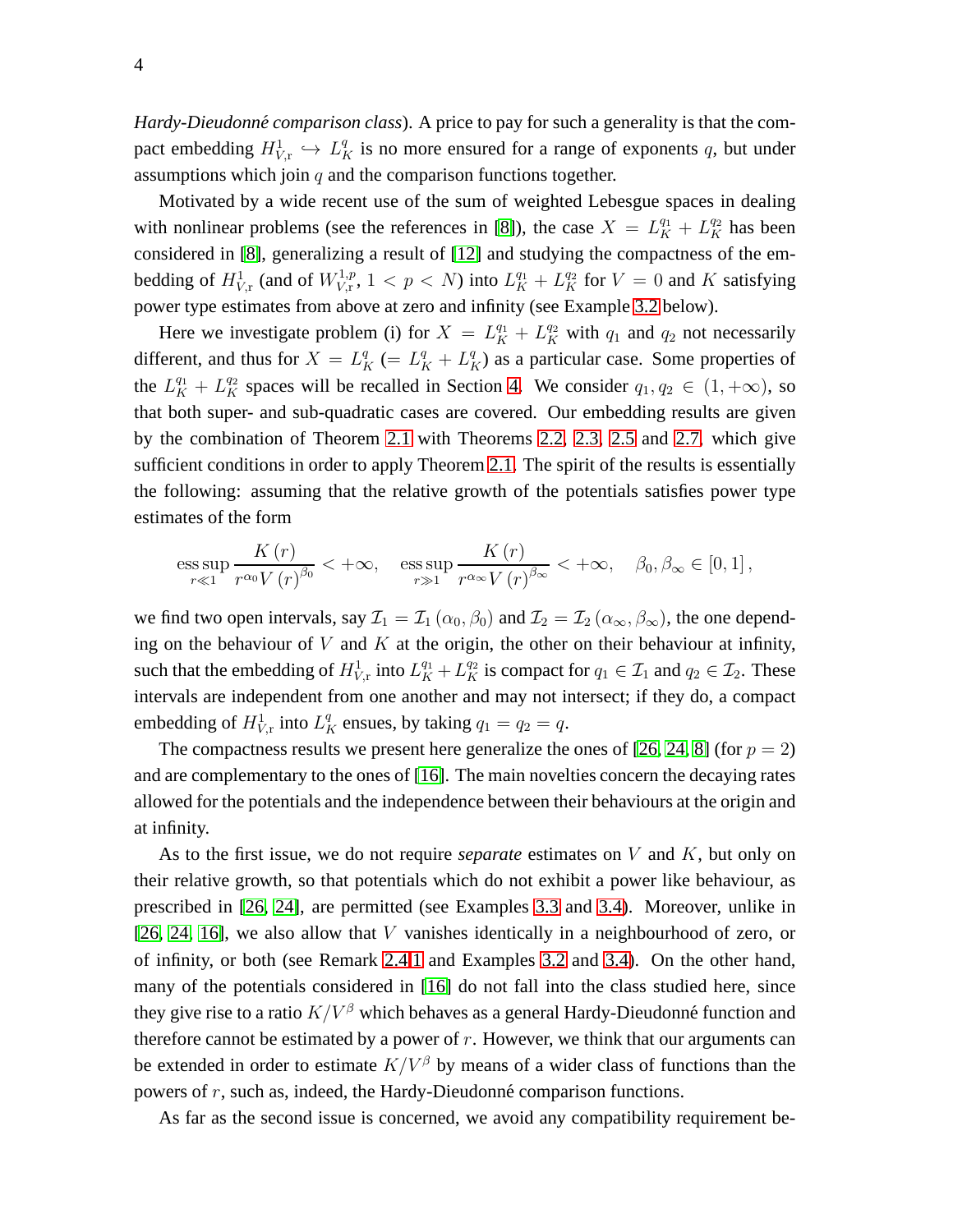tween how the potentials behave at the origin and at infinity, since the use of  $L_K^{q_1} + L_K^{q_2}$ K spaces, not simply of  $L_K^q$ , leads to the already mentioned independent intervals  $\mathcal{I}_1, \mathcal{I}_2$  for the exponents  $q_1, q_2$ . This also provides new compact embeddings for potentials which belong to the classes considered in [26, [24,](#page-41-3) [16\]](#page-40-5) but escape their results, for instance because  $q \geq \overline{q}$  (see Examples [3.5,](#page-16-0) [3.1](#page-12-0) and [3.3\)](#page-14-0).

Besides these general considerations, it is worth observing that we also improve the compact embeddings of [\[24\]](#page-41-3) (for  $p = 2$ ), i.e.,  $H^1_{V,r} \hookrightarrow L^q_K$  for q sub-quadratic, in three further respects: for potentials satisfying the same assumptions of [\[24\]](#page-41-3), we find that the embedding is compact for a wider interval of exponents than the range  $q < q < \overline{q}$  obtained in [\[24\]](#page-41-3), as well as for cases in which q and  $\overline{q}$  are not defined, or are such that  $q \geq \overline{q}$ . This is thoroughly highlighted in Example [3.5,](#page-16-0) even though in a particular case.

A precise comparison with the compactness result of [\[8\]](#page-40-7) (for  $p = 2$ ) will be given in Example [3.2.](#page-13-0)

As to problem (ii), it has been recently treated in [\[10\]](#page-40-9) and [\[8\]](#page-40-7) for particular potentials, respectively concerning nonlinearities satisfying a single-power and a double-power growth condition (see also [\[5\]](#page-39-4) for a related cylindrical case). We will study the problem in the forthcoming paper [\[7\]](#page-39-5), where we will prove a simmetric criticality type result that contains the ones of [\[8,](#page-40-7) [10\]](#page-40-9) and, as announced in [\[6\]](#page-39-6), it also completes the existence results of other papers (e.g. [\[24,](#page-41-3) 25, 26]), where a solution is found as a critical point of the restriction  $I_{|H_{V,\text{r}}^1}$  only.

The forthcoming paper [\[7\]](#page-39-5) will be also (and mainly) devoted to applications of our embedding results to nonlinear elliptic problems like [\(1.1\)](#page-0-0). Further applications will be given in [\[19\]](#page-40-10), where the problem of existence without the *Ambrosetti-Rabinowitz growth condition* is faced.

This paper is organized as follows. In Section [2](#page-5-0) we state our main results: a general result concerning the embedding properties of  $H_{V,\text{r}}^1$  into  $L_K^{q_1} + L_K^{q_2}$  (Theorem [2.1\)](#page-6-0) and some explicit conditions ensuring that the embedding is compact (Theorems [2.2,](#page-7-0) [2.3,](#page-7-1) [2.5](#page-8-0) and [2.7\)](#page-11-0). The general result is proved in Section [4,](#page-18-0) the explicit conditions in Section [5.](#page-22-0) In Section [3](#page-12-1) we apply our results to some examples, with a view to both illustrate how to use them in concrete cases and to compare them with the literature mentioned above. The Appendix is devoted to some detailed computations, displaced from Section [5](#page-22-0) for sake of clarity.

**Notations.** We end this introductory section by collecting some notations used in the paper.

• For every  $R > 0$ , we set  $B_R := \{x \in \mathbb{R}^N : |x| < r\}.$ 

• For any subset  $A \subseteq \mathbb{R}^N$ , we denote  $A^c := \mathbb{R}^N \setminus A$ . If A is Lebesgue measurable,  $|A|$ stands for its measure.

•  $O(N)$  is the orthogonal group of  $\mathbb{R}^N$ .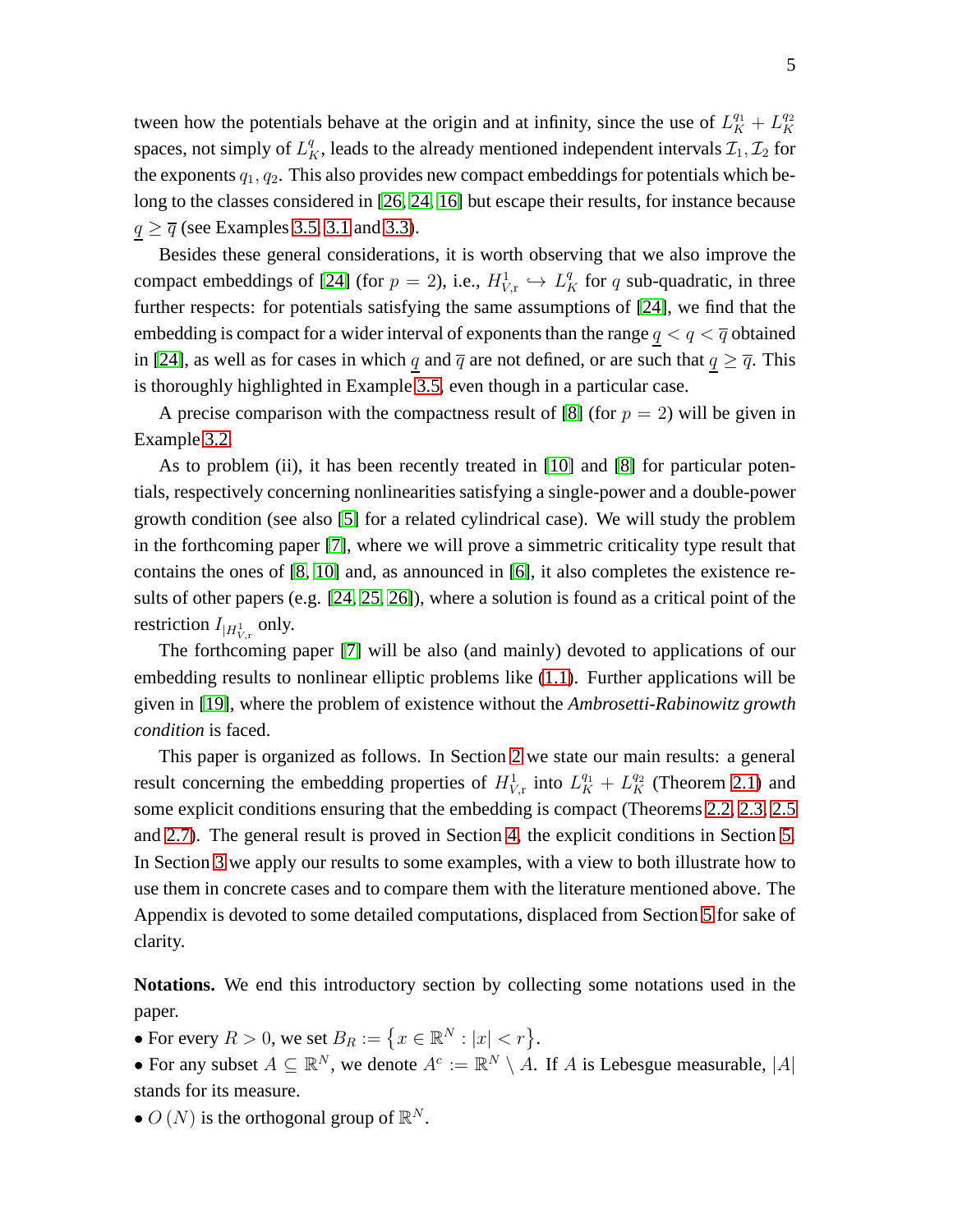- By  $\rightarrow$  and  $\rightarrow$  we respectively mean *strong* and *weak* convergence.
- $\bullet \hookrightarrow$  denotes *continuous* embeddings.

•  $C_c^{\infty}(\Omega)$  is the space of the infinitely differentiable real functions with compact support in the open set  $\Omega \subseteq \mathbb{R}^d$ ;  $C_{c,rad}^{\infty}(\mathbb{R}^N)$  is the radial subspace of  $C_c^{\infty}(\mathbb{R}^N)$ .

• If  $1 \le p \le \infty$  then  $L^p(A)$  and  $L^p_{loc}(A)$  are the usual real Lebesgue spaces (for any measurable set  $A \subseteq \mathbb{R}^d$ ). If  $\rho: A \to (0, +\infty)$  is a measurable function, then  $L^p(A, \rho(z) dz)$ is the real Lebesgue space with respect to the measure  $\rho(z) dz$  (dz stands for the Lebesgue measure on  $\mathbb{R}^d$ ).

•  $p' := p/(p-1)$  is the Hölder-conjugate exponent of p.

•  $D^{1,2}(\mathbb{R}^N) = \{u \in L^{2^*}(\mathbb{R}^N) : \nabla u \in L^2(\mathbb{R}^N)\}, N \geq 3$ , is the usual Sobolev space, which identifies with the completion of  $C_c^{\infty}(\mathbb{R}^N)$  with respect to the norm of the gradient;  $D_{\text{rad}}^{1,2}(\mathbb{R}^N)$  is the radial subspace of  $D^{1,2}(\mathbb{R}^N)$ ;  $D_0^{1,2}$  $^{1,2}_0(B_R)$  is closure of  $C_c^{\infty}(B_R)$  in  $D^{1,2}(\mathbb{R}^N)$ .

•  $2^* := 2N/(N-2)$  is the critical exponent for the Sobolev embedding in dimension  $N \geq 3$ .

### <span id="page-5-0"></span>**2 Main results**

Assume  $N \geq 3$  and recall the definitions [\(1.3\)](#page-1-1), [\(1.6\)](#page-1-2) and [\(1.5\)](#page-1-3) of the spaces  $H_V^1$ ,  $H_{V,r}^1$ and  $L_K^q$ . We will always require that the potentials V and K satisfy the following basic assumptions:

- (V)  $V : (0, +\infty) \to [0, +\infty]$  is a measurable function such that  $V \in L^1((r_1, r_2))$  for some  $r_2 > r_1 > 0$ ;
- (K)  $K : (0, +\infty) \to (0, +\infty)$  is a measurable function such that  $K \in L^s_{loc}((0, +\infty))$ for some  $s > \frac{2N}{N+2}$ .

Assumption (V) implies that the spaces  $H_V^1$  and  $H_{V,r}^1$  are nontrivial, while hypothesis (K) ensures that  $H^1_{V,\text{r}}$  is compactly embedded into the weighted Lebesgue space  $L^q_K(B_R \setminus B_r)$ for every  $1 < q < \infty$  and  $R > r > 0$  (cf. Lemma [4.1](#page-18-1) below). In what follows, the summability assumptions in  $(V)$  and  $(K)$  will not play any other role than this.

Given V and K, we define the following functions of  $R > 0$  and  $q > 1$ :

<span id="page-5-1"></span>
$$
\mathcal{S}_0(q, R) := \sup_{u \in H^1_{V, r}, \|u\| = 1} \int_{B_R} K(|x|) |u|^q dx, \tag{2.1}
$$

$$
\mathcal{S}_{\infty}(q, R) := \sup_{u \in H_{V, r}^1, \|u\| = 1} \int_{\mathbb{R}^N \setminus B_R} K(|x|) |u|^q dx.
$$
 (2.2)

Clearly  $S_0(q, \cdot)$  is nondecreasing,  $S_\infty(q, \cdot)$  is nonincreasing and both of them can be infinite at some R.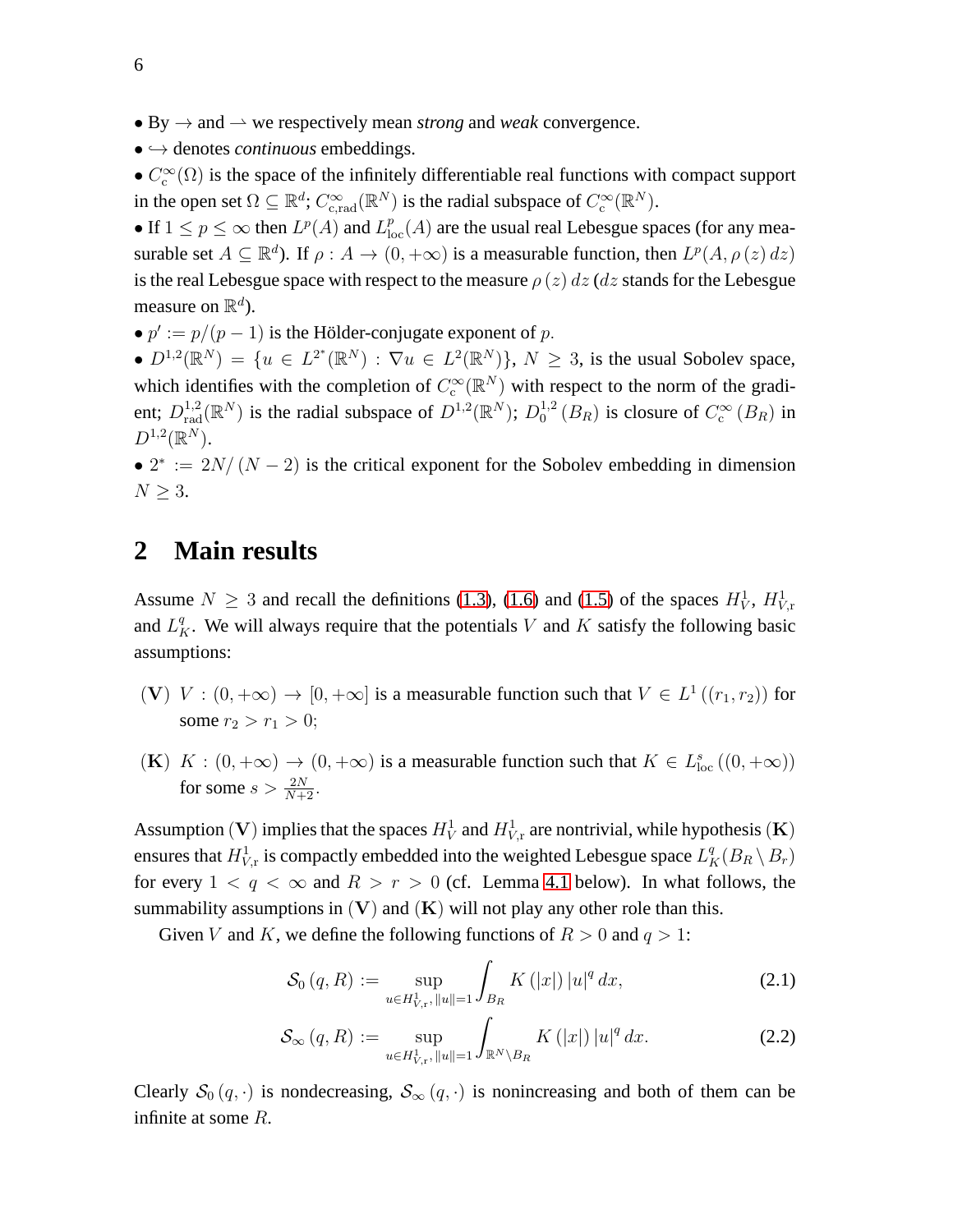Our first result concerns the embedding properties of  $H^1_{V,r}$  into  $L^{q_1}_K + L^{q_2}_K$  and relies on assumptions which are quite general, sometimes also sharp (see claim (iii)), but not so easy to check. More handy conditions ensuring these general assumptions will be provided by the next results. Some recallings on the space  $L_K^{q_1} + L_K^{q_2}$  will be given in Section [4.](#page-18-0)

<span id="page-6-0"></span>**Theorem 2.1.** *Let*  $N \geq 3$ *, let*  $V$ *,*  $K$  *be as in*  $(V)$ *,*  $(K)$  *and let*  $q_1, q_2 > 1$ *.* 

*(i) If*

 $\mathcal{S}_0(q_1, R_1) < \infty$  *and*  $\mathcal{S}_{\infty}(q_2, R_2) < \infty$  *for some*  $R_1, R_2 > 0$ ,  $\left( \mathcal{S}_{q_{1},q_{2}}^{\prime}\right)$ 

then  $H^1_{V,\mathrm{r}}(\mathbb{R}^N)$  is continuously embedded into  $L^{q_1}_K(\mathbb{R}^N)+L^{q_2}_K(\mathbb{R}^N)$ .

*(ii) If*

$$
\lim_{R \to 0^+} \mathcal{S}_0(q_1, R) = \lim_{R \to +\infty} \mathcal{S}_{\infty}(q_2, R) = 0, \qquad (\mathcal{S}_{q_1, q_2}^{\prime\prime})
$$

then  $H^1_{V,\mathrm{r}}(\mathbb{R}^N)$  is compactly embedded into  $L^{q_1}_K(\mathbb{R}^N) + L^{q_2}_K(\mathbb{R}^N)$ .

(*iii*) If  $K(|\cdot|) \in L^1(B_1)$  and  $q_1 \le q_2$ , then conditions  $(S'_{q_1,q_2})$  and  $(S''_{q_1,q_2})$  are also *necessary to the above embeddings.*

Observe that, of course,  $(S'_{q_1,q_2})$  implies  $(S'_{q_1,q_2})$ . Moreover, these assumptions can hold with  $q_1 = q_2 = q$  and therefore Theorem [2.1](#page-6-0) also concerns the embedding properties of  $H^1_{V,\text{r}}$  into  $L_K^q, 1 < q < \infty$ .

We now look for explicit conditions on V and K implying  $(\mathcal{S}_{q_1,q_2}^{\prime\prime})$  for some  $q_1$  and  $q_2$ . More precisely, we will ensure  $(\mathcal{S}_{q_1,q_2}^{\prime\prime})$  through a more stringent condition involving the following functions of  $R > 0$  and  $q > 1$ :

<span id="page-6-1"></span>
$$
\mathcal{R}_0(q, R) := \sup_{u \in H^1_{V, r}, h \in H^1_V, \|u\| = \|h\| = 1} \int_{B_R} K(|x|) |u|^{q-1} |h| dx, \tag{2.3}
$$

$$
\mathcal{R}_{\infty}(q, R) := \sup_{u \in H_{V, r}^1, \, h \in H_V^1, \, \|u\| = \|h\| = 1} \int_{\mathbb{R}^N \setminus B_R} K(|x|) |u|^{q-1} |h| dx. \tag{2.4}
$$

Note that  $\mathcal{R}_0(q, \cdot)$  is nondecreasing,  $\mathcal{R}_{\infty}(q, \cdot)$  is nonincreasing and both can be infinite at some R. Moreover, for every  $(q, R)$  one has  $\mathcal{S}_0(q, R) \leq \mathcal{R}_0(q, R)$  and  $\mathcal{S}_{\infty}(q, R) \leq$  $\mathcal{R}_{\infty}(q, R)$ , so that  $(\mathcal{S}_{q_1,q_2}^{\prime\prime})$  is a consequence of the following, stronger condition:

$$
\lim_{R \to 0^+} \mathcal{R}_0(q_1, R) = \lim_{R \to +\infty} \mathcal{R}_{\infty}(q_2, R) = 0.
$$
  $(\mathcal{R}_{q_1, q_2}^{\prime\prime})$ 

In Theorems [2.2](#page-7-0) and [2.7](#page-11-0) we will find ranges of exponents  $q_1$  such that  $\lim_{R\to 0^+} \mathcal{R}_0(q_1, R)$  $= 0$ , while in Theorems [2.3](#page-7-1) and [2.5](#page-8-0) we will do the same for exponents  $q_2$  such that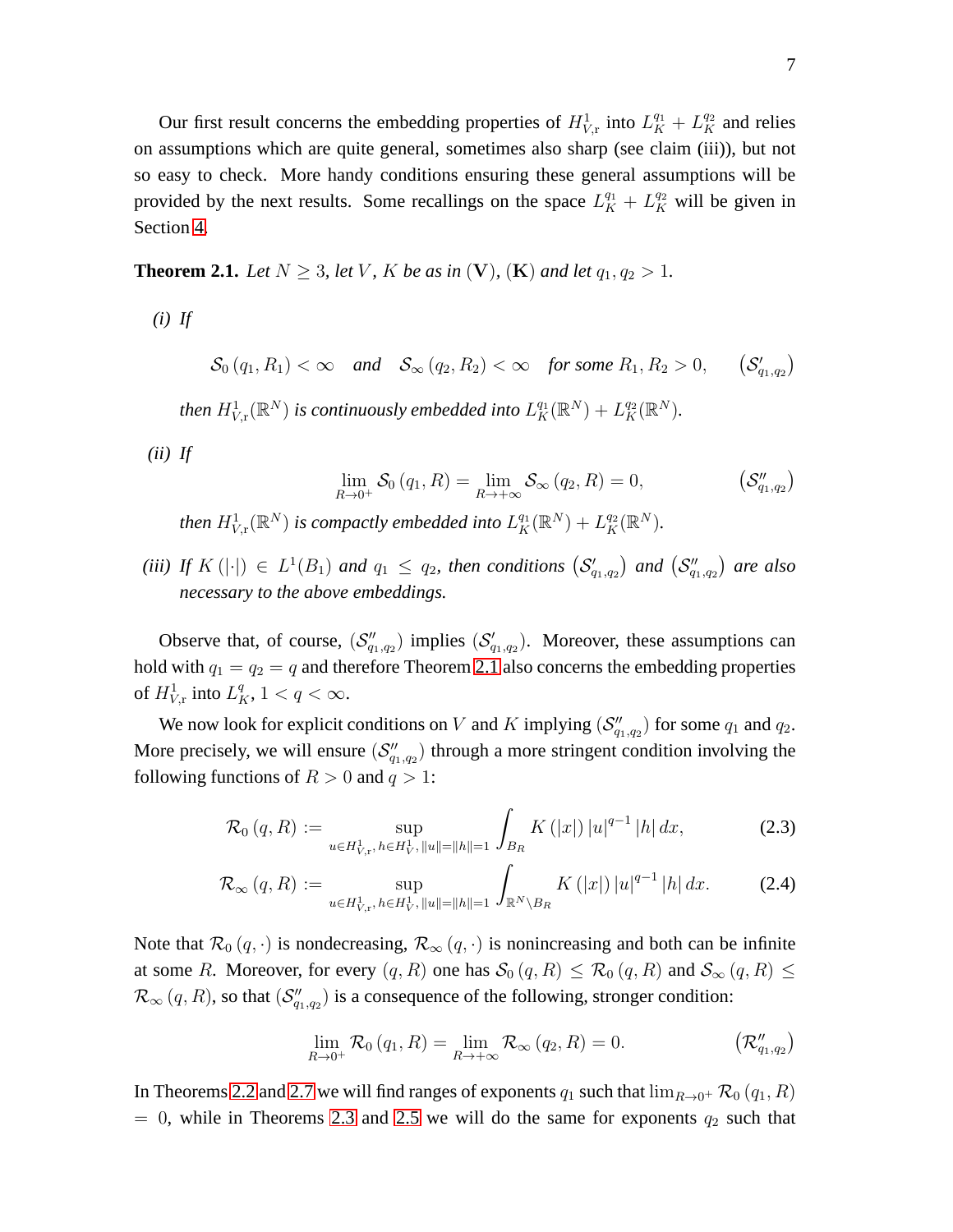$\lim_{R\to+\infty} \mathcal{R}_{\infty}(q_2, R) = 0$ . Condition  $(\mathcal{R}_{q_1,q_2}^{"})$  then follows by joining Theorem [2.2](#page-7-0) or [2.7](#page-11-0) with Theorem [2.3](#page-7-1) or [2.5.](#page-8-0)

The reason why we introduce the functions  $\mathcal{R}_0$  and  $\mathcal{R}_{\infty}$  is just a matter of future convenience: some of the results of [\[7\]](#page-39-5) will need assumption  $(\mathcal{R}_{q_1,q_2}^{"})$  and therefore we provide, already at this stage, sufficient conditions in order that  $(\mathcal{R}''_{q_1,q_2})$  holds. This does not affect our compactness results, since such sufficient conditions are exactly the same under which our arguments ensure  $(\mathcal{S}''_{q_1,q_2})$ .

The fact that Theorem [2.1](#page-6-0) allows the case of  $V(r) = +\infty$  on a positive measure set is for future convenience as well, since it will be used in [\[7\]](#page-39-5) to easily deduce existence results on bounded or exterior radial domains. Such a generality for  $V$  is not so relevant in the next results, so we will assume hereafter that  $V$  is finite almost everywhere.

For  $\alpha \in \mathbb{R}$  and  $\beta \in [0, 1]$ , we define two functions  $\alpha^* (\beta)$  and  $q^* (\alpha, \beta)$  by setting

$$
\alpha^*(\beta) := \max\left\{2\beta - 1 - \frac{N}{2}, -(1 - \beta)N\right\} = \begin{cases} 2\beta - 1 - \frac{N}{2} & \text{if } 0 \le \beta \le \frac{1}{2} \\ -(1 - \beta)N & \text{if } \frac{1}{2} \le \beta \le 1 \end{cases}
$$

and

$$
q^*(\alpha,\beta) := 2\frac{\alpha - 2\beta + N}{N - 2}.
$$

Note that  $\alpha^*(\beta) \leq 0$  and  $\alpha^*(\beta) = 0$  if and only if  $\beta = 1$ .

The following Theorems [2.2](#page-7-0) and [2.3](#page-7-1) only rely on a power type estimate of the relative growth of the potentials and do not require any other separate assumption on  $V$  and  $K$ than (V) and (K), including the case  $V(r) \equiv 0$  (see Remark [2.4](#page-8-1)[.1\)](#page-8-2).

<span id="page-7-0"></span>**Theorem 2.2.** Let  $N \geq 3$  and let V, K be as in (V), (K) with  $V(r) < +\infty$ . Assume *that there exists*  $R_1 > 0$  *such that* 

<span id="page-7-3"></span>
$$
\underset{r\in(0,R_1)}{\text{ess sup}}\frac{K\left(r\right)}{r^{\alpha_0}V\left(r\right)^{\beta_0}}<+\infty\quad\text{for some }0\leq\beta_0\leq 1\text{ and }\alpha_0>\alpha^*\left(\beta_0\right). \tag{2.5}
$$

*Then*  $\lim_{R\to 0^+} \mathcal{R}_0(q_1, R) = 0$  *for every*  $q_1 \in \mathbb{R}$  *such that* 

<span id="page-7-4"></span>
$$
\max\{1, 2\beta_0\} < q_1 < q^* \left(\alpha_0, \beta_0\right). \tag{2.6}
$$

<span id="page-7-1"></span>**Theorem 2.3.** Let  $N \geq 3$  and let V, K be as in (V), (K) with  $V(r) < +\infty$ . Assume *that there exists*  $R_2 > 0$  *such that* 

<span id="page-7-2"></span>
$$
\underset{r>R_2}{\operatorname{ess\,sup}}\,\frac{K\left(r\right)}{r^{\alpha_{\infty}}V\left(r\right)^{\beta_{\infty}}} < +\infty \quad \text{for some } 0 \leq \beta_{\infty} \leq 1 \text{ and } \alpha_{\infty} \in \mathbb{R}. \tag{2.7}
$$

*Then*  $\lim_{R\to+\infty} \mathcal{R}_{\infty}(q_2, R) = 0$  *for every*  $q_2 \in \mathbb{R}$  *such that* 

<span id="page-7-5"></span>
$$
q_2 > \max\left\{1, 2\beta_\infty, q^*(\alpha_\infty, \beta_\infty)\right\}.
$$
 (2.8)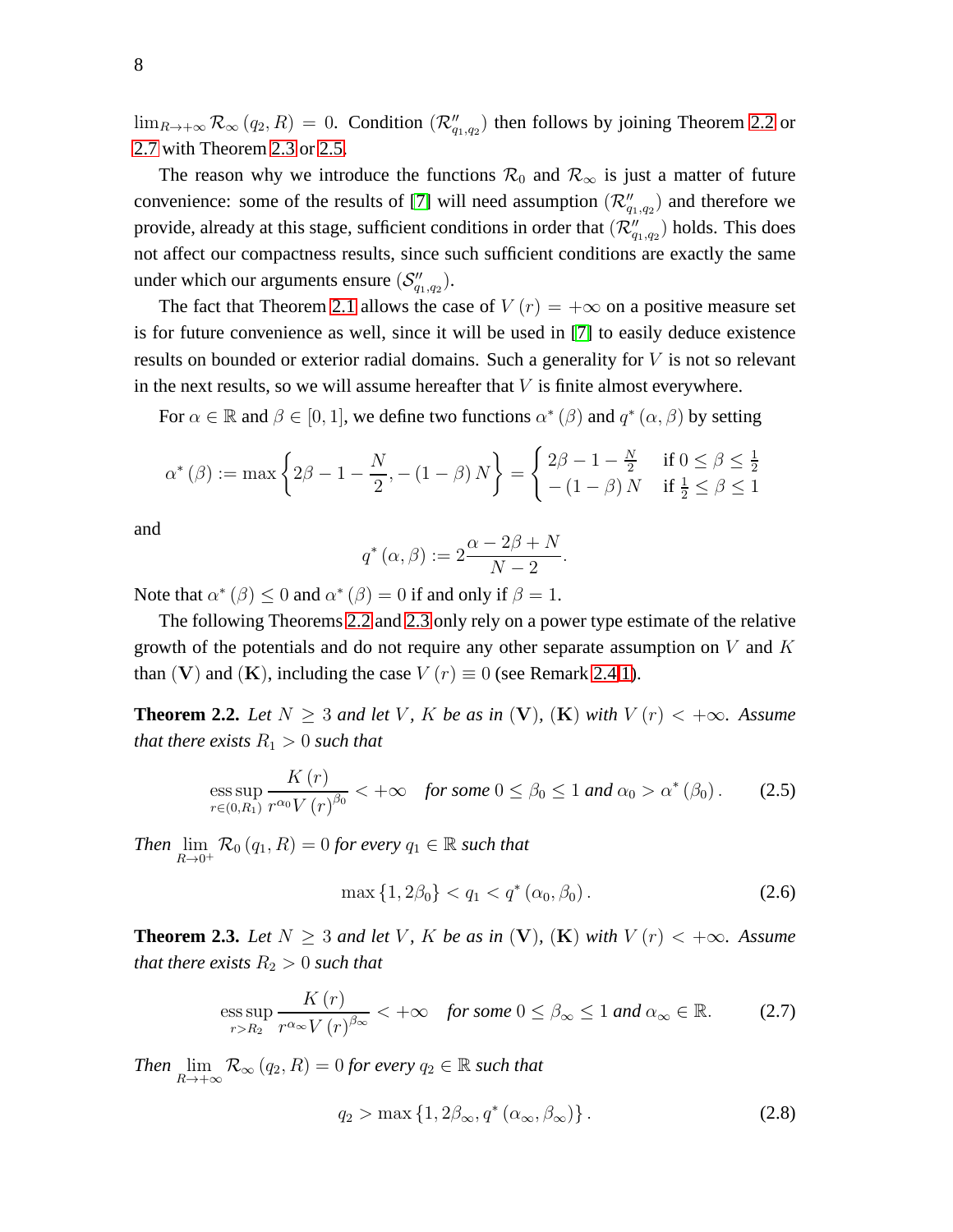We observe explicitly that for every  $(\alpha, \beta) \in \mathbb{R} \times [0, 1]$  one has

$$
\max\left\{1,2\beta,q^*(\alpha,\beta)\right\} = \begin{cases} q^*(\alpha,\beta) & \text{if } \alpha \ge \alpha^*(\beta) \\ \max\left\{1,2\beta\right\} & \text{if } \alpha \le \alpha^*(\beta) \end{cases}.
$$

#### <span id="page-8-2"></span><span id="page-8-1"></span>**Remark 2.4.**

1. We mean  $V(r)^0 = 1$  for every r (even if  $V(r) = 0$ ). In particular, if  $V(r) = 0$  for almost every  $r > R_2$ , then Theorem [2.3](#page-7-1) can be applied with  $\beta_{\infty} = 0$  and assumption [\(2.7\)](#page-7-2) means

$$
\underset{r>R_2}{\operatorname{ess\,sup}}\frac{K\left(r\right)}{r^{\alpha_{\infty}}}<+\infty\quad\text{for some }\alpha_{\infty}\in\mathbb{R}.
$$

Similarly for Theorem [2.2](#page-7-0) and assumption [\(2.5\)](#page-7-3), if  $V(r) = 0$  for almost every  $r \in (0, R_1).$ 

- 2. The inequality max  $\{1, 2\beta_0\} < q^*$   $(\alpha_0, \beta_0)$  is equivalent to  $\alpha_0 > \alpha^*$   $(\beta_0)$ . Then, in [\(2.6\)](#page-7-4), such inequality is automatically true and does not ask for further conditions on  $\alpha_0$  and  $\beta_0$ .
- <span id="page-8-5"></span>3. The assumptions of Theorems [2.2](#page-7-0) and [2.3](#page-7-1) may hold for different pairs  $(\alpha_0, \beta_0)$ ,  $(\alpha_{\infty}, \beta_{\infty})$ . In this case, of course, one chooses them in order to get the ranges for  $q_1, q_2$  as large as possible. For instance, if V is not singular at the origin, i.e., V is essentially bounded in a neighbourhood of 0, and condition [\(2.5\)](#page-7-3) holds true for a pair  $(\alpha_0, \beta_0)$ , then [\(2.5\)](#page-7-3) also holds for all pairs  $(\alpha'_0, \beta'_0)$  such that  $\alpha'_0 < \alpha_0$  and  $\beta'_0 < \beta_0$ . Therefore, since  $\max\{1, 2\beta\}$  is increasing in  $\beta$  and  $q^*(\alpha, \beta)$  is increasing in  $\alpha$  and decreasing in  $\beta$ , it is convenient to choose  $\beta_0 = 0$  and the best interval where one can take  $q_1$  is  $1 < q_1 < q^* (\overline{\alpha}, 0)$  with  $\overline{\alpha} := \sup \left\{ \alpha_0 : \text{ess sup}_{r \in (0, R_1)} \frac{K(r)}{r^{\alpha_0}} \right\}$  $\frac{K(r)}{r^{\alpha_0}} < +\infty$ (we mean  $q^*$  (+ $\infty$ , 0) = + $\infty$ ).

For any  $\alpha \in \mathbb{R}, \beta \leq 1$  and  $\gamma \in \mathbb{R}$ , define

<span id="page-8-4"></span>
$$
q_{*}(\alpha,\beta,\gamma) := 2\frac{\alpha-\gamma\beta+N}{N-\gamma} \quad \text{and} \quad q_{**}(\alpha,\beta,\gamma) := 2\frac{2\alpha+(1-2\beta)\gamma+2(N-1)}{2(N-1)-\gamma}.
$$
\n(2.9)

Of course  $q_*$  and  $q_{**}$  are undefined if  $\gamma = N$  and  $\gamma = 2(N - 1)$ , respectively.

The next Theorems [2.5](#page-8-0) and [2.7](#page-11-0) improve the results of Theorems [2.2](#page-7-0) and [2.3](#page-7-1) by exploiting further informations on the growth of V (see Remarks [2.6](#page-9-0)[.2](#page-9-1) and [2.8](#page-11-1)[.3\)](#page-12-2).

<span id="page-8-0"></span>**Theorem 2.5.** *Let*  $N \geq 3$  *and let* V, K *be as in* (V), (K) *with*  $V(r) < +\infty$ *. Assume that there exists*  $R_2 > 0$  *such that* 

<span id="page-8-3"></span>
$$
\underset{r>R_2}{\text{ess sup}} \frac{K(r)}{r^{\alpha_{\infty}}V(r)^{\beta_{\infty}}} < +\infty \quad \text{for some } 0 \leq \beta_{\infty} \leq 1 \text{ and } \alpha_{\infty} \in \mathbb{R} \tag{2.10}
$$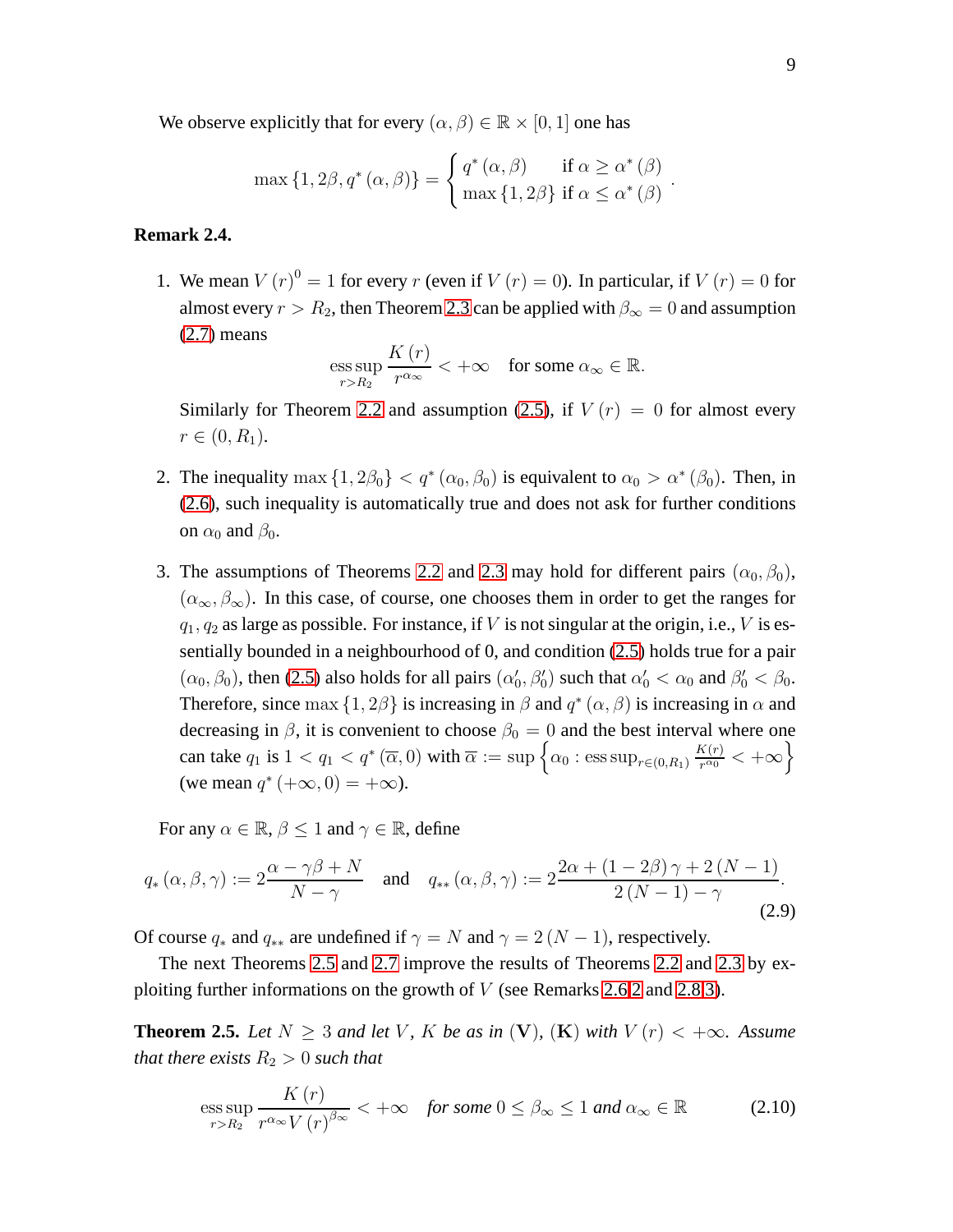*and*

10

<span id="page-9-2"></span>
$$
\underset{r>R_2}{\operatorname{ess\,inf}}\,r^{\gamma_{\infty}}V(r) > 0 \quad \text{for some } \gamma_{\infty} \le 2. \tag{2.11}
$$

*Then*  $\lim_{R\to+\infty} \mathcal{R}_{\infty}(q_2, R) = 0$  *for every*  $q_2 \in \mathbb{R}$  *such that* 

<span id="page-9-3"></span>
$$
q_2 > \max\left\{1, 2\beta_\infty, q_{\ast}, q_{\ast\ast}\right\},\tag{2.12}
$$

*where*  $q_* = q_* (\alpha_\infty, \beta_\infty, \gamma_\infty)$  *and*  $q_{**} = q_{**} (\alpha_\infty, \beta_\infty, \gamma_\infty)$ .

For future convenience, we define three functions  $\alpha_1 := \alpha_1 (\beta, \gamma)$ ,  $\alpha_2 := \alpha_2 (\beta)$  and  $\alpha_3 := \alpha_3 (\beta, \gamma)$  by setting

<span id="page-9-5"></span>
$$
\alpha_1 := -(1 - \beta)\gamma, \quad \alpha_2 := -(1 - \beta) N, \quad \alpha_3 := -\frac{N + (1 - 2\beta)\gamma}{2}.
$$
 (2.13)

Then an explicit description of max  $\{1, 2\beta, q_*, q_{**}\}\$  is the following: for every  $(\alpha, \beta, \gamma) \in$  $\mathbb{R} \times (-\infty, 1] \times (-\infty, 2]$  we have

<span id="page-9-4"></span>
$$
\max\left\{1,2\beta,q_*,q_{**}\right\} = \begin{cases} q_{**}(\alpha,\beta,\gamma) & \text{if } \alpha \geq \alpha_1 \\ q_*(\alpha,\beta,\gamma) & \text{if } \max\left\{\alpha_2,\alpha_3\right\} \leq \alpha \leq \alpha_1 \\ \max\left\{1,2\beta\right\} & \text{if } \alpha \leq \max\left\{\alpha_2,\alpha_3\right\} \end{cases}
$$
 (2.14)

where max  $\{\alpha_2, \alpha_3\} < \alpha_1$  for every  $\beta < 1$  and max  $\{\alpha_2, \alpha_3\} = \alpha_1 = 0$  if  $\beta = 1$ .

#### <span id="page-9-6"></span><span id="page-9-0"></span>**Remark 2.6.**

- 1. The proof of Theorem [2.5](#page-8-0) does not require  $\beta_{\infty} \geq 0$ , but this condition is not a restriction of generality in stating the theorem. Indeed, under assumption [\(2.11\)](#page-9-2), if [\(2.10\)](#page-8-3) holds with  $\beta_{\infty} < 0$ , then it also holds with  $\alpha_{\infty}$  and  $\beta_{\infty}$  replaced by  $\alpha_{\infty} - \beta_{\infty} \gamma_{\infty}$  and 0 respectively, and this does not change the thesis [\(2.12\)](#page-9-3), because  $q_*(\alpha_\infty - \beta_\infty \gamma_\infty, 0, \gamma_\infty) = q_*(\alpha_\infty, \beta_\infty, \gamma_\infty)$  and  $q_{**}(\alpha_\infty - \beta_\infty \gamma_\infty, 0, \gamma_\infty) =$  $q_{**}(\alpha_{\infty},\beta_{\infty},\gamma_{\infty}).$
- <span id="page-9-1"></span>2. Denote  $q^* = q^* (\alpha_\infty, \beta_\infty)$  for brevity. If  $\gamma_\infty < 2$ , then one has

$$
\max\left\{1,2\beta_{\infty},q^*\right\} = \begin{cases} \max\left\{1,2\beta_{\infty}\right\} = \max\left\{1,2\beta_{\infty},q_*,q_{**}\right\} & \text{if } \alpha_{\infty} \leq \alpha^*(\beta_{\infty})\\ q^* > \max\left\{1,2\beta_{\infty},q_*,q_{**}\right\} & \text{if } \alpha_{\infty} > \alpha^*(\beta_{\infty}) \end{cases},
$$

so that, under assumption [\(2.11\)](#page-9-2), Theorem [2.5](#page-8-0) improves Theorem [2.3.](#page-7-1) Otherwise, if  $\gamma_{\infty} = 2$ , we have  $q_* = q_{**} = q^*$  and Theorems [2.5](#page-8-0) and [2.3](#page-7-1) give the same result. This is not surprising, since, by Hardy inequality, the space  $H_V^1$  coincides with  $D^{1,2}(\mathbb{R}^N)$  if  $V(r) = r^{-2}$  and thus, for  $\gamma_\infty = 2$ , we cannot expect a better result than the one of Theorem [2.3,](#page-7-1) which covers the case of  $V(r) \equiv 0$ , i.e., of  $D^{1,2}(\mathbb{R}^N)$ .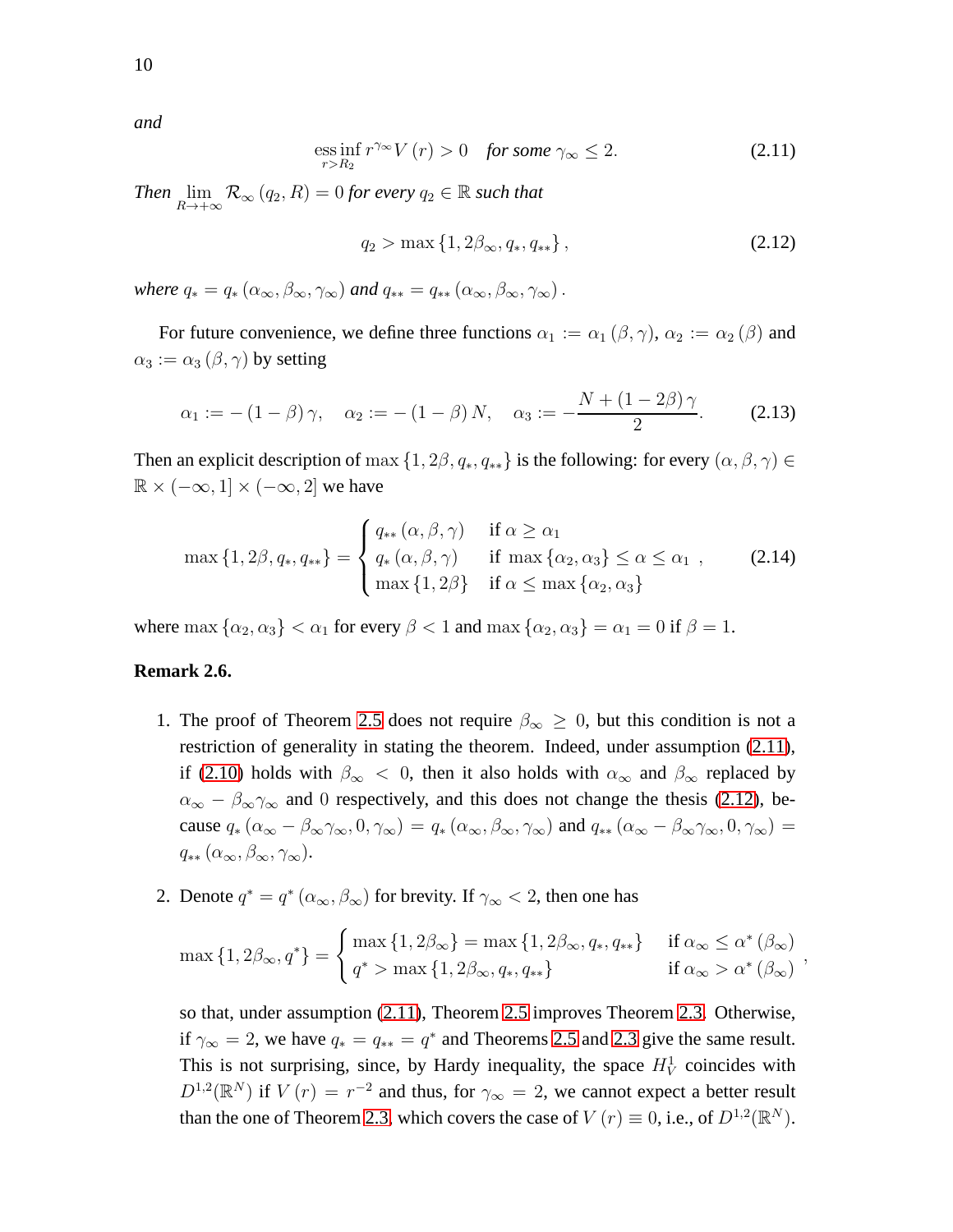<span id="page-10-0"></span>3. Description [\(2.14\)](#page-9-4) shows that  $q_*$  and  $q_{**}$  are relevant in inequality [\(2.12\)](#page-9-3) only for  $\alpha_{\infty} > \alpha_2 (\beta_{\infty})$ . In this case, both  $q_*$  and  $q_{**}$  turn out to be increasing in  $\gamma$  and hence it is convenient to apply Theorem [2.5](#page-8-0) with the smallest  $\gamma_{\infty}$  for which [\(2.11\)](#page-9-2) holds. This is consistent with the fact that, if [\(2.11\)](#page-9-2) holds with  $\gamma_{\infty}$ , then it also holds with every  $\gamma'_{\infty}$  such that  $\gamma_{\infty} \leq \gamma'_{\infty} \leq 2$ .

In order to state our last result, we introduce, by the following definitions, an open region  $A_{\beta,\gamma}$  of the  $\alpha q$ -plane, depending on  $\beta \leq 1$  and  $\gamma \geq 2$ . Recall the definitions [\(2.9\)](#page-8-4) of the functions  $q_* = q_*(\alpha, \beta, \gamma)$  and  $q_{**} = q_{**}(\alpha, \beta, \gamma)$ . We set

<span id="page-10-1"></span>
$$
\mathcal{A}_{\beta,\gamma} := \{(\alpha, q) : \max\{1, 2\beta\} < q < \min\{q_*, q_{**}\}\} \qquad \text{if } 2 \leq \gamma < N,
$$
\n
$$
\mathcal{A}_{\beta,\gamma} := \{(\alpha, q) : \max\{1, 2\beta\} < q < q_{**}, \alpha > -(1 - \beta)N\} \qquad \text{if } \gamma = N,
$$
\n
$$
\mathcal{A}_{\beta,\gamma} := \{(\alpha, q) : \max\{1, 2\beta, q_*\} < q < q_{**}\} \qquad \text{if } N < \gamma < 2N - 2,
$$
\n
$$
\mathcal{A}_{\beta,\gamma} := \{(\alpha, q) : \max\{1, 2\beta, q_*\} < q, \alpha > -(1 - \beta)\gamma\} \qquad \text{if } \gamma = 2N - 2,
$$
\n
$$
\mathcal{A}_{\beta,\gamma} := \{(\alpha, q) : \max\{1, 2\beta, q_*, q_{**}\} < q\} \qquad \text{if } \gamma > 2N - 2.
$$
\n
$$
\text{(2.15)}
$$

For more clarity,  $A_{\beta,\gamma}$  is sketched in the following five pictures, according to the five cases above. Recall the definitions [\(2.13\)](#page-9-5) of the functions  $\alpha_1 = \alpha_1 (\beta, \gamma)$ ,  $\alpha_2 = \alpha_2 (\beta)$ and  $\alpha_3 = \alpha_3 (\beta, \gamma)$ .

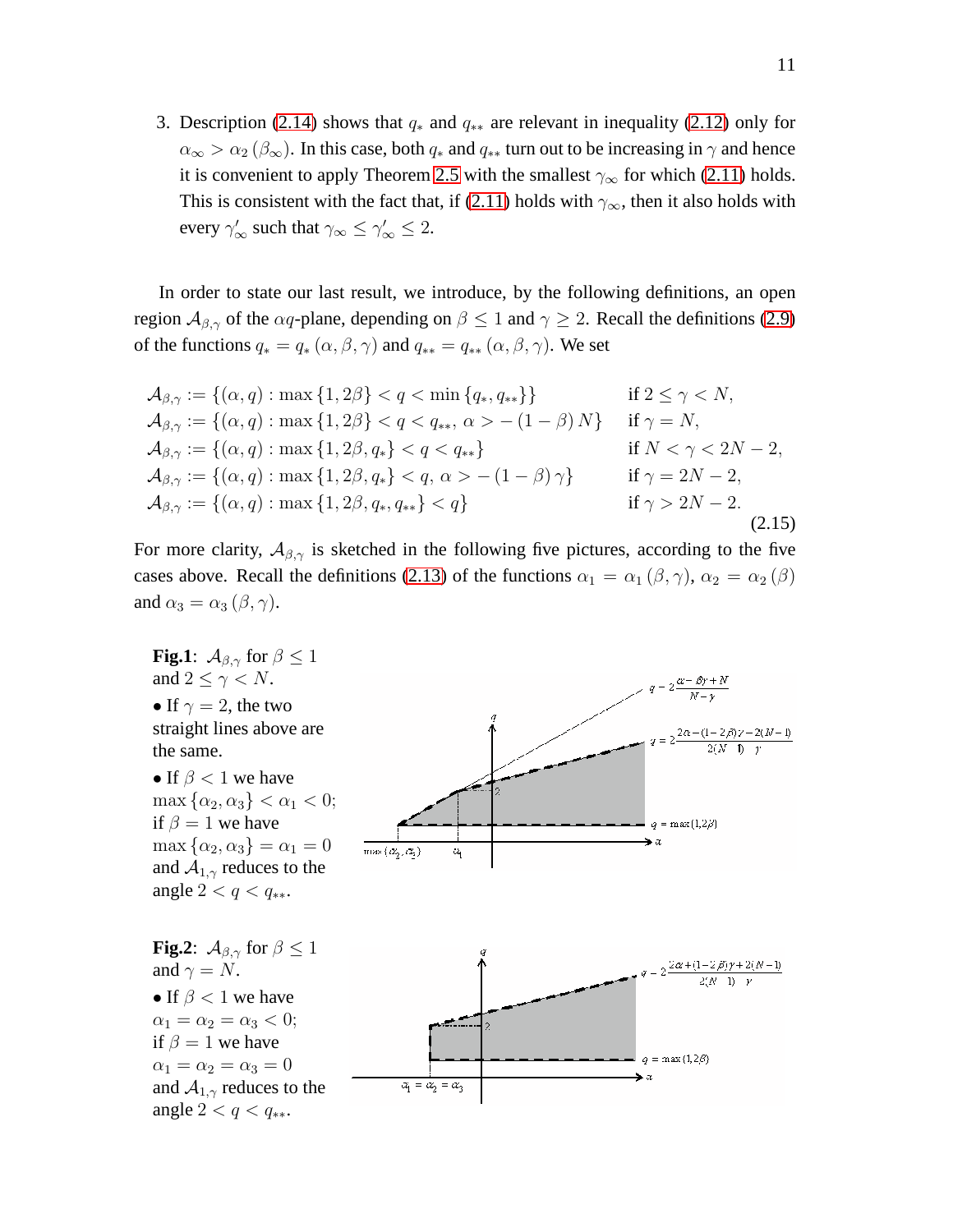

<span id="page-11-0"></span>**Theorem 2.7.** *Let*  $N \geq 3$  *and let* V, K *be as in* (V), (K) *with*  $V(r) < +\infty$ *. Assume that there exists*  $R_1 > 0$  *such that* 

<span id="page-11-4"></span>
$$
\underset{r\in(0,R_1)}{\operatorname{ess\,sup}}\frac{K\left(r\right)}{r^{\alpha_0}V\left(r\right)^{\beta_0}}<+\infty\quad\text{for some }0\leq\beta_0\leq 1\text{ and }\alpha_0\in\mathbb{R}\tag{2.16}
$$

*and*

<span id="page-11-3"></span>
$$
\underset{r\in(0,R_1)}{\text{ess inf}}\,r^{\gamma_0}V(r) > 0 \quad \text{for some } \gamma_0 \ge 2. \tag{2.17}
$$

*Then*  $\lim_{R\to 0^+} \mathcal{R}_0(q_1, R) = 0$  *for every*  $q_1 \in \mathbb{R}$  *such that* 

<span id="page-11-2"></span>
$$
(\alpha_0, q_1) \in \mathcal{A}_{\beta_0, \gamma_0}.\tag{2.18}
$$

#### <span id="page-11-1"></span>**Remark 2.8.**

1. Condition [\(2.18\)](#page-11-2) also asks for a lower bound on  $\alpha_0$ , except for the case  $\gamma_0 > 2N-2$ , as it is clear from Figures 1-5.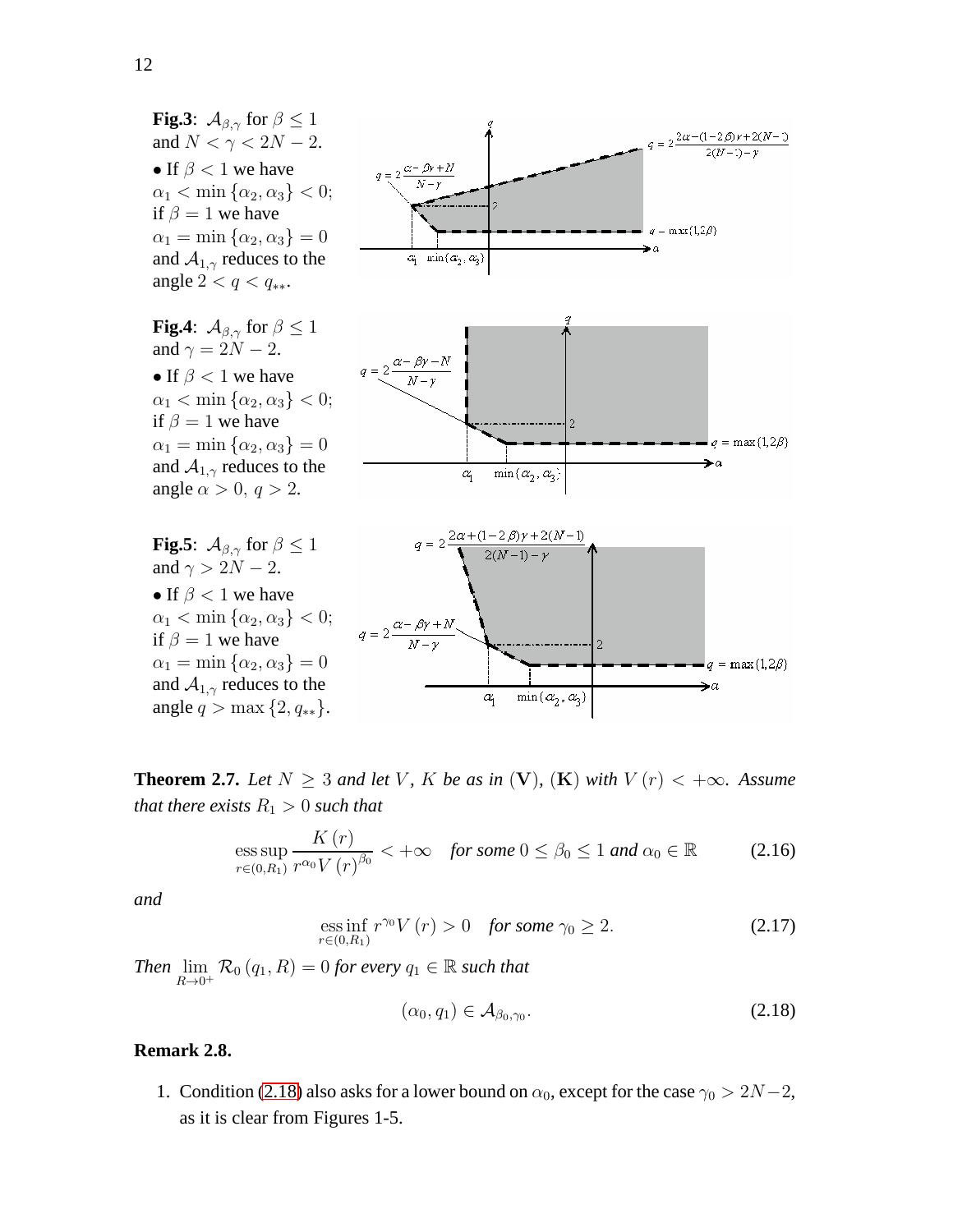- 2. The proof of Theorem [2.7](#page-11-0) does not require  $\beta_0 \geq 0$ , but this is not a restriction of generality in stating the theorem (cf. Remark [2.6](#page-9-0)[.1\)](#page-9-6). Indeed, under assumption [\(2.17\)](#page-11-3), if [\(2.16\)](#page-11-4) holds with  $\beta_0 < 0$ , then it also holds with  $\alpha_0$  and  $\beta_0$  replaced by  $\alpha_0 - \beta_0 \gamma_0$  and 0 respectively, and one has that  $(\alpha_0, q_1) \in A_{\beta_0, \gamma_0}$  if and only if  $(\alpha_0 - \beta_0 \gamma_0, q_1) \in \mathcal{A}_{0,\gamma_0}.$
- <span id="page-12-2"></span>3. If [\(2.17\)](#page-11-3) holds with  $\gamma_0 > 2$ , then Theorem [2.7](#page-11-0) improves Theorem [2.2.](#page-7-0) Otherwise, if  $\gamma_0 = 2$ , then one has max  $\{\alpha_2, \alpha_3\} = \alpha^* (\beta_0)$  and  $(\alpha_0, q_1) \in A_{\beta_0, \gamma_0}$  is equivalent to  $\max\{1, 2\beta_0\} < q_1 < q^*(\alpha_0, \beta_0)$ , i.e., Theorems [2.7](#page-11-0) and [2.2](#page-7-0) give the same result, which is consistent with Hardy inequality (cf. Remark [2.6](#page-9-0)[.2\)](#page-9-1).
- <span id="page-12-4"></span>4. Given  $\beta \le 1$ , one can check that  $A_{\beta,\gamma_1} \subseteq A_{\beta,\gamma_2}$  for every  $2 \le \gamma_1 < \gamma_2$ , so that, in applying Theorem [2.7,](#page-11-0) it is convenient to choose the largest  $\gamma_0$  for which [\(2.17\)](#page-11-3) holds. This is consistent with the fact that, if [\(2.17\)](#page-11-3) holds with  $\gamma_0$ , then it also holds with every  $\gamma'_0$  such that  $2 \le \gamma'_0 \le \gamma_0$ .

### <span id="page-12-1"></span>**3 Examples**

In this section we give some examples which might clarify how to use our results and compare them with the ones of [26, [24,](#page-41-3) [16,](#page-40-5) [8\]](#page-40-7), cited in the Introduction. It will be always understood that  $N \geq 3$ .

<span id="page-12-0"></span>**Example 3.1.** Consider the potentials

$$
V(r) = \frac{1}{r^a}, \quad K(r) = \frac{1}{r^{a-1}}, \quad a \le 2.
$$

Since V satisfies [\(2.11\)](#page-9-2) with  $\gamma_{\infty} = a$  (cf. Remark [2.6](#page-9-0)[.3](#page-10-0) for the best choice of  $\gamma_{\infty}$ ), we apply Theorem [2.1](#page-6-0) together with Theorems [2.2](#page-7-0) and [2.5.](#page-8-0) Assumptions [\(2.5\)](#page-7-3) and [\(2.10\)](#page-8-3) hold if and only if  $\alpha_0 \le a\beta_0 - a + 1$  and  $\alpha_\infty \ge a\beta_\infty - a + 1$ . According to [\(2.6\)](#page-7-4) and [\(2.12\)](#page-9-3), it is convenient to choose  $\alpha_0$  as large as possible and  $\alpha_\infty$  as small as possible, so we take

$$
\alpha_0 = a\beta_0 - a + 1, \quad \alpha_{\infty} = a\beta_{\infty} - a + 1.
$$

Then  $q^* = q^* (\alpha_0, \beta_0)$ ,  $q_* = q_* (\alpha_\infty, \beta_\infty, a)$  and  $q_{**} = q_{**} (\alpha_\infty, \beta_\infty, a)$  are given by

<span id="page-12-3"></span>
$$
q^* = 2\frac{N - a + 1 - (2 - a)\beta_0}{N - 2}, \quad q_* = 2\frac{N - a + 1}{N - a} \quad \text{and} \quad q_{**} = 2\frac{2N - a}{2N - a - 2},\tag{3.1}
$$

where  $a \le 2$  implies  $q_* \le q_{**}$ . Note that  $\alpha_0 > \alpha^* (\beta_0)$  for every  $\beta_0$ . Since  $q^*$  is decreasing in  $\beta_0$  and  $q_{**}$  is independent of  $\beta_{\infty}$ , it is convient to choose  $\beta_0 = \beta_{\infty} = 0$ , so that Theorems [2.2](#page-7-0) and [2.5](#page-8-0) yield to exponents  $q_1, q_2$  such that

$$
1 < q_1 < q^* = 2\frac{N-a+1}{N-2}, \quad q_2 > q_{**} = 2\frac{2N-a}{2N-a-2}.
$$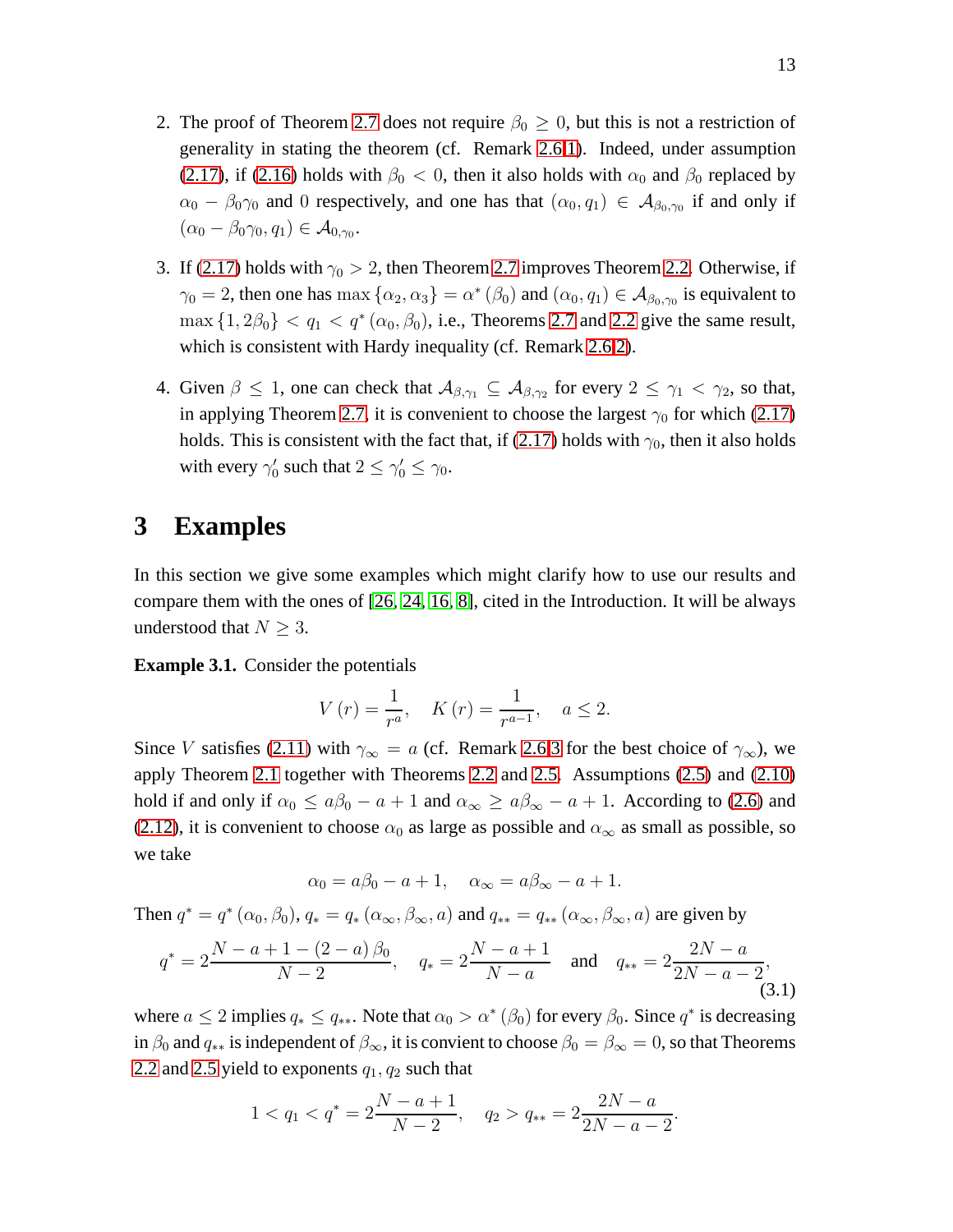If  $a < 2$ , then one has  $q_{**} < q^*$  and therefore we get the compact embedding

<span id="page-13-1"></span>
$$
H_{V,\mathrm{r}}^1 \hookrightarrow L_K^q \qquad \text{for} \quad 2\frac{2N-a}{2N-a-2} < q < 2\frac{N-a+1}{N-2}.\tag{3.2}
$$

If  $a = 2$ , then  $q_{**} = q^* = 2(N - 1)/(N - 2)$  and we have the compact embedding

$$
H_{V,\mathbf{r}}^1 \hookrightarrow L_K^{q_1} + L_K^{q_2} \qquad \text{for} \quad 1 < q_1 < 2\frac{N-1}{N-2} < q_2.
$$

Since V and K are power potentials, one can also apply the results of [26] (or equivalently of [\[16\]](#page-40-5), which are the same for power potentials), finding two limit exponents q and  $\overline{q}$ such that the embedding  $H^1_{V,\mathbf{r}} \hookrightarrow L_K^q$  is compact if  $q < q < \overline{q}$ . These exponents  $q$  and  $\overline{q}$  are exactly exponents  $q_{**}$  and  $q^*$  of [\(3.1\)](#page-12-3) respectively, so that one obtains [\(3.2\)](#page-13-1) again, provided that  $a < 2$  (which implies  $q < \overline{q}$ ). If  $a = 2$ , instead, one gets  $q = \overline{q}$  and no result is avaliable in [26] (nor in [\[16\]](#page-40-5)). The results of [\[24\]](#page-41-3) do not apply to  $V$  and  $K$ , since the top and bottom exponents of [\[24\]](#page-41-3) turn out to be equal to one another for every  $a \leq 2$ .

<span id="page-13-0"></span>**Example 3.2.** Taking  $V(r) \equiv 0$ , K as in (K) and  $\beta_0 = \beta_\infty = 0$ , from Theorems [2.2,](#page-7-0) [2.3](#page-7-1) and [2.1](#page-6-0) (see also Remark [2.4.](#page-8-1)[1\)](#page-8-2) we get the compact embedding  $D_{rad}^{1,2}(\mathbb{R}^N) \hookrightarrow L_K^{q_1} + L_K^{q_2}$ K for

<span id="page-13-2"></span>
$$
1 < q_1 < 2\frac{\alpha_0 + N}{N - 2} \quad \text{and} \quad q_2 > \max\left\{1, 2\frac{\alpha_{\infty} + N}{N - 2}\right\},\tag{3.3}
$$

provided that  $\exists R_1, R_2 > 0$  such that

<span id="page-13-3"></span>
$$
\underset{r>R_2}{\operatorname{ess\,sup}}\,\frac{K\left(r\right)}{r^{\alpha_{\infty}}}<+\infty\quad\text{and}\quad\underset{r\in\left(0,R_1\right)}{\operatorname{ess\,sup}}\,\frac{K\left(r\right)}{r^{\alpha_0}}<+\infty\quad\text{with}\ \alpha_0>-\frac{N+2}{2}.\tag{3.4}
$$

This result has already been proved in [\[8,](#page-40-7) Theorem 4.1], assuming  $K \in L^{\infty}_{loc}((0, +\infty))$ . Of course, according to [\(3.3\)](#page-13-2), in [\(3.4\)](#page-13-3) it is convenient to choose  $\alpha_0$  as large as possible and  $\alpha_{\infty}$  as small as possible. For instance, if  $K(r) = r^d$  with  $d > -(N+2)/2$ , we choose  $\alpha_0 = \alpha_{\infty} = d$  and obtain the compact embedding

$$
D_{\text{rad}}^{1,2}(\mathbb{R}^N) \hookrightarrow L_K^{q_1} + L_K^{q_2} \qquad \text{for} \quad 1 < q_1 < 2\frac{d+N}{N-2} < q_2.
$$

Observe that  $2(d+N)/(N-2)$  is the "critical exponent" found by Ni [\[20\]](#page-40-11) for the Henon equation. We also observe that, if [\(3.4\)](#page-13-3) holds for some  $\alpha_0 > \alpha_\infty$ , then we can take  $q_1 = q_2$ in [\(3.3\)](#page-13-2) and we get the compact embedding

$$
D_{\text{rad}}^{1,2}(\mathbb{R}^N) \hookrightarrow L_K^q \qquad \text{for} \quad \max\left\{1, 2\frac{\alpha_\infty + N}{N - 2}\right\} < q < 2\frac{\alpha_0 + N}{N - 2}
$$

(cf. [\[8,](#page-40-7) Corollary 4.6]).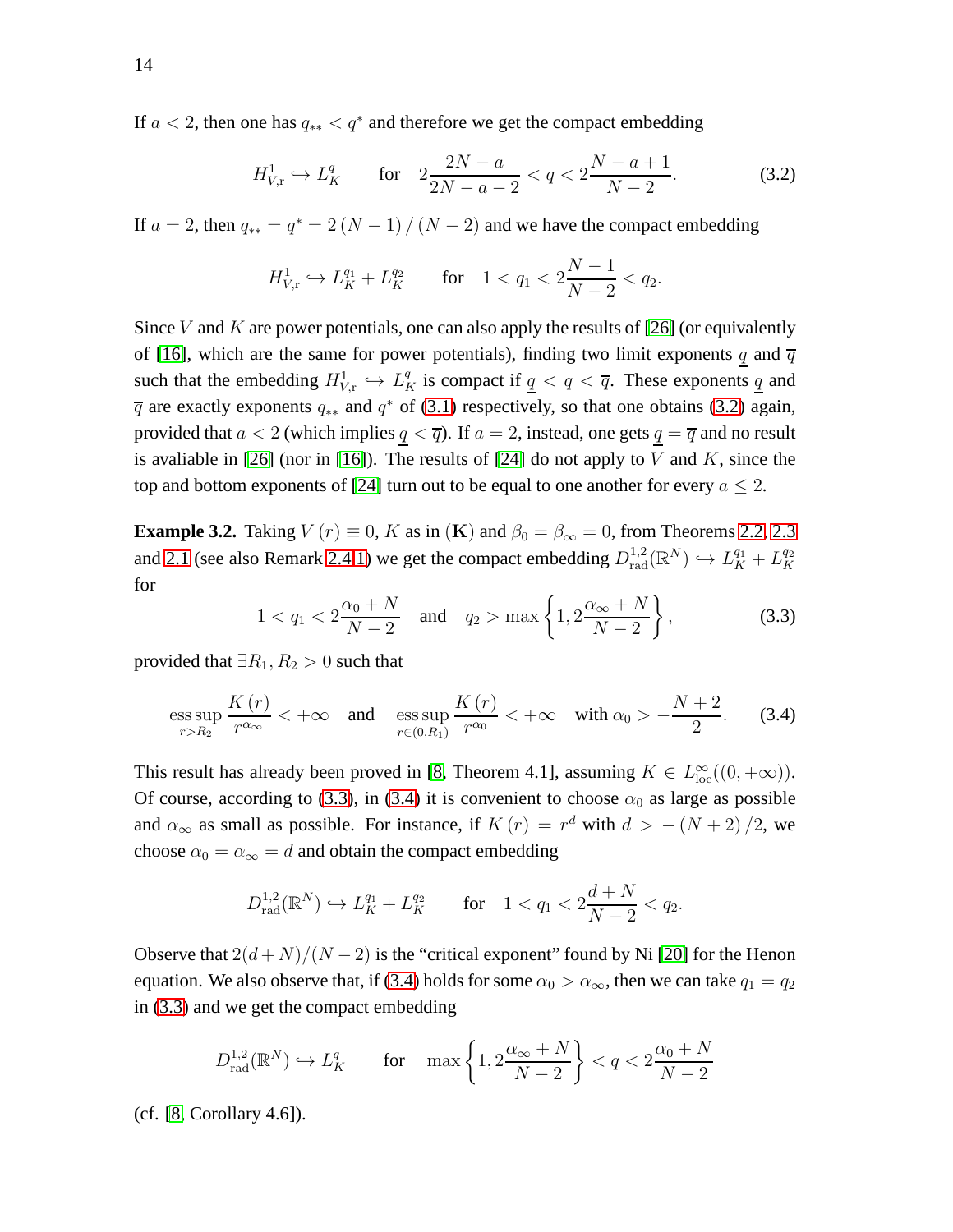<span id="page-14-0"></span>**Example 3.3.** Essentially the same result of Example [3.2](#page-13-0) holds if V is not singular at the origin and, roughly speaking, decays at infinity much faster than  $K$  (or is compactly supported). The result becomes different (and better) if  $K$  decays at infinity similarly to  $V$ , or much faster. For example, consider the potentials

$$
V(r) = e^{-ar}, \quad K_1(r) = r^d, \quad K_2(r) = r^d e^{-br}, \quad a, b > 0, \quad d > -\frac{N+2}{2}
$$

Since V does not satisfy [\(2.17\)](#page-11-3) or [\(2.11\)](#page-9-2), we study the embedding properties of  $H^1_{V,r}$  by Theorems [2.2,](#page-7-0) [2.3](#page-7-1) and [2.1.](#page-6-0) According to Remark [2.4](#page-8-1)[.3,](#page-8-5) both for  $K = K_1$  and  $K = K_2$ , Theorem [2.2](#page-7-0) leads to take

$$
1 < q_1 < 2\frac{d+N}{N-2}.
$$

If  $K = K_1$ , the ratio in [\(2.7\)](#page-7-2) is bounded only if  $\beta_{\infty} = 0$  and the best  $\alpha_{\infty}$  we can take is  $\alpha_{\infty} = d$ , which yields  $q_2 > 2 \frac{d+N}{N-2}$  $\frac{d+N}{N-2}$ . Then we get the compact embedding

$$
H_{V,\mathrm{r}}^1 \hookrightarrow L_{K_1}^{q_1} + L_{K_1}^{q_2} \qquad \text{for} \quad 1 < q_1 < 2\frac{d+N}{N-2} < q_2.
$$

If  $K = K_2$ , instead, assumption [\(2.7\)](#page-7-2) holds with  $\beta_{\infty} = 0$  and  $\alpha_{\infty} \in \mathbb{R}$  arbitrary, so that we can take  $q_2 > 1$  arbitrary. Picking  $q_2 = q_1$ , we get the compact embedding

$$
H_{V,r}^1 \hookrightarrow L_{K_2}^q
$$
 for  $1 < q < 2\frac{d+N}{N-2}$ .

A similar but weaker result follows from the theorems of [\[16\]](#page-40-5), which yield the compact embedding

$$
H_{V,r}^1 \hookrightarrow L_{K_2}^q
$$
 for  $2 < q < 2\frac{d+N}{N-2}$ .

Note that this requires the restriction  $d > -2$ . Even though they belong to the *Hardy*-*Dieudonné comparison class,* no result is avaliable in [\[16\]](#page-40-5) for the potentials V and  $K_1$ , due to a lack of compatibility between their behaviours at zero and at infinity.

<span id="page-14-1"></span>**Example 3.4.** Consider the potentials

$$
V(r) = e^{\frac{1}{r}}, \quad K(r) = e^{\frac{b}{r}}, \quad 0 < b \le 1.
$$

Since  $V$  satisfies [\(2.17\)](#page-11-3), we apply Theorem [2.1](#page-6-0) together with Theorems [2.3](#page-7-1) and [2.7.](#page-11-0) Assumption [\(2.7\)](#page-7-2) holds for  $\alpha_{\infty} \ge 0$  and  $0 \le \beta_{\infty} \le 1$ , so that the best choice for  $\alpha_{\infty}$ , which is  $\alpha_{\infty} = 0$ , gives

$$
\max\{1, 2\beta_{\infty}, q^*(0, \beta_{\infty})\} = 2\frac{N - 2\beta_{\infty}}{N - 2}.
$$

Now we then take  $\beta_{\infty} = 1$ , so that Theorem [2.3](#page-7-1) gives  $q_2 > 2$ . Observe that the same result ensues by applying Theorem [2.5](#page-8-0) with  $\gamma_{\infty} = 0$  in assumption [\(2.11\)](#page-9-2). As to Theorem [2.7,](#page-11-0)

.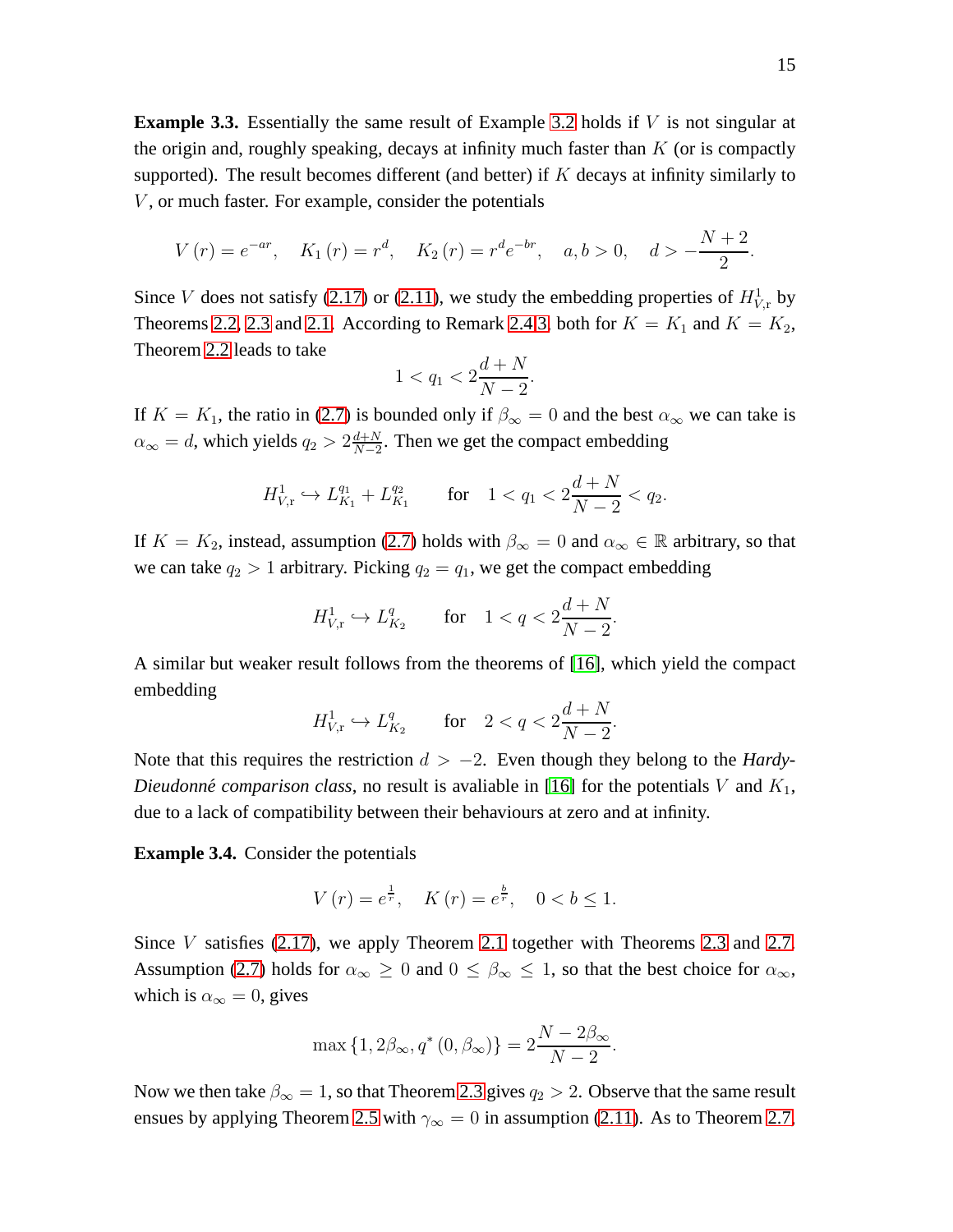hypothesis [\(2.17\)](#page-11-3) holds with  $\gamma_0 \geq 2$  arbitrary and therefore the most convenient choice is to assume  $\gamma_0 > 2N - 2$  (see Remark [2.8](#page-11-1)[.4\)](#page-12-4). On the other hand, we have

$$
\frac{K\left(r\right)}{r^{\alpha_0}V\left(r\right)^{\beta_0}} = \frac{e^{\frac{b-\beta_0}{r}}}{r^{\alpha_0}}
$$

and thus hypothesis [\(2.16\)](#page-11-4) holds for some  $\alpha_0 \in \mathbb{R}$  if and only if  $b \leq \beta_0 \leq 1$ . We now distinguish two cases. If  $b < 1$ , we can take  $\beta_0 > b$  and thus [\(2.16\)](#page-11-4) holds for every  $\alpha_0 \in \mathbb{R}$ , so that Theorem [2.7](#page-11-0) gives  $q_1 > \max\{1, 2\beta_0\}$  (see Fig.5), i.e.,  $q_1 > \max\{1, 2b\}$ . If  $b = 1$ , then we need to take  $\beta_0 = 1$  and thus [\(2.16\)](#page-11-4) holds for  $\alpha_0 \le 0$ . Since  $\gamma_0 > 2N - 2$ implies

$$
\mathcal{A}_{1,\gamma_0} = \{ (\alpha, q) \in \mathbb{R}^2 : q > \max \{ 2, q_{**} (\alpha, 1, \gamma_0) \} \} \n= \left\{ (\alpha, q) \in \mathbb{R}^2 : q > \max \left\{ 2, 2 - \frac{4\alpha}{\gamma_0 - 2(N - 1)} \right\} \right\},
$$

the best choice for  $\alpha_0 \leq 0$  is  $\alpha_0 = 0$  and we get that  $(0, q_1) \in A_{1, \gamma_0}$  if and only if  $q_1 > 2$ . Hence Theorem [2.7](#page-11-0) gives  $q_1 > \max\{1, 2b\}$  again. As a conclusion, recalling the condition  $q_2 > 2$  and observing that  $0 < b \le 1$  implies max  $\{1, 2b\} \le 2$ , we obtain the compact embedding

$$
H^1_{V,\mathbf{r}} \hookrightarrow L^q_K \qquad \text{for} \quad q > 2.
$$

If we now modify V by taking a compactly supported potential  $V_1$  such that  $V_1(r) \sim$  $V(r)$  as  $r \to 0^+$ , everything works as above in applying Theorem [2.7,](#page-11-0) but we now need to take  $\beta_{\infty} = 0$  and  $\alpha_{\infty} \ge 0$  in Theorem [2.3.](#page-7-1) This gives

$$
\max\left\{1, 2\beta_{\infty}, q^*(\alpha_{\infty}, \beta_{\infty})\right\} = 2\frac{\alpha_{\infty} + N}{N - 2}
$$

and thus, choosing  $\alpha_{\infty} = 0$ , we get the compact embedding

$$
H^1_{V_1,r} \hookrightarrow L_K^q \qquad \text{for} \quad q > 2^*.
$$

Similarly, if we modify V by taking a potential  $V_2$  such that  $V_2(r) \sim V(r)$  as  $r \to 0^+$  and  $V_2(r) \sim r^N$  as  $r \to +\infty$ , Theorem [2.7](#page-11-0) yields  $q_1 > \max\{1, 2b\}$  as above and Theorem [2.3](#page-7-1) gives  $q_2 > 1$  (apply it for instance with  $\alpha_{\infty} = -N/2$  and  $\beta_{\infty} = 1/2$ ), so that we get the compact embedding

$$
H^1_{V_2,r} \hookrightarrow L_K^q \qquad \text{for} \quad q > \max\left\{1, 2b\right\}.
$$

The compact embeddings  $H^1_{V_x} \hookrightarrow L_K^q$  and  $H^1_{V_2,r} \hookrightarrow L_K^q$  also follow from the results of [\[16\]](#page-40-5), but for  $q > 2$  in both cases. No result is avaliable in [16] for the embedding  $H^1_{V_1,r} \hookrightarrow L_K^q$ , since  $V_1$  has compact support.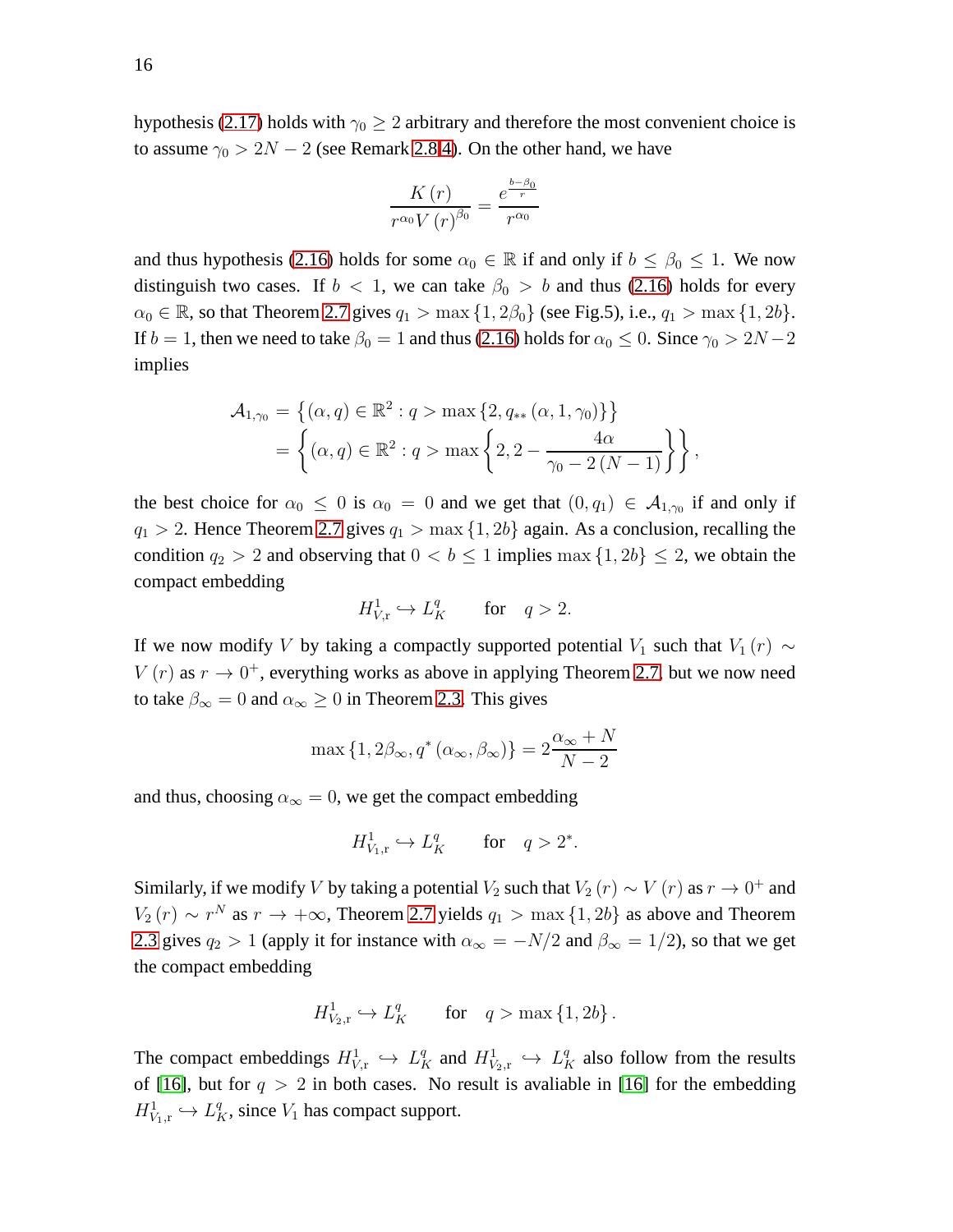<span id="page-16-0"></span>**Example 3.5.** Consider the potential

<span id="page-16-4"></span>
$$
V(r) = r^{a}, \quad -2(N - 1) < a < -N,\tag{3.5}
$$

and let K be as in  $(K)$  and such that

<span id="page-16-5"></span>
$$
K(r) = O(r^{b_0})_{r \to 0^+}, \quad K(r) = O(r^{b})_{r \to +\infty}, \quad b_0 > a, \quad b \in \mathbb{R}.
$$
 (3.6)

Since V satisfies [\(2.17\)](#page-11-3) with  $\gamma_0 = -a$  (cf. Remark [2.8.](#page-11-1)[4](#page-12-4) for the best choice of  $\gamma_0$ ), we apply Theorem [2.1](#page-6-0) together with Theorems [2.3](#page-7-1) and [2.7,](#page-11-0) where assumptions [\(2.7\)](#page-7-2) and [\(2.16\)](#page-11-4) hold for  $\alpha_{\infty} \ge b - a\beta_{\infty}$  and  $\alpha_0 \le b_0 - a\beta_0$  with  $0 \le \beta_{\infty} \le 1$  and  $\beta_0 \le 1$  arbitrary. Note that  $N < \gamma_0 < 2N - 2$ . According to [\(2.8\)](#page-7-5) and [\(2.18\)](#page-11-2) (see in particular Fig.3), it is convenient to choose  $\alpha_{\infty}$  as small as possible and  $\alpha_0$  as large as possible, so we take

<span id="page-16-1"></span>
$$
\alpha_{\infty} = b - a\beta_{\infty}, \quad \alpha_0 = b_0 - a\beta_0. \tag{3.7}
$$

Then  $q^* = q^* (\alpha_\infty, \beta_\infty), q_* = q_* (\alpha_0, \beta_0, -a)$  and  $q_{**} = q_{**} (\alpha_0, \beta_0, -a)$  are given by

$$
q^* = 2\frac{N+b-(a+2)\beta_{\infty}}{N-2}
$$
,  $q_* = 2\frac{N+b_0}{N+a}$  and  $q_{**} = 2\frac{2N-2+2b_0-a}{2N-2+a}$ .

Since  $a+2 < 2-N < 0$ , the exponent  $q^*$  is increasing in  $\beta_{\infty}$  and thus, according to [\(2.8\)](#page-7-5) again, the best choice for  $\beta_{\infty}$  is  $\beta_{\infty} = 0$ . This yields

<span id="page-16-2"></span>
$$
q_2 > \max\left\{1, 2\frac{N+b}{N-2}\right\}.
$$
 (3.8)

As to Theorem [2.7,](#page-11-0) we observe that, thanks to the choice of  $\alpha_0$ , the exponents  $q_*$  and  $q_{**}$ are independent of  $\beta_0$ , so that we can choose  $\beta_0 = 0$  in order to get the region  $\mathcal{A}_{\beta_0,-a}$  as large as possible (cf. Fig.3 or the third definition in [\(2.15\)](#page-10-1)). Then we get  $\alpha_0 = b_0 > a$  $\alpha_1$  (recall [\(3.7\)](#page-16-1) and the definition [\(2.13\)](#page-9-5) of  $\alpha_1$ ), so that  $(\alpha_0, q_1) \in A_{0,-a}$  if and only if

<span id="page-16-3"></span>
$$
\max\left\{1, 2\frac{N+b_0}{N+a}\right\} < q_1 < 2\frac{2N-2+2b_0-a}{2N-2+a}.\tag{3.9}
$$

As a conclusion, we obtain the compact embedding

$$
H_{V,\mathrm{r}}^1 \hookrightarrow L_K^{q_1} + L_K^{q_2} \qquad \text{for every } q_1, q_2 \text{ satisfying (3.8) and (3.9).}
$$

If furthermore  $a, b, b_0$  are such that

<span id="page-16-6"></span>
$$
\frac{N+b}{N-2} < \frac{2N-2+2b_0-a}{2N-2+a},\tag{3.10}
$$

then we can take  $q_1 = q_2$  and we get the compact embedding

<span id="page-16-7"></span>
$$
H_{V,\mathbf{r}}^1 \hookrightarrow L_K^q \qquad \text{for} \quad \max\left\{1, 2\frac{N+b_0}{N+a}, 2\frac{N+b}{N-2}\right\} < q < 2\frac{2N-2+2b_0-a}{2N-2+a}.\tag{3.11}
$$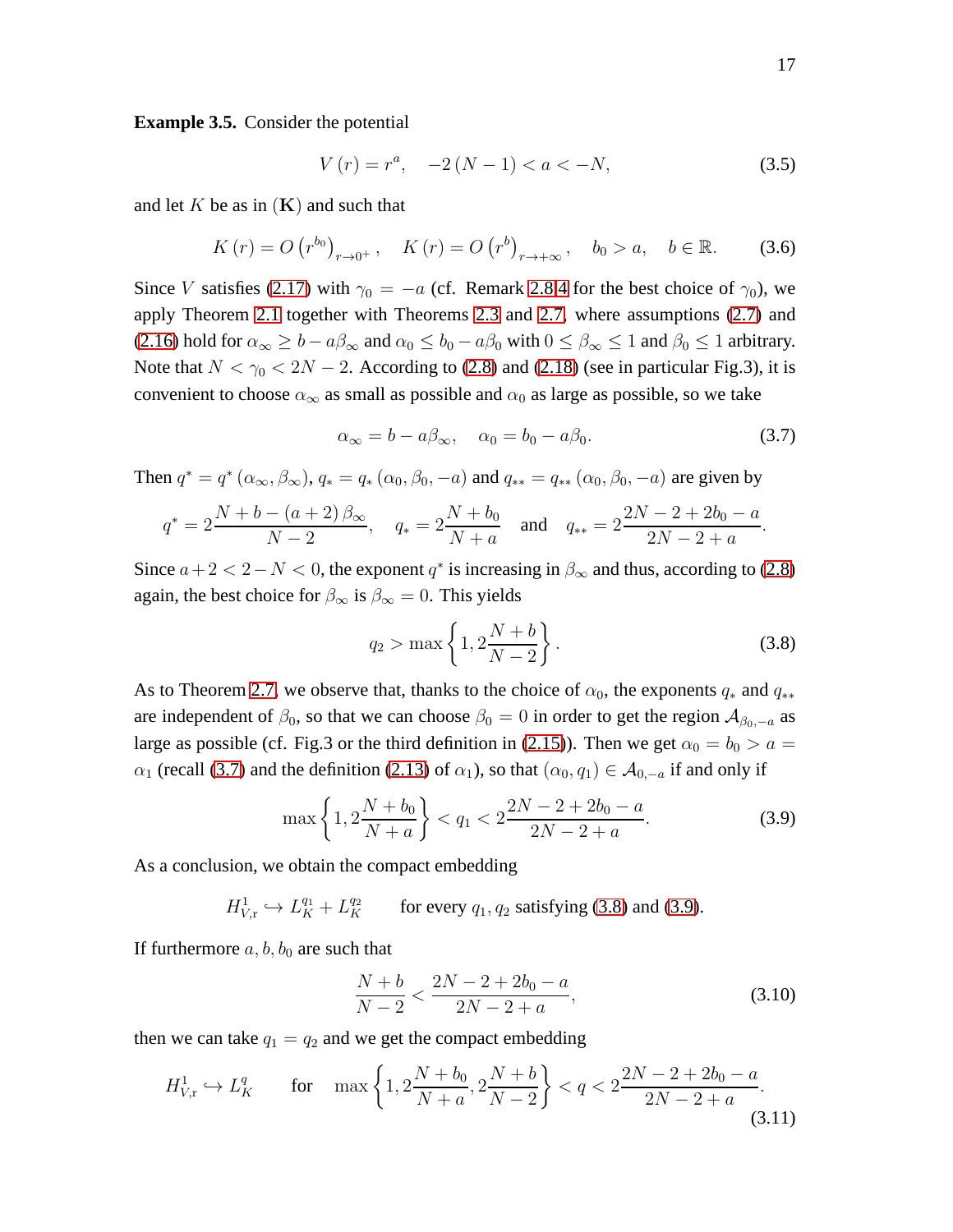Observe that the potentials V and K behave as a power and thus they fall into the classes considered in [26, [24,](#page-41-3) [16\]](#page-40-5). In particular, the results of [26] and [\[16\]](#page-40-5) (which are the same for  $V, K$  as in [\(3.5\)](#page-16-4), [\(3.6\)](#page-16-5)) provide the compact embedding

<span id="page-17-0"></span>
$$
H_{V,\mathbf{r}}^1 \hookrightarrow L_K^q \qquad \text{for} \quad \max\left\{2, 2\frac{N+b}{N-2}\right\} =: \underline{q} < q < \overline{q} := 2\frac{2N-2+2b_0-a}{2N-2+a}.\tag{3.12}
$$

This requires condition [\(3.10\)](#page-16-6), which amounts to  $q < \overline{q}$ , and no compact embedding is found in [26, [16\]](#page-40-5) if [\(3.10\)](#page-16-6) fails. Moreover, our result improves [\(3.12\)](#page-17-0) even if [\(3.10\)](#page-16-6) holds. Indeed,  $b_0 > a$  and  $N + a < 0$  imply  $\frac{N + b_0}{N + a} < 1$  and thus one has

$$
\underline{q} = \begin{cases} 2\frac{N+b}{N-2} = \max\left\{1, 2\frac{N+b}{N-2}, 2\frac{N+b_0}{N+a}\right\} & \text{if } b \ge -2\\ 2 > \max\left\{1, 2\frac{N+b}{N-2}, 2\frac{N+b_0}{N+a}\right\} & \text{if } b < -2 \end{cases}
$$

so that [\(3.11\)](#page-16-7) is exactly [\(3.12\)](#page-17-0) if  $b \ge -2$  and it is better if  $b < -2$ . This last case actually concerns sub-quadratic exponents, so it should be also compared with the results of [\[24\]](#page-41-3), where, setting

$$
b_1 := \frac{a-2-2N}{4}, \qquad b_2 := \frac{a-2}{2}, \qquad b_3 := -\frac{N+2}{2}
$$

(notice that  $-N < b_1 < b_2 < b_3 < -2$  for a as in [\(3.5\)](#page-16-4)) and

<span id="page-17-2"></span>
$$
\underline{q'} := \begin{cases} 2\frac{N+b}{N-2} & \text{if } b \in [b_3, -2) \\ 4\frac{N+b}{2N-2+a} & \text{if } b \in [b_1, b_2) \end{cases}, \qquad \overline{q'} := \begin{cases} 2\frac{N+b_0}{N-2} & \text{if } b_0 \in (b_3, -2] \\ 4\frac{N+b_0}{2N-2+a} & \text{if } b_0 \in (b_1, b_2] \end{cases}, \tag{3.13}
$$

the authors find the compact embedding

<span id="page-17-1"></span>
$$
H_{V,\mathbf{r}}^1 \hookrightarrow L_K^q \qquad \text{for} \quad \underline{q}' < q < \overline{q}'.\tag{3.14}
$$

Our result [\(3.11\)](#page-16-7)-[\(3.10\)](#page-16-6) extends [\(3.14\)](#page-17-1) in three directions. First, [\(3.14\)](#page-17-1) requires that  $q'$ and  $\bar{q}'$  are defined, i.e., b and  $b_0$  lie in the intervals considered in [\(3.13\)](#page-17-2), while [\(3.11\)](#page-16-7) and [\(3.10\)](#page-16-6) do not need such a restriction, also covering cases of  $b \in (-\infty, b_1) \cup [b_2, b_3)$  or  $b_0 \in (a, b_1] \cup (b_2, b_3]$  (take for instance  $b_0 > a$  arbitrary and b small enough to satisfy [\(3.10\)](#page-16-6)). Moreover, [\(3.14\)](#page-17-1) asks for the further condition  $q' < \overline{q}'$ , which can be false even if  $\underline{q}'$  and  $\overline{q}'$  are defined (take for instance  $b_3 < b = b_0 < -2$  or  $b_1 < b = b_0 < b_2$ , which give  $q' = \overline{q}'$ ), while condition [\(3.10\)](#page-16-6) does not. Indeed, as soon as  $q'$  and  $\overline{q}'$  are defined, one has  $b < -2$  and  $b_0 > -N$ , which imply

$$
\frac{N+b}{N-2} - \frac{2N-2+2b_0-a}{2N-2+a} < 1 + \frac{2+a}{2N-2+a} = 2\frac{N+a}{2N-2+a} < 0.
$$

Finally, setting

$$
\underline{q}'' := \max\left\{1, 2\frac{N+b_0}{N+a}, 2\frac{N+b}{N-2}\right\}
$$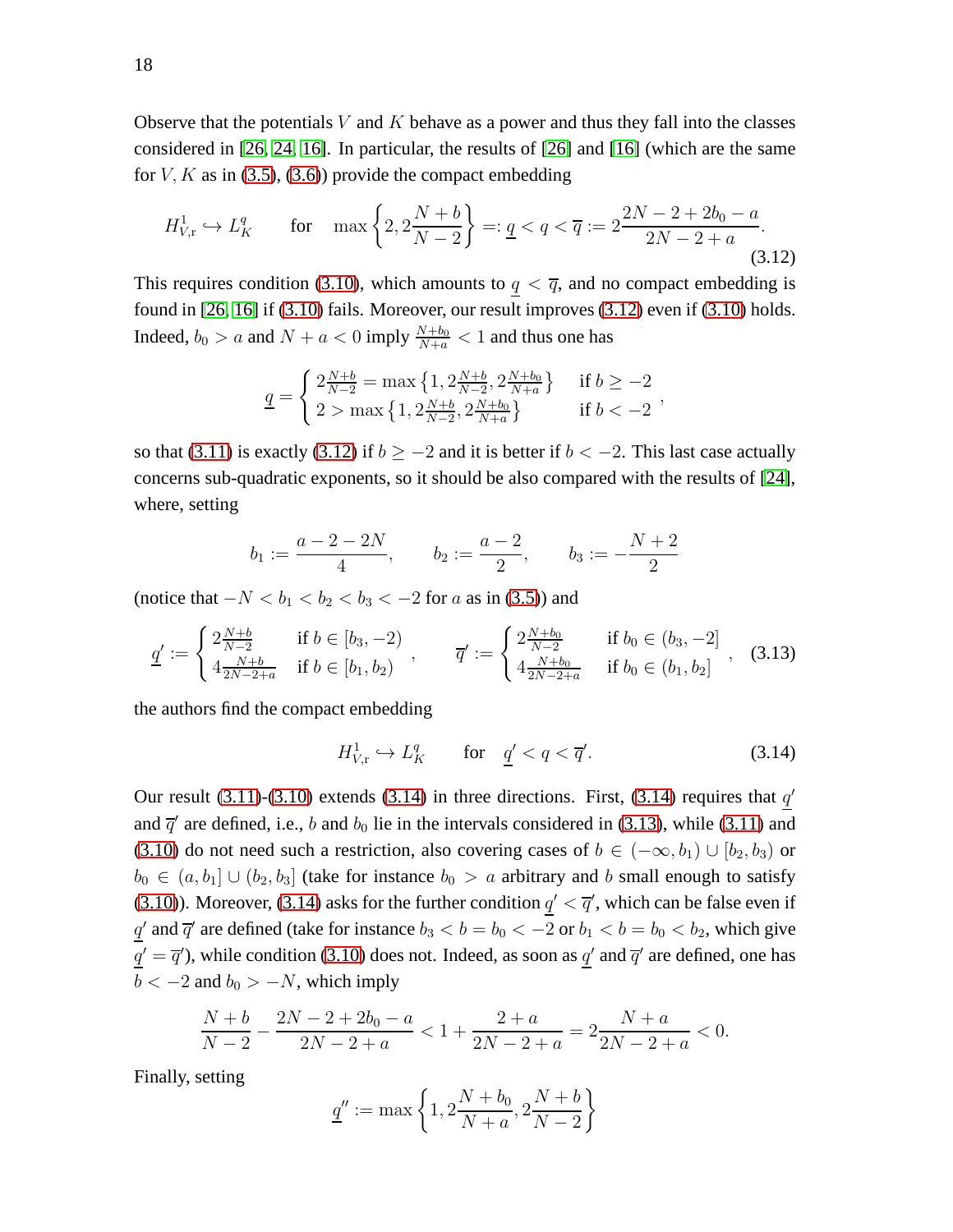for brevity, some computations (which we leave to the reader) show that, whenever  $q'$  and  $\overline{q}^{\prime}$  are defined, one has

$$
\underline{q'} = \begin{cases} 2\frac{N+b}{N-2} = \underline{q''} & \text{if } b \in [b_3, -2) \\ 4\frac{N+b}{2N-2+a} = 1 = \underline{q''} & \text{if } b = b_1 \\ 4\frac{N+b}{2N-2+a} > 1 = \underline{q''} \quad \text{if } b \in (b_1, b_2) \end{cases} \quad \text{and} \quad \overline{q'} < 2\frac{2N-2+2b_0-a}{2N-2+a}.
$$

This shows that [\(3.11\)](#page-16-7) always gives a wider range of exponents q than [\(3.14\)](#page-17-1).

### <span id="page-18-0"></span>**4 Proof of Theorem [2.1](#page-6-0)**

Assume  $N \geq 3$  and let V and K be as in (V) and (K).

Recall the definitions [\(1.3\)](#page-1-1) and [\(1.6\)](#page-1-2) of the Hilbert spaces  $H_V^1$  and  $H_{V,r}^1$  and fix two constants  $S_N > 0$  and  $C_N > 0$ , only dependent on N, such that

<span id="page-18-3"></span>
$$
\forall u \in H_V^1(\mathbb{R}^N), \quad \|u\|_{L^{2^*}(\mathbb{R}^N)} \le S_N \|u\| \tag{4.1}
$$

and

<span id="page-18-2"></span>
$$
\forall u \in H_{V,\mathrm{r}}^1\left(\mathbb{R}^N\right), \quad |u\left(x\right)| \le C_N \left\|u\right\| \frac{1}{\left|x\right|^{\frac{N-2}{2}}} \quad \text{almost everywhere on } \mathbb{R}^N. \tag{4.2}
$$

The first constant  $S_N$  exists by Sobolev inequality and the continuous embedding  $H_V^1 \hookrightarrow$  $D^{1,2}(\mathbb{R}^N)$ . The second constant  $C_N$  does exist by Ni's inequality [\[20\]](#page-40-11) (see also [26, Lemma 1]) and the continuous embedding  $H^1_{V,r} \hookrightarrow D_{rad}^{1,2}(\mathbb{R}^N)$ .

Recall from assumption (K) that  $K \in L^s_{loc}((0, +\infty))$  for some  $s > \frac{2N}{N+2}$  (=  $\frac{2^*}{2^*-2}$  $\frac{2^*}{2^*-1}$ ).

<span id="page-18-1"></span>**Lemma 4.1.** *Let*  $R > r > 0$  *and*  $1 < q < \infty$ *. Then there exists*  $\tilde{C} = \tilde{C}(N, r, R, q, s) > 0$  $\mathit{such that} \ \forall u \in H^1_{V,r} \ and \ \forall h \in H^1_V \ one \ has$ 

$$
\frac{\int_{B_R\setminus B_r} K(|x|) |u|^{q-1} |h| dx}{\tilde{C} \|K(|\cdot|) \|_{L^s(B_R\setminus B_r)}} \leq \begin{cases} \left( \int_{B_R\setminus B_r} |u|^2 dx \right)^{\frac{q-1}{2}} \|h\| & \text{if } q \leq \tilde{q} \\ \left( \int_{B_R\setminus B_r} |u|^2 dx \right)^{\frac{\tilde{q}-1}{2}} \|u\|^{q-\tilde{q}} \|h\| & \text{if } q > \tilde{q} \end{cases}
$$

where  $\tilde{q} := 2\left(1 + \frac{1}{N} - \frac{1}{s}\right)$  $\frac{1}{s}$ ) (note that  $s > \frac{2N}{N+2}$  implies  $\tilde{q} > 1$ ).

*Proof.* For simplicity, we denote by  $\sigma$  the Hölder-conjugate exponent of  $2^*$ , i.e.,  $\sigma :=$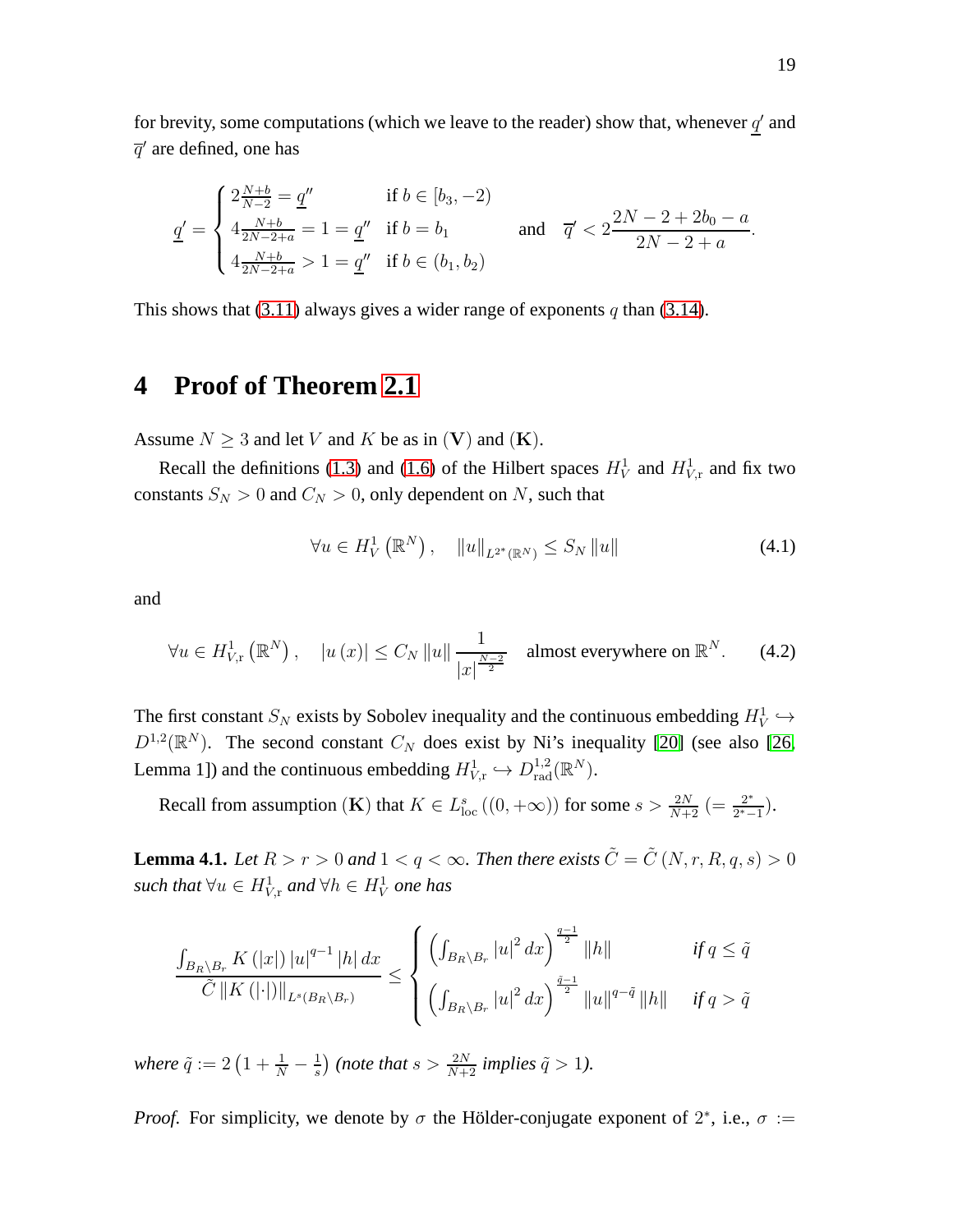$2N/(N+2)$ . By Hölder inequality (note that  $\frac{s}{\sigma} > 1$ ), we have

$$
\int_{B_R \setminus B_r} K(|x|) |u|^{q-1} |h| dx
$$
\n
$$
\leq \left( \int_{B_R \setminus B_r} K(|x|)^{\sigma} |u|^{(q-1)\sigma} dx \right)^{\frac{1}{\sigma}} \left( \int_{B_R \setminus B_r} |h|^{2^*} dx \right)^{\frac{1}{2^*}}
$$
\n
$$
\leq \left( \left( \int_{B_R \setminus B_r} K(|x|)^s dx \right)^{\frac{\sigma}{s}} \left( \int_{B_R \setminus B_r} |u|^{(q-1)\sigma(\frac{s}{\sigma})'} dx \right)^{\frac{1}{(\frac{s}{\sigma})'}} \right)^{\frac{1}{\sigma}} S_N ||h||
$$
\n
$$
\leq S_N ||K(|\cdot|) ||_{L^s(B_R \setminus B_r)} ||h|| \left( \int_{B_R \setminus B_r} |u|^{2\frac{q-1}{q-1}} dx \right)^{\frac{\tilde{q}-1}{2}},
$$

where we computed  $\sigma\left(\frac{s}{\sigma}\right)$  $\left(\frac{s}{\sigma}\right)' = \frac{2Ns}{(N+2)s-2N} = \frac{2}{\tilde{q}-1}$  $\frac{2}{\tilde{q}-1}$ . If  $q \leq \tilde{q}$ , then we get

$$
\int_{B_R \setminus B_r} K(|x|) |u|^{q-1} |h| dx
$$
\n
$$
\leq S_N ||K(||\cdot||)||_{L^s(B_R \setminus B_r)} ||h|| \left( |B_R \setminus B_r|^{1-\frac{q-1}{\tilde{q}-1}} \left( \int_{B_R \setminus B_r} |u|^2 dx \right)^{\frac{q-1}{\tilde{q}-1}} \right)^{\frac{\tilde{q}-1}{2}}
$$
\n
$$
= S_N ||K(||\cdot||)||_{L^s(B_R \setminus B_r)} ||h|| ||B_R \setminus B_r|^{\frac{\tilde{q}-q}{2}} \left( \int_{B_R \setminus B_r} |u|^2 dx \right)^{\frac{q-1}{2}}.
$$

Otherwise, if  $q > \tilde{q}$ , then by [\(4.2\)](#page-18-2) we obtain

$$
\int_{B_R \setminus B_r} K(|x|) |u|^{q-1} |h| dx
$$
\n
$$
\leq S_N ||K(||\cdot||)||_{L^s(B_R \setminus B_r)} ||h|| \left( \int_{B_R \setminus B_r} |u|^{2\frac{q-1}{q-1}-2} |u|^2 dx \right)^{\frac{\tilde{q}-1}{2}}
$$
\n
$$
\leq S_N ||K(||\cdot||)||_{L^s(B_R \setminus B_r)} ||h|| \left( \left( \frac{C_N ||u||}{r^{\frac{N-2}{2}}} \right)^{\frac{q- \tilde{q}}{\tilde{q}-1}} \int_{B_R \setminus B_r} |u|^2 dx \right)^{\frac{\tilde{q}-1}{2}}
$$
\n
$$
= S_N ||K(||\cdot||)||_{L^s(B_R \setminus B_r)} ||h|| \left( \frac{C_N ||u||}{r^{\frac{N-2}{2}}} \right)^{q-\tilde{q}} \left( \int_{B_R \setminus B_r} |u|^2 dx \right)^{\frac{\tilde{q}-1}{2}}.
$$

This concludes the proof.

For future reference, we recall here some results from [\[8\]](#page-40-7) concerning the sum space

 $\Box$ 

$$
L_K^{p_1} + L_K^{p_2} := L_K^{p_1}(\mathbb{R}^N) + L_K^{p_2}(\mathbb{R}^N) := \{ u_1 + u_2 : u_1 \in L_K^{p_1}(\mathbb{R}^N) , u_2 \in L_K^{p_2}(\mathbb{R}^N) \},
$$

where we assume  $1 < p_1 \le p_2 < \infty$ . Such a space can be characterized as the set of the measurable mappings  $u : \mathbb{R}^N \to \mathbb{R}$  for which there exists a measurable set  $E \subseteq \mathbb{R}^N$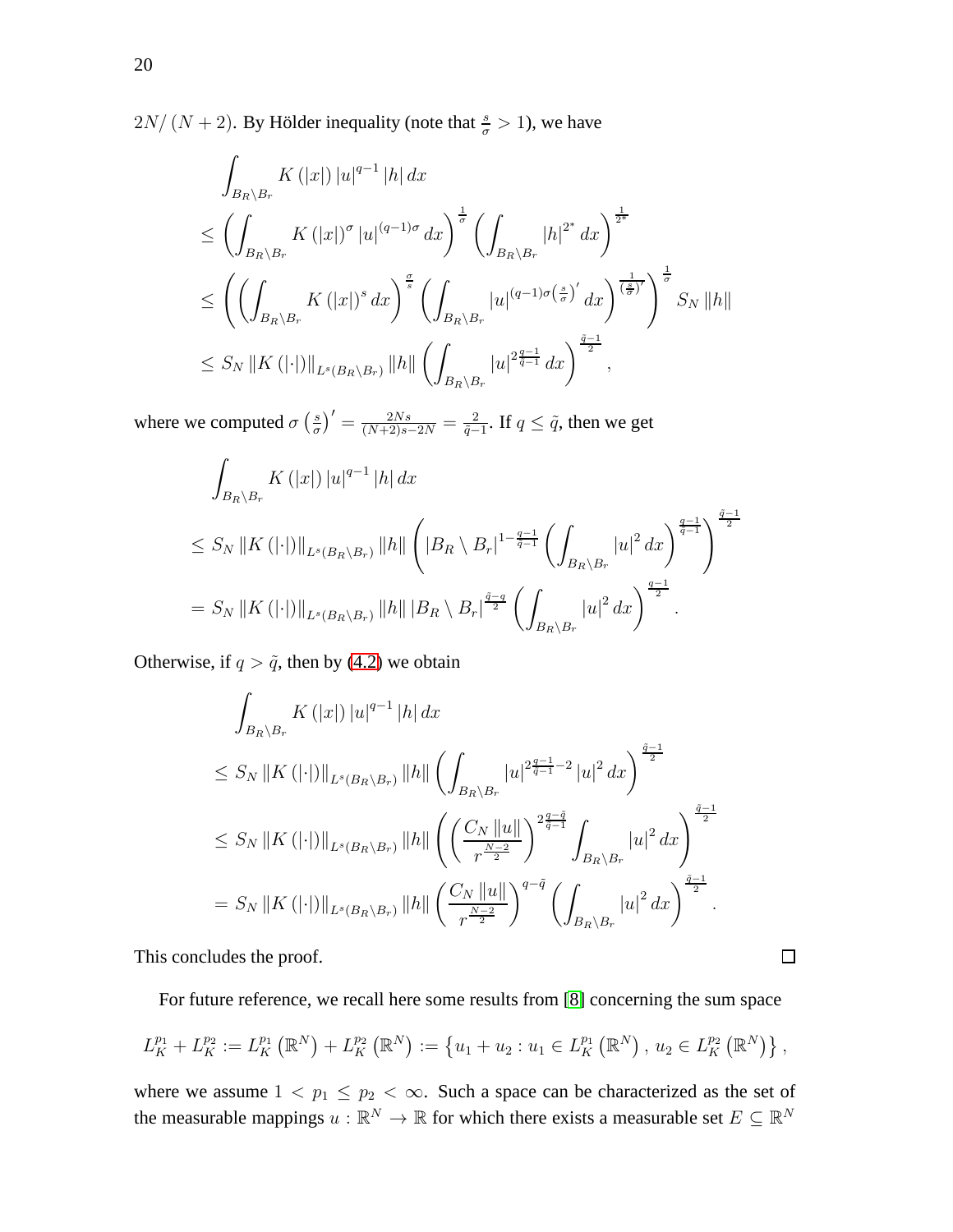such that  $u \in L_K^{p_1}(E) \cap L_K^{p_2}(E^c)$  (of course  $L_K^{p_1}(E) := L^{p_1}(E, K(|x|) dx)$ , and so for  $L_K^{p_2}(E^c)$ ). It is a Banach space with respect to the norm

$$
||u||_{L_K^{p_1}+L_K^{p_2}} := \inf_{u_1+u_2=u} \max\left\{||u_1||_{L_K^{p_1}}, ||u_2||_{L_K^{p_2}}\right\}
$$

and the continuous embedding  $L_K^p \hookrightarrow L_K^{p_1} + L_K^{p_2}$  holds for all  $p \in [p_1, p_2]$ .

<span id="page-20-3"></span>**Proposition 4.2** (see [\[8,](#page-40-7) Proposition 2.7]). Let  $\{u_n\} \subseteq L_K^{p_1} + L_K^{p_2}$  be a sequence such that  $\forall \varepsilon >0$  there exist  $n_\varepsilon >0$  and a sequence of measurable sets  $E_{\varepsilon,n} \subseteq \mathbb{R}^N$  satisfying

$$
\forall n > n_{\varepsilon}, \quad \int_{E_{\varepsilon,n}} K(|x|) |u_n|^{p_1} dx + \int_{E_{\varepsilon,n}^c} K(|x|) |u_n|^{p_2} dx < \varepsilon. \tag{4.3}
$$

*Then*  $u_n \to 0$  *in*  $L_K^{p_1} + L_K^{p_2}$ *.* 

<span id="page-20-4"></span>**Proposition 4.3** ([\[8,](#page-40-7) Propositions 2.17 and 2.14, Corollary 2.19]). Let  $E \subseteq \mathbb{R}^N$  be a *measurable set.*

- *(i)* If  $\int_E K(|x|) dx < \infty$ , then  $L_K^{p_1} + L_K^{p_2}$  is continuously embedded into  $L_K^{p_1}(E)$ .
- (*ii*) Every  $u \in (L_K^{p_1} + L_K^{p_2}) \cap L^{\infty}(E)$  *satisfies*

<span id="page-20-6"></span>
$$
||u||_{L_K^{p_2}(E)}^{p_2/p_1} \le (||u||_{L^{\infty}(E)}^{p_2/p_1-1} + ||u||_{L_K^{p_2}(E)}^{p_2/p_1-1}) ||u||_{L_K^{p_1} + L_K^{p_2}}.
$$
\n(4.4)

*If moreover*  $||u||_{L^{\infty}(E)} \leq 1$ *, then* 

<span id="page-20-5"></span>
$$
||u||_{L_K^{p_2}(E)} \le 2 ||u||_{L_K^{p_1} + L_K^{p_2}} + 1. \tag{4.5}
$$

Recall the definitions [\(2.1\)](#page-5-1)-[\(2.2\)](#page-5-1) of the functions  $S_0$  and  $S_{\infty}$ .

*Proof of Theorem [2.1.](#page-6-0)* We prove each part of the theorem separately.

(i) By the monotonicity of  $S_0$  and  $S_{\infty}$ , it is not restrictive to assume  $R_1 < R_2$  in hypothesis  $(S'_{q_1,q_2})$ . In order to prove the continuous embedding, let  $u \in H^1_{V,r}$ ,  $u \neq 0$ . Then we have

<span id="page-20-0"></span>
$$
\int_{B_{R_1}} K(|x|) |u|^{q_1} dx = ||u||^{q_1} \int_{B_{R_1}} K(|x|) \frac{|u|^{q_1}}{||u||^{q_1}} dx \le ||u||^{q_1} \mathcal{S}_0(q_1, R_1)
$$
(4.6)

and, similarly,

<span id="page-20-1"></span>
$$
\int_{B_{R_2}^c} K(|x|) |u|^{q_2} dx \le ||u||^{q_2} \mathcal{S}_{\infty}(q_2, R_2).
$$
 (4.7)

On the other hand, by Lemma [4.1](#page-18-1) and the continuous embedding  $D_{rad}^{1,2}(\mathbb{R}^N) \hookrightarrow L^2_{loc}(\mathbb{R}^N)$ , we deduce that there exists a constant  $C_1 > 0$ , independent from u, such that

<span id="page-20-2"></span>
$$
\int_{B_{R_2}\setminus B_{R_1}} K(|x|) |u|^{q_1} dx \le C_1 \|u\|^{q_1}.
$$
\n(4.8)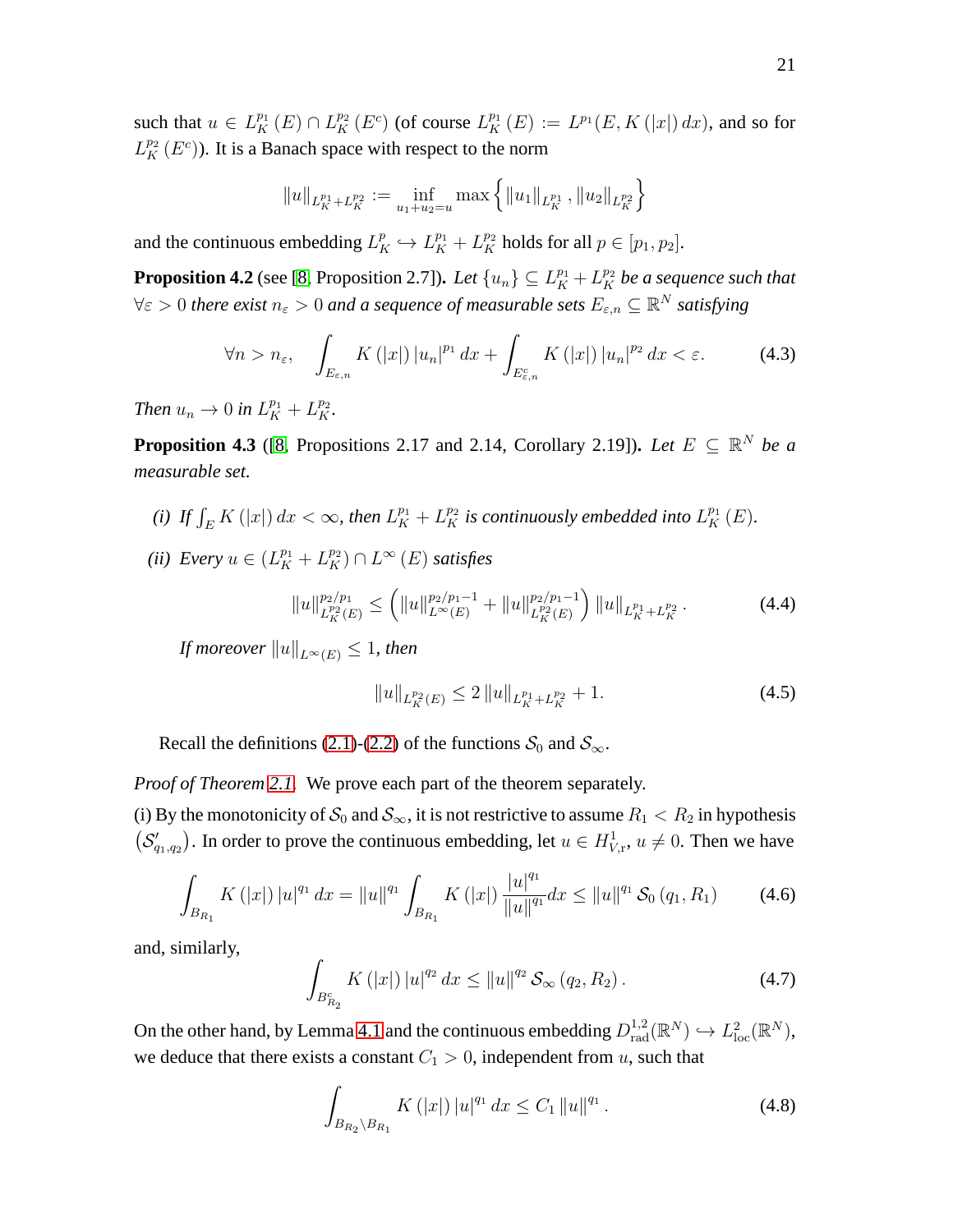Hence  $u \in L_K^{q_1}(B_{R_2}) \cap L_K^{q_2}(B_{R_2}^c)$  and thus  $u \in L_K^{q_1} + L_K^{q_2}$ . Moreover, if  $u_n \to 0$  in  $H^1_{V,\mathbf{r}}$ , then, using  $(4.6)$ ,  $(4.7)$  and  $(4.8)$ , we get

$$
\int_{B_{R_2}} K(|x|) |u_n|^{q_1} dx + \int_{B_{R_2}^c} K(|x|) |u_n|^{q_2} dx = o(1)_{n \to \infty},
$$

which means  $u_n \to 0$  in  $L_K^{q_1} + L_K^{q_2}$  by Proposition [4.2.](#page-20-3)

(ii) Assume hypothesis  $(S_{q_1,q_2}^{\prime\prime})$ . Let  $\varepsilon > 0$  and let  $u_n \rightharpoonup 0$  in  $H^1_{V,\mathbf{r}}$ . Then  $\{\|u_n\|\}$  is bounded and, arguing as for [\(4.6\)](#page-20-0) and [\(4.7\)](#page-20-1), we can take  $r_{\varepsilon} > 0$  and  $R_{\varepsilon} > r_{\varepsilon}$  such that for all  $n$  one has

$$
\int_{B_{r_{\varepsilon}}} K\left(|x|\right) |u_n|^{q_1} dx \le ||u_n||^{q_1} \mathcal{S}_0\left(q_1, r_{\varepsilon}\right) \le \sup_n ||u_n||^{q_1} \mathcal{S}_0\left(q_1, r_{\varepsilon}\right) < \frac{\varepsilon}{3}
$$

and

$$
\int_{B_{R_{\varepsilon}}^c} K\left(|x|\right) |u_n|^{q_2} \, dx \leq \sup_n \|u_n\|^{q_2} \mathcal{S}_{\infty}\left(q_2, R_{\varepsilon}\right) < \frac{\varepsilon}{3}.
$$

Using Lemma [4.1](#page-18-1) and the boundedness of  $\{\|u_n\|\}$  again, we infer that there exist two constants  $C_2$ ,  $l > 0$ , independent from *n*, such that

$$
\int_{B_{R_{\varepsilon}}\setminus B_{r_{\varepsilon}}} K\left(|x|\right) |u_n|^{q_1} dx \leq C_2 \left( \int_{B_{R_{\varepsilon}}\setminus B_{r_{\varepsilon}}} |u_n|^2 dx \right)^l,
$$

where

$$
\int_{B_{R_{\varepsilon}}\setminus B_{r_{\varepsilon}}} |u_n|^2 dx \to 0 \quad \text{as } n \to \infty \quad (\varepsilon \text{ fixed})
$$

thanks to the compactness of the embedding  $D_{\text{rad}}^{1,2}(\mathbb{R}^N) \hookrightarrow L^2_{\text{loc}}(\mathbb{R}^N)$ . Therefore we obtain

$$
\int_{B_{R_{\varepsilon}}} K\left(|x|\right) |u_n|^{q_1} \, dx + \int_{B_{R_{\varepsilon}}^c} K\left(|x|\right) |u_n|^{q_2} \, dx < \varepsilon
$$

for all *n* sufficiently large, which means  $u_n \to 0$  in  $L_K^{q_1} + L_K^{q_2}$  (Proposition [4.2\)](#page-20-3). This concludes the proof of part (ii).

(iii) First we observe that  $K(|\cdot|) \in L^1(B_1)$  and assumption  $(\mathbf{K})$  imply  $K(|\cdot|) \in L^1_{loc}(\mathbb{R}^N)$ . Assume  $H_{V,\mathbf{r}}^1 \hookrightarrow L_K^{q_1} + L_K^{q_2}$  with  $q_1 \leq q_2$ . Fix  $R_1 > 0$ . Then, by (i) of Proposition [4.3,](#page-20-4) there exist two constants  $c_1, c_2 > 0$  such that  $\forall u \in H^1_{V,r}$  we have

$$
\int_{B_{R_1}} K(|x|) |u|^{q_1} dx \leq c_1 \|u\|_{L_K^{q_1} + L_K^{q_2}}^{q_1} \leq c_2 \|u\|^{q_1},
$$

which implies  $S_0(q_1, R_1) \leq c_2$ . By [\(4.2\)](#page-18-2), fix  $R_2 > 0$  such that every  $u \in H^1_{V,r}$  with  $||u|| = 1$  satisfies  $|u(x)| \le 1$  almost everywhere on  $B_{R_2}^c$ . Then, by [\(4.5\)](#page-20-5), we have

$$
\int_{B_{R_2}^c} K(|x|) |u|^{q_2} dx \leq (2 \|u\|_{L_K^{q_1} + L_K^{q_2}} + 1)^{q_2} \leq (c_3 \|u\| + 1)^{q_2} = (c_3 + 1)^{q_2}
$$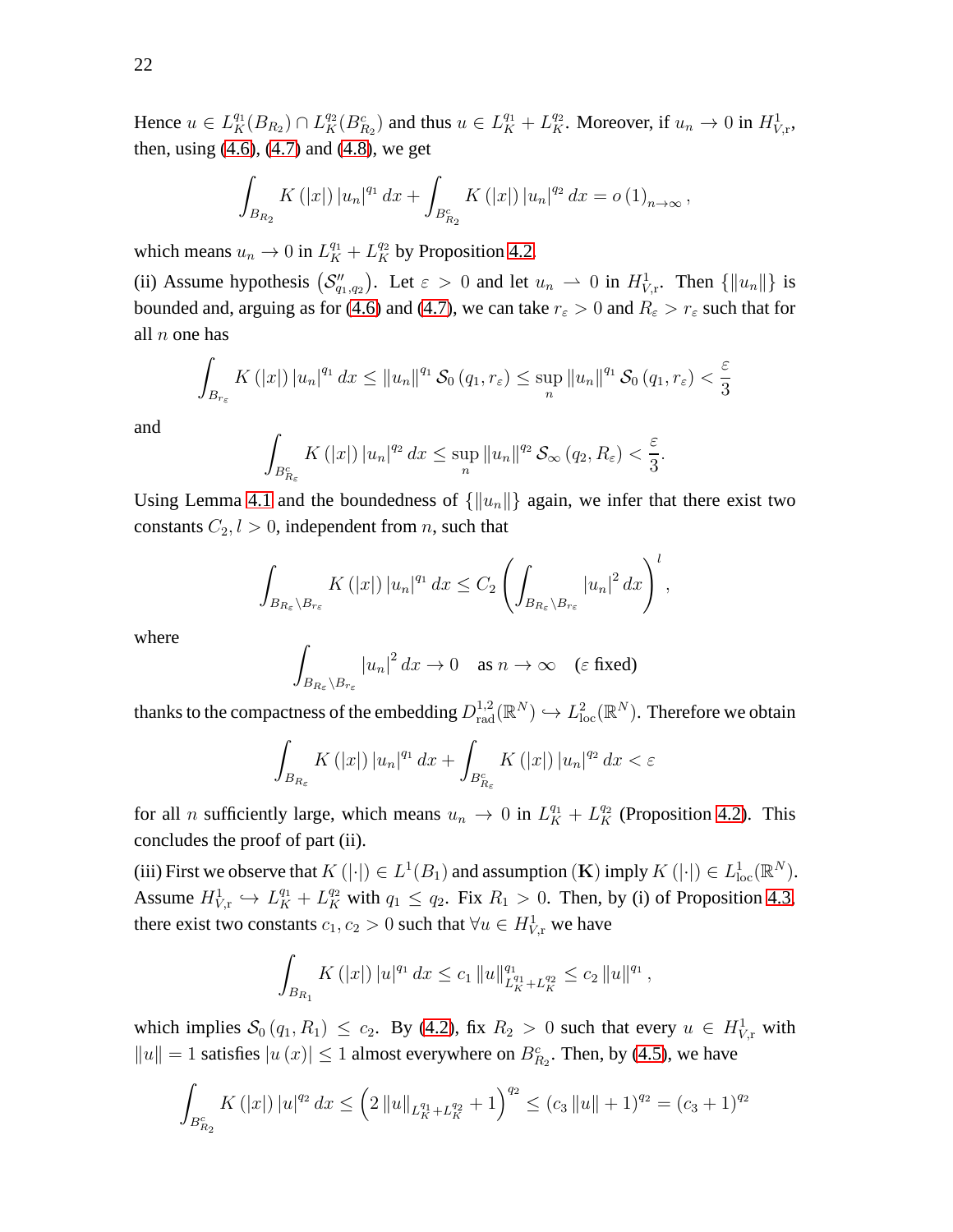for some constant  $c_3 > 0$ . This gives  $\mathcal{S}_\infty(q_2,R_2) < \infty$  and thus  $\left(\mathcal{S}_{q_1,q_2}'\right)$  holds (with  $R_1 >$ 0 arbitrary and  $R_2$  large enough). Now assume that the embedding  $H_{V,\text{r}}^1 \hookrightarrow L_K^{q_1} + L_K^{q_2}$ K is compact and, by contradiction, that  $\lim_{R\to 0^+} S_0(q_1, R) > \varepsilon_1 > 0$  (the limit exists by monotonicity). Then for every  $n \in \mathbb{N} \setminus \{0\}$  we have  $\mathcal{S}_0(q_1, 1/n) > \varepsilon_1$  and thus there exists  $u_n \in H^1_{V,\mathrm{r}}$  such that  $||u_n|| = 1$  and

$$
\int_{B_{1/n}} K(|x|) |u_n|^{q_1} dx > \varepsilon_1.
$$

Since  $\{u_n\}$  is bounded in  $H^1_{V,r}$ , by the compactness assumption together with the continuous embedding  $L_K^{q_1} + L_K^{q_2} \hookrightarrow L_K^{q_1}(B_1)$  ((i) of Proposition [4.3\)](#page-20-4), we get that there exists  $u \in H^1_{V,\mathbf{r}}$  such that, up to a subsequence,  $u_n \to u$  in  $L_K^{\mathfrak{q}_1}(B_1)$ . This implies

$$
\int_{B_{1/n}} K(|x|) |u_n|^{q_1} dx \to 0 \quad \text{as } n \to \infty,
$$

which is a contradiction. Similarly, if  $\lim_{R\to+\infty} S_\infty(q_2, R) > \varepsilon_2 > 0$ , then there exists a sequence  ${u_n} \subset H^1_{V,r}$  such that  $||u_n|| = 1$  and

<span id="page-22-2"></span>
$$
\int_{B_n^c} K\left(|x|\right) |u_n|^{q_2} \, dx > \varepsilon_2. \tag{4.9}
$$

Moreover, we can assume that  $\exists u \in H_{V,\text{r}}^1$  such that  $u_n \rightharpoonup u$  in  $H_{V,\text{r}}^1$ ,  $u_n \rightarrow u$  in  $L_K^{q_1} + L_K^{q_2}$ K and

<span id="page-22-1"></span>
$$
||u_n - u|| \le ||u_n|| + ||u|| \le 1 + \liminf_{n \to \infty} ||u_n|| = 2.
$$
 (4.10)

Now, by [\(4.10\)](#page-22-1) and [\(4.2\)](#page-18-2), fix  $R_2 > 0$  such that  $|u_n(x) - u(x)| \le 1$  almost everywhere on  $B_{R_2}^c$ . Then  $\{u_n - u\}$  is bounded in  $L_K^{q_2}(B_{R_2}^c)$  by [\(4.5\)](#page-20-5) and therefore [\(4.4\)](#page-20-6) gives

$$
\int_{B_{R_2}^c} K(|x|) |u_n - u|^{q_2} dx \le c_4 \left( \|u_n - u\|_{L_K^{q_1} + L_K^{q_2}} \right)^{q_1} \to 0 \quad \text{as } n \to \infty
$$

for some constant  $c_4 > 0$ . Since  $u \in L_K^{q_2}(B_{R_2}^c)$  by [\(4.2\)](#page-18-2) and [\(4.4\)](#page-20-6), this implies

$$
\int_{B_n^c} K(|x|) |u_n|^{q_2} dx \to 0 \quad \text{as } n \to \infty,
$$

which contradicts [\(4.9\)](#page-22-2). Hence we conclude  $\lim_{R\to 0^+} \mathcal{S}_0(q_1, R) = \lim_{R\to +\infty} \mathcal{S}_{\infty}(q_2, R)$  $= 0$ , which completes the proof.  $\Box$ 

### <span id="page-22-0"></span>**5 Proof of Theorems [2.2](#page-7-0) - [2.7](#page-11-0)**

Assume  $N \geq 3$  and let V and K be as in (V) and (K) with  $V(r) < +\infty$ . As in the previous section, we fix a constant  $S_N > 0$  such that [\(4.1\)](#page-18-3) holds.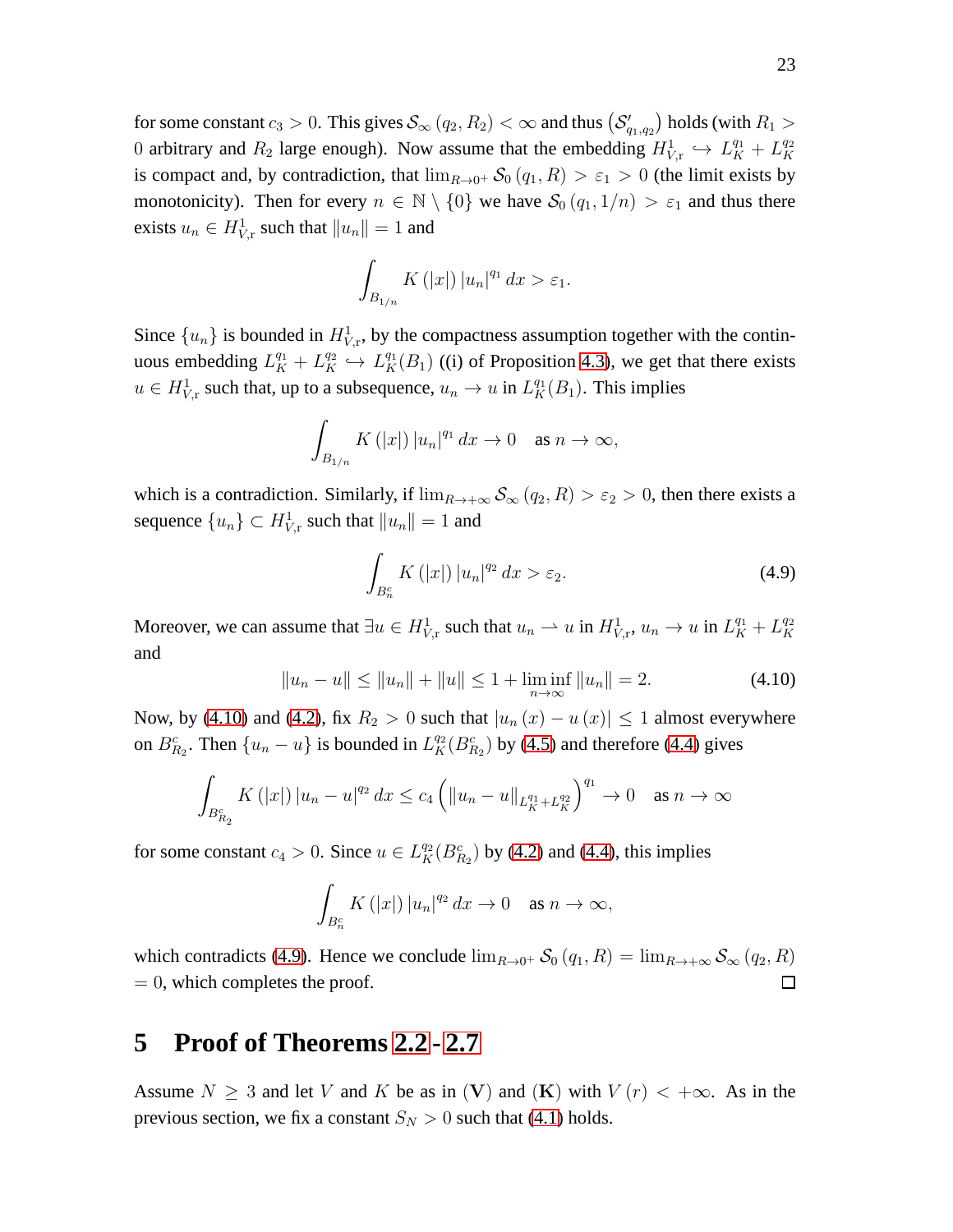<span id="page-23-0"></span>**Lemma 5.1.** *Let*  $\Omega \subseteq \mathbb{R}^N$  *be a nonempty measurable set and assume that* 

$$
\Lambda := \operatorname*{ess\,sup}_{x \in \Omega} \frac{K(|x|)}{|x|^{\alpha} V(|x|)^{\beta}} < +\infty \quad \textit{for some } 0 \le \beta \le 1 \textit{ and } \alpha \in \mathbb{R}.
$$

Let  $u \in H_V^1$  and assume that there exist  $\nu \in \mathbb{R}$  and  $m > 0$  such that

$$
|u(x)| \leq \frac{m}{|x|^{\nu}} \quad \textit{almost everywhere on } \Omega.
$$

Then 
$$
\forall h \in H_V^1
$$
 and  $\forall q > \max \{1, 2\beta\}$ , one has  
\n
$$
\int_{\Omega} K(|x|) |u|^{q-1} |h| dx
$$
\n
$$
\leq \begin{cases}\n\Lambda m^{q-1} S_N^{1-2\beta} \left( \int_{\Omega} |x|^{\frac{\alpha-\nu(q-1)}{N+2(1-2\beta)}} dx \right)^{\frac{N+2(1-2\beta)}{2N}} ||h|| & \text{if } 0 \leq \beta \leq \frac{1}{2} \\
\Lambda m^{q-2\beta} \left( \int_{\Omega} |x|^{\frac{\alpha-\nu(q-2\beta)}{1-\beta}} dx \right)^{1-\beta} ||u||^{2\beta-1} ||h|| & \text{if } \frac{1}{2} < \beta < 1 \\
\Lambda m^{q-2} \left( \int_{\Omega} |x|^{2\alpha-2\nu(q-2)} V(|x|) |u|^2 dx \right)^{\frac{1}{2}} ||h|| & \text{if } \beta = 1.\n\end{cases}
$$

*Proof.* We distinguish several cases, where we will use Hölder inequality many times, without explicitly noting it.

*Case*  $\beta = 0$ *.* We have

$$
\frac{1}{\Lambda} \int_{\Omega} K(|x|) |u|^{q-1} |h| dx \le \int_{\Omega} |x|^{\alpha} |u|^{q-1} |h| dx
$$
  
\n
$$
\le \left( \int_{\Omega} (|x|^{\alpha} |u|^{q-1})^{\frac{2N}{N+2}} dx \right)^{\frac{N+2}{2N}} \left( \int_{\Omega} |h|^{2^*} dx \right)^{\frac{1}{2^*}}
$$
  
\n
$$
\le m^{q-1} S_N \left( \int_{\Omega} |x|^{\frac{\alpha - \nu(q-1)}{N+2} 2N} dx \right)^{\frac{N+2}{2N}} ||h||.
$$

*Case*  $0 < \beta < 1/2$ *.* One has  $\frac{1}{\beta} > 1$  and  $\frac{1-\beta}{1-2\beta}2^* > 1$ , with Hölder conjugate exponents  $\left(\frac{1}{\beta}\right)$  $\frac{1}{\beta}$  $\Big)' = \frac{1}{1-}$  $\frac{1}{1-\beta}$  and  $\left( \underline{1-\beta}$  $\frac{1-\beta}{1-2\beta}2^*$ )' =  $\frac{2N(1-\beta)}{N+2(1-2\beta)}$  $\frac{2N(1-\beta)}{N+2(1-2\beta)}$ . Then we get 1 Λ Z  $\int_{\Omega} K\left(|x|\right)|u|^{q-1}\left|h\right|dx$ ≤ Z  $\int_{\Omega} |x|^{\alpha} V(|x|)^{\beta} |u|^{q-1} |h| dx = \int$  $\int\limits_\Omega {\left| x \right|^{\alpha } \left| u \right|^{q - 1} \left| h \right|^{1 - 2\beta } V\left( {\left| x \right|} \right)^\beta \left| h \right|^{2\beta } dx}$ ≤  $\left( \right)$ Ω  $\left(|x|^{\alpha} |u|^{q-1} |h|^{1-2\beta}\right)^{\frac{1}{1-\beta}} dx\right)^{1-\beta}$  $\int\limits_\Omega V\left(\left|x\right|\right)\left|h\right|^2 dx\bigg)^\beta$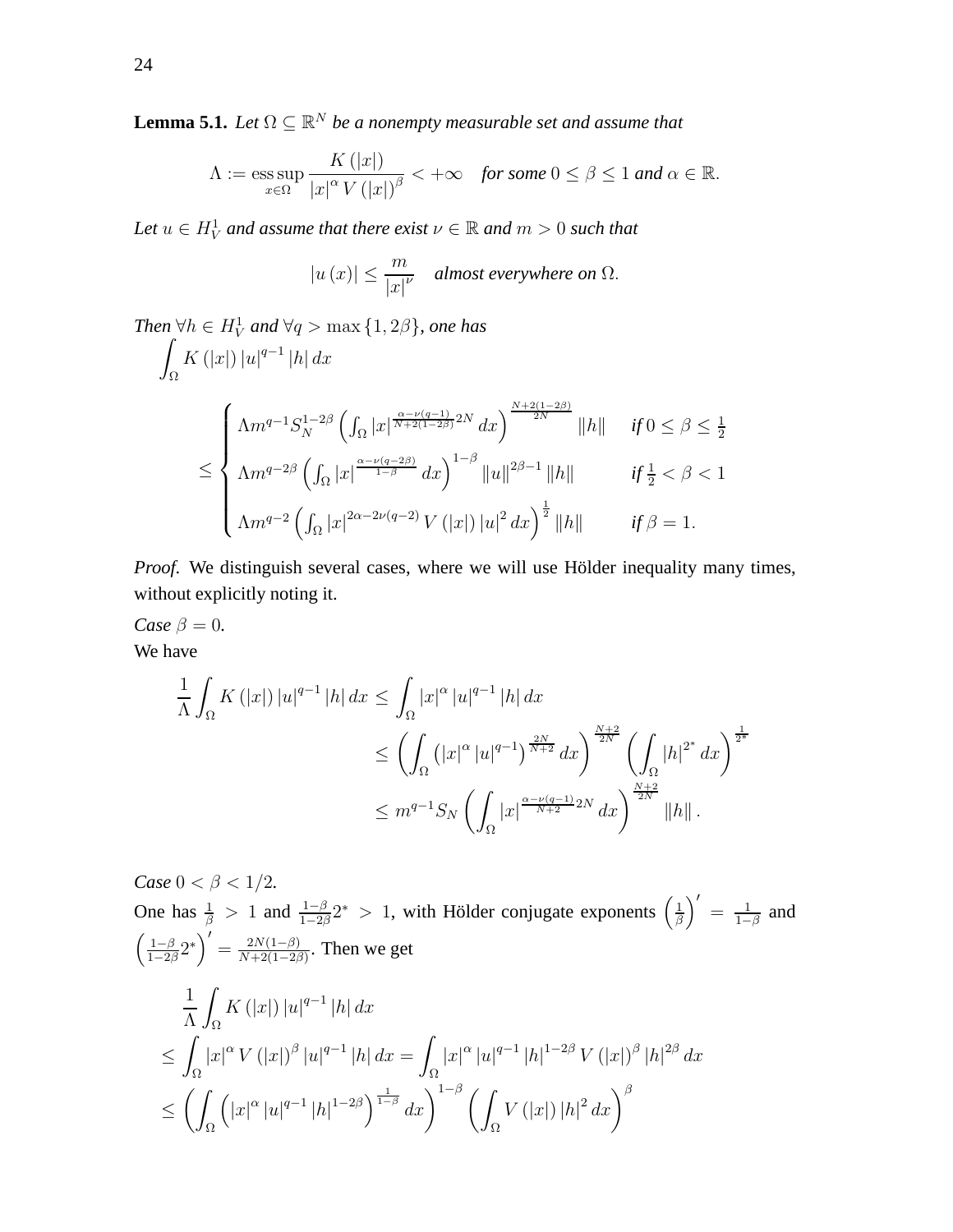$$
\leq \left( \int_{\Omega} \left( |x|^{\alpha} |u|^{q-1} |h|^{1-2\beta} \right)^{\frac{1}{1-\beta}} dx \right)^{1-\beta} ||h||^{2\beta}
$$
  
\n
$$
\leq \left( \left( \int_{\Omega} \left( |x|^{\frac{\alpha}{1-\beta}} |u|^{\frac{q-1}{1-\beta}} \right)^{\left(\frac{1-\beta}{1-2\beta}2^*\right)'} dx \right)^{\frac{1}{\left(\frac{1-\beta}{1-2\beta}2^*\right)'} \left( \int_{\Omega} |h|^{2^*} dx \right)^{\frac{1-2\beta}{(1-\beta)2^*}} \right)^{1-\beta} ||h||^{2\beta}
$$
  
\n
$$
\leq m^{q-1} \left( \left( \int_{\Omega} \left( |x|^{\frac{\alpha}{1-\beta}-\nu\frac{q-1}{1-\beta}} \right)^{\left(\frac{1-\beta}{1-2\beta}2^*\right)'} dx \right)^{\frac{1}{\left(\frac{1-\beta}{1-2\beta}2^*\right)'} S_{N}^{\frac{1-2\beta}{1-\beta}} ||h||^{\frac{1-2\beta}{1-\beta}} \right)^{1-\beta} ||h||^{2\beta}
$$
  
\n
$$
= m^{q-1} \left( \int_{\Omega} |x|^{\frac{\alpha-\nu(q-1)}{N+2(1-2\beta)}2N} dx \right)^{\frac{N+2(1-2\beta)}{2N}} S_{N}^{1-2\beta} ||h||.
$$

*Case*  $\beta = \frac{1}{2}$  $\frac{1}{2}$ . We have

$$
\frac{1}{\Lambda} \int_{\Omega} K(|x|) |u|^{q-1} |h| dx \le \int_{\Omega} |x|^{\alpha} |u|^{q-1} V(|x|)^{\frac{1}{2}} |h| dx
$$
  
\n
$$
\le \left( \int_{\Omega} |x|^{2\alpha} |u|^{2(q-1)} dx \right)^{\frac{1}{2}} \left( \int_{\Omega} V(|x|) |h|^{2} dx \right)^{\frac{1}{2}}
$$
  
\n
$$
\le m^{q-1} \left( \int_{\Omega} |x|^{2\alpha - 2\nu(q-1)} dx \right)^{\frac{1}{2}} ||h||.
$$

*Case*  $1/2 < \beta < 1$ *.* One has  $\frac{1}{2\beta-1} > 1$ , with Hölder conjugate exponent  $\left(\frac{1}{2\beta-1}\right)$  $\frac{1}{2\beta-1}$ <sup>'</sup> =  $\frac{1}{2(1-1)}$  $\frac{1}{2(1-\beta)}$ . Then

$$
\frac{1}{\Lambda} \int_{\Omega} K(|x|) |u|^{q-1} |h| dx
$$
\n
$$
\leq \int_{\Omega} |x|^{\alpha} V(|x|)^{\beta} |u|^{q-1} |h| dx = \int_{\Omega} |x|^{\alpha} V(|x|)^{\frac{2\beta-1}{2}} |u|^{q-1} V(|x|)^{\frac{1}{2}} |h| dx
$$
\n
$$
\leq \left( \int_{\Omega} |x|^{2\alpha} V(|x|)^{2\beta-1} |u|^{2(q-1)} dx \right)^{\frac{1}{2}} \left( \int_{\Omega} V(|x|) |h|^{2} dx \right)^{\frac{1}{2}}
$$
\n
$$
\leq \left( \int_{\Omega} |x|^{2\alpha} |u|^{2(q-2\beta)} V(|x|)^{2\beta-1} |u|^{2(2\beta-1)} dx \right)^{\frac{1}{2}} ||h||
$$
\n
$$
\leq \left( \left( \int_{\Omega} |x|^{\frac{\alpha}{1-\beta}} |u|^{\frac{q-2\beta}{1-\beta}} dx \right)^{2(1-\beta)} \left( \int_{\Omega} V(|x|) |u|^{2} dx \right)^{2\beta-1} \right)^{\frac{1}{2}} ||h||
$$
\n
$$
\leq m^{q-2\beta} \left( \left( \int_{\Omega} |x|^{\frac{\alpha}{1-\beta}-\nu \frac{q-2\beta}{1-\beta}} dx \right)^{2(1-\beta)} \left( \int_{\Omega} V(|x|) |u|^{2} dx \right)^{2\beta-1} \right)^{\frac{1}{2}} ||h||
$$
\n
$$
= m^{q-2\beta} \left( \int_{\Omega} |x|^{\frac{\alpha-\nu(q-2\beta)}{1-\beta}} dx \right)^{1-\beta} \left( \int_{\Omega} V(|x|) |u|^{2} dx \right)^{\frac{2\beta-1}{2}} ||h||
$$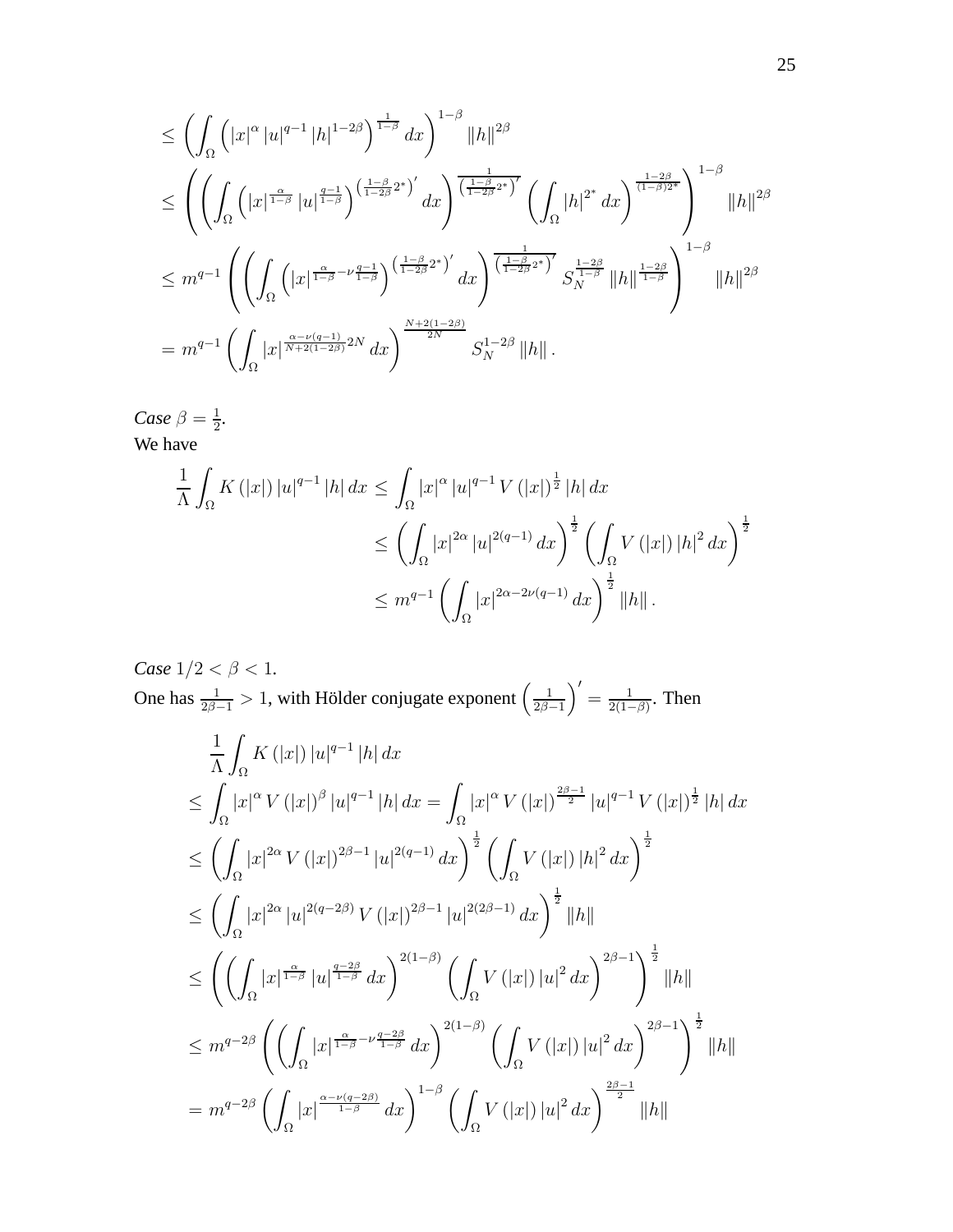$$
\leq m^{q-2\beta}\left(\int_{\Omega}|x|^{\frac{\alpha-\nu(q-2\beta)}{1-\beta}}\,dx\right)^{1-\beta}\|u\|^{2\beta-1}\,\|h\|\,.
$$

*Case*  $\beta = 1$ *.* 

Assumption  $q > \max\{1, 2\beta\}$  means  $q > 2$  and thus we have

$$
\frac{1}{\Lambda} \int_{\Omega} K(|x|) |u|^{q-1} |h| dx \leq \int_{\Omega} |x|^{\alpha} V(|x|) |u|^{q-1} |h| dx
$$
\n
$$
= \int_{\Omega} |x|^{\alpha} V(|x|)^{\frac{1}{2}} |u|^{q-1} V(|x|)^{\frac{1}{2}} |h| dx
$$
\n
$$
\leq \left( \int_{\Omega} |x|^{2\alpha} V(|x|) |u|^{2(q-1)} dx \right)^{\frac{1}{2}} \left( \int_{\Omega} V(|x|) |h|^{2} dx \right)^{\frac{1}{2}}
$$
\n
$$
\leq \left( \int_{\Omega} |x|^{2\alpha} |u|^{2(q-2)} V(|x|) |u|^{2} dx \right)^{\frac{1}{2}} ||h||
$$
\n
$$
\leq m^{q-2} \left( \int_{\Omega} |x|^{2\alpha - 2\nu(q-2)} V(|x|) |u|^{2} dx \right)^{\frac{1}{2}} ||h||.
$$

As in the previous section, we fix a constant  $C_N > 0$  such that [\(4.2\)](#page-18-2) holds. Recall the definitions [\(2.3\)](#page-6-1)-[\(2.4\)](#page-6-1) of the functions  $\mathcal{R}_0$  and  $\mathcal{R}_{\infty}$ .

*Proof of Theorem* [2.2.](#page-7-0) Assume the hypotheses of the theorem and let  $u \in H^1_{V,r}$  and  $h \in$  $H_V^1$  be such that  $||u|| = ||h|| = 1$ . Let  $0 < R \le R_1$ . We will denote by C any positive constant which does not depend on  $u$ ,  $h$  and  $R$ .

By [\(4.2\)](#page-18-2) and the fact that

$$
\operatorname{ess} \sup_{x \in B_R} \frac{K(|x|)}{|x|^{\alpha_0} V(|x|)^{\beta_0}} \le \operatorname{ess} \sup_{r \in (0,R_1)} \frac{K(r)}{r^{\alpha_0} V(r)^{\beta_0}} < +\infty,
$$

we can apply Lemma [5.1](#page-23-0) with  $\Omega = B_R$ ,  $\alpha = \alpha_0$ ,  $\beta = \beta_0$ ,  $m = C_N ||u|| = C_N$  and  $\nu = \frac{N-2}{2}$  $\frac{-2}{2}$ . If  $0 \le \beta_0 \le 1/2$  we get

$$
\int_{B_R} K(|x|) |u|^{q_1-1} |h| dx \leq C \left( \int_{B_R} |x|^{\frac{\alpha_0 - \frac{N-2}{2}(q_1-1)}{N+2(1-2\beta_0)}} 2N dx \right)^{\frac{N+2(1-2\beta_0)}{2N}}
$$
  
\n
$$
\leq C \left( \int_0^R r^{\frac{2\alpha_0 - (N-2)(q_1-1)}{N+2(1-2\beta_0)}} N+N-1} dr \right)^{\frac{N+2(1-2\beta_0)}{2N}}
$$
  
\n
$$
= C \left( R^{\frac{2\alpha_0 - 4\beta_0 + 2N - (N-2)q_1}{N+2(1-2\beta_0)}} N \right)^{\frac{N+2(1-2\beta_0)}{2N}},
$$

since

$$
2\alpha_0 - 4\beta_0 + 2N - (N - 2) q_1 = (N - 2) (q^*(\alpha_0, \beta_0) - q_1) > 0.
$$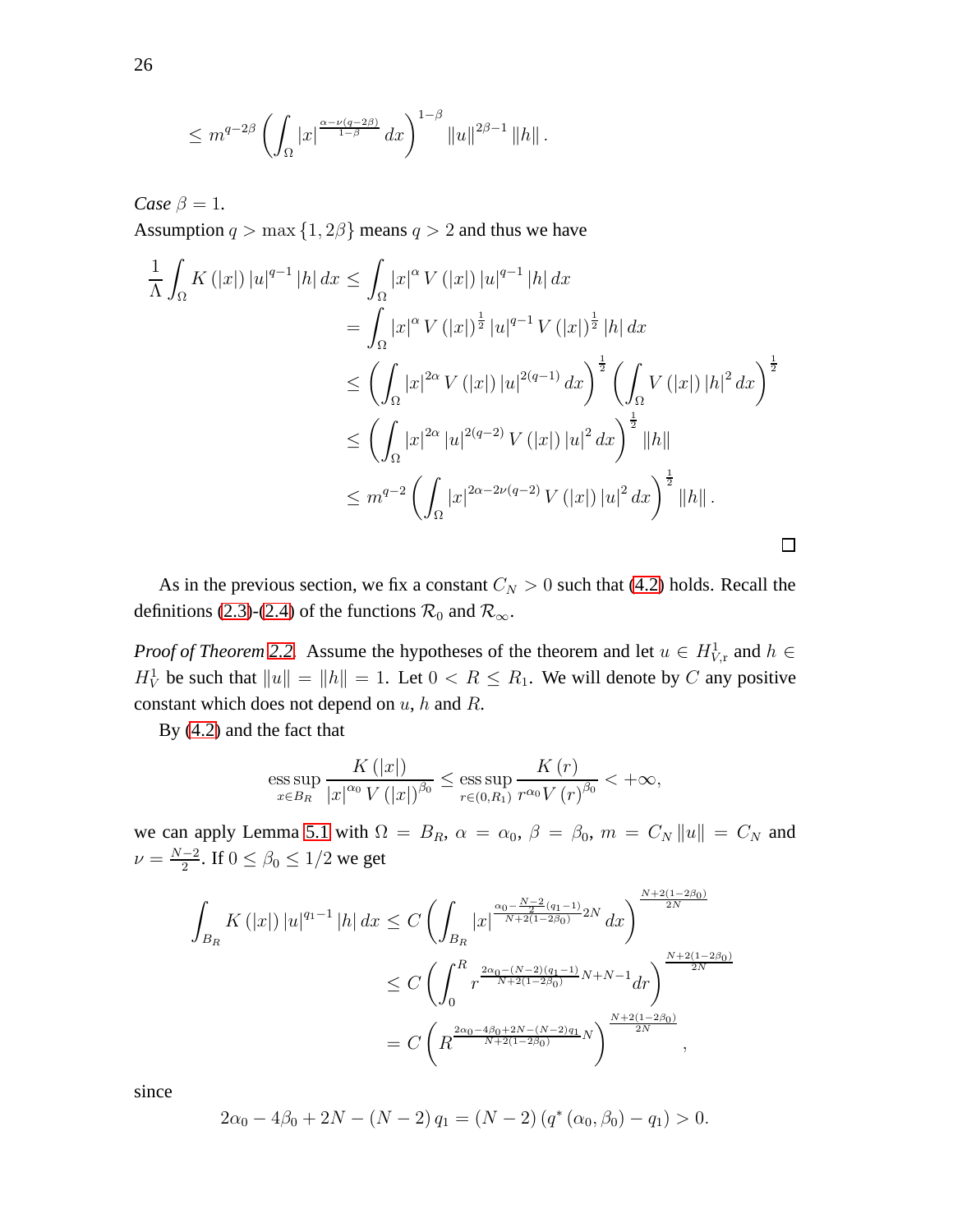On the other hand, if  $1/2 < \beta_0 < 1$  we have

$$
\int_{B_R} K(|x|) |u|^{q_1-1} |h| dx \leq C \left( \int_{B_R} |x|^{\frac{\alpha_0 - \frac{N-2}{2}(q_1 - 2\beta_0)}{1-\beta_0}} dx \right)^{1-\beta_0}
$$
  

$$
\leq C \left( \int_0^R r^{\frac{\alpha_0 - \frac{N-2}{2}(q_1 - 2\beta_0)}{1-\beta_0} + N - 1} dr \right)^{1-\beta_0}
$$
  

$$
= C \left( R^{\frac{2\alpha_0 - (N-2)(q_1 - 2\beta_0)}{2(1-\beta_0)} + N} \right)^{1-\beta_0},
$$

since

$$
\frac{2\alpha_0 - (N-2)(q_1 - 2\beta_0)}{2(1-\beta_0)} + N = \frac{N-2}{2(1-\beta_0)}(q^*(\alpha_0, \beta_0) - q_1) > 0.
$$

Finally, if  $\beta_0 = 1$ , we obtain

$$
\int_{B_R} K(|x|) |u|^{q_1-1} |h| dx \le C \left( \int_{B_R} |x|^{2\alpha_0 - (N-2)(q_1-2)} V(|x|) |u|^2 dx \right)^{\frac{1}{2}}
$$
  
\n
$$
\le C \left( R^{2\alpha_0 - (N-2)(q_1-2)} \int_{B_R} V(|x|) |u|^2 dx \right)^{\frac{1}{2}}
$$
  
\n
$$
\le C R^{\frac{2\alpha_0 - (N-2)(q_1-2)}{2}},
$$

since

$$
2\alpha_0 - (N-2)(q_1 - 2) = (N-2)(q^*(\alpha_0, 1) - q_1) > 0.
$$

So, in any case, we deduce  $\mathcal{R}_0(q_1, R) \leq CR^{\delta}$  for some  $\delta = \delta(N, \alpha_0, \beta_0, q_1) > 0$  and this concludes the proof.  $\Box$ 

*Proof of Theorem [2.3.](#page-7-1)* Assume the hypotheses of the theorem and let  $u \in H^1_{V,r}$  and  $h \in$  $H_V^1$  be such that  $||u|| = ||h|| = 1$ . Let  $R \ge R_2$ . We will denote by C any positive constant which does not depend on  $u$ ,  $h$  and  $R$ .

By [\(4.2\)](#page-18-2) and the fact that

$$
\operatorname{ess} \sup_{x \in B_R^c} \frac{K(|x|)}{|x|^{\alpha_\infty} V(|x|)^{\beta_\infty}} \le \operatorname{ess} \sup_{r > R_2} \frac{K(r)}{r^{\alpha_\infty} V(r)^{\beta_\infty}} < +\infty,
$$

we can apply Lemma [5.1](#page-23-0) with  $\Omega = B_R^c$ ,  $\alpha = \alpha_{\infty}$ ,  $\beta = \beta_{\infty}$ ,  $m = C_N ||u|| = C_N$  and  $\nu = \frac{N-2}{2}$  $\frac{-2}{2}$ . If  $0 \le \beta_{\infty} \le 1/2$  we get

$$
\int_{B_R^c} K(|x|) |u|^{q_2-1} |h| dx \leq C \left( \int_{B_R^c} |x|^{\frac{\alpha_{\infty} - \frac{N-2}{2}(q_2-1)}{N+2(1-2\beta_{\infty})} 2N} dx \right)^{\frac{N+2(1-2\beta_{\infty})}{2N}}
$$
\n
$$
\leq C \left( \int_{R}^{+\infty} r^{\frac{2\alpha_{\infty} - (N-2)(q_2-1)}{N+2(1-2\beta_{\infty})} N+N-1} dr \right)^{\frac{N+2(1-2\beta_{\infty})}{2N}}
$$
\n
$$
= C \left( R^{\frac{2\alpha_{\infty} - 4\beta_{\infty} + 2N - (N-2)q_2}{N+2(1-2\beta_{\infty})} N} \right)^{\frac{N+2(1-2\beta_{\infty})}{2N}},
$$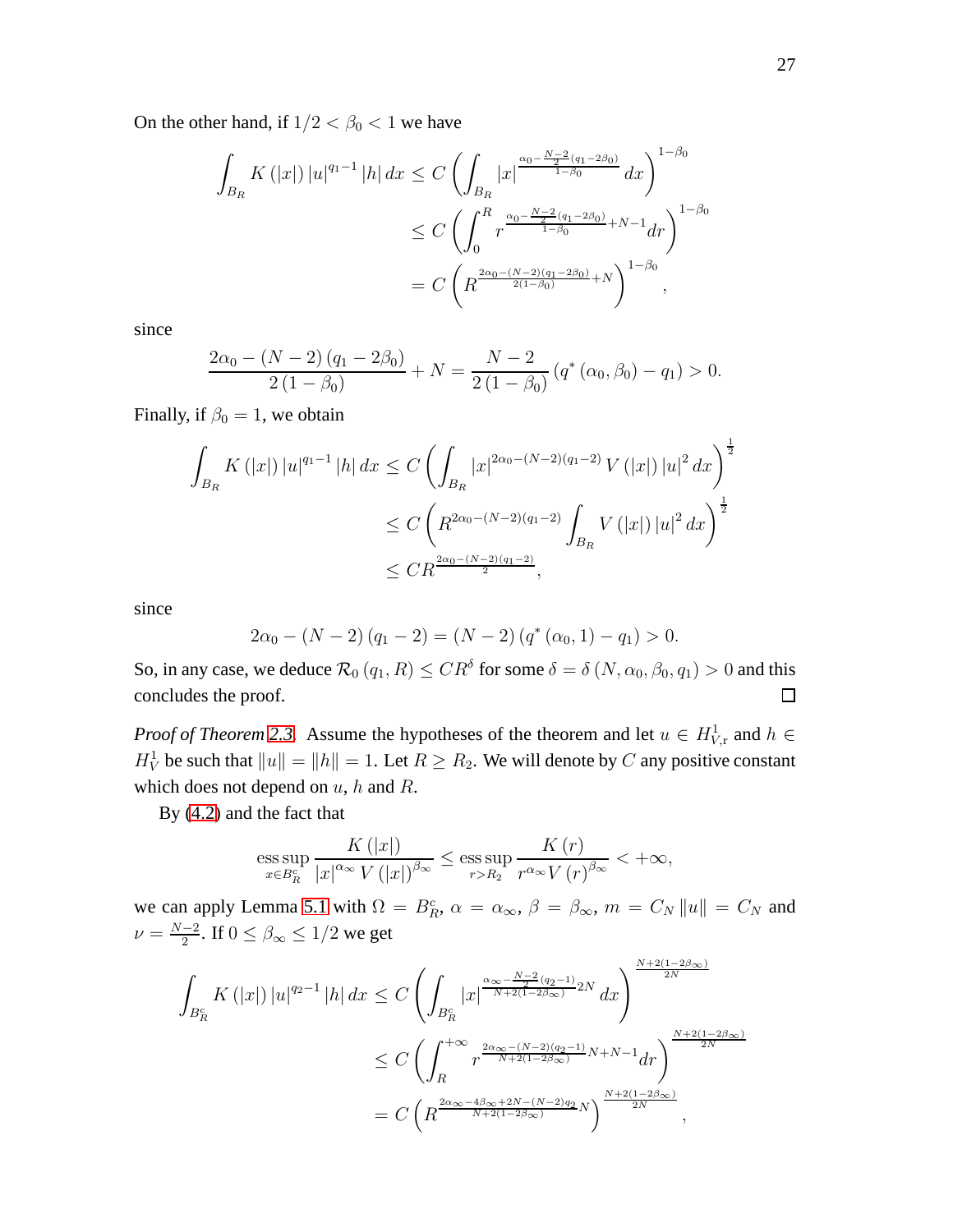since

$$
2\alpha_{\infty} - 4\beta_{\infty} + 2N - (N - 2) q_2 = (N - 2) (q^* (\alpha_{\infty}, \beta_{\infty}) - q_2) < 0.
$$

On the other hand, if  $1/2 < \beta_{\infty} < 1$  we have

$$
\int_{B_R^c} K(|x|) |u|^{q_2-1} |h| dx \leq C \left( \int_{B_R^c} |x|^{\frac{\alpha_\infty - \frac{N-2}{2}(q_2 - 2\beta_\infty)}{1-\beta_\infty}} dx \right)^{1-\beta_\infty}
$$
  

$$
\leq C \left( \int_R^{+\infty} r^{\frac{\alpha_\infty - \frac{N-2}{2}(q_2 - 2\beta_\infty)}{1-\beta_\infty} + N - 1} dr \right)^{1-\beta_\infty}
$$
  

$$
= C \left( R^{\frac{2\alpha_\infty - (N-2)(q_2 - 2\beta_\infty)}{2(1-\beta_\infty)} + N} \right)^{1-\beta_\infty},
$$

since

$$
\frac{2\alpha_{\infty} - (N-2)(q_2 - 2\beta_{\infty})}{2(1-\beta_{\infty})} + N = \frac{N-2}{2(1-\beta_{\infty})} \left( q^* \left( \alpha_{\infty}, \beta_{\infty} \right) - q_2 \right) < 0.
$$

Finally, if  $\beta_{\infty} = 1$ , we obtain

$$
\int_{B_R^c} K(|x|) |u|^{q_2-1} |h| dx \le C \left( \int_{B_R^c} |x|^{2\alpha_{\infty}-(N-2)(q_2-2)} V(|x|) |u|^2 dx \right)^{\frac{1}{2}}
$$
  

$$
\le C \left( R^{2\alpha_{\infty}-(N-2)(q_2-2)} \int_{B_R^c} V(|x|) |u|^2 dx \right)^{\frac{1}{2}}
$$
  

$$
\le C R^{\frac{2\alpha_{\infty}-(N-2)(q_2-2)}{2}},
$$

since

$$
2\alpha_{\infty} - (N - 2)(q_2 - 2) = (N - 2)(q^*(\alpha_{\infty}, 1) - q_2) < 0.
$$

This completes the proof, since in any case we get  $\mathcal{R}_{\infty}(q_2, R) \leq CR^{\delta}$  for some  $\delta =$  $\delta\left(N,\alpha_{\infty},\beta_{\infty},q_2\right)<0.$  $\Box$ 

In proving Theorem [2.5,](#page-8-0) we will need the following lemma.

**Lemma 5.2.** *Assume that there exists*  $R_2 > 0$  *such that* 

$$
\lambda_{\infty} := \underset{r>R_2}{\operatorname{ess\,inf}}\, r^{\gamma_{\infty}} V(r) > 0 \quad \text{for some } \gamma_{\infty} \leq 2.
$$

*Then there exists a constant*  $c_{\infty} > 0$ *, only dependent on* N *and*  $\gamma_{\infty}$ *, such that* 

<span id="page-27-0"></span>
$$
\forall u \in H_{V,\mathrm{r}}^{1}(\mathbb{R}^{N}), \quad |u(x)| \leq c_{\infty} \lambda_{\infty}^{-\frac{1}{4}} \|u\| |x|^{-\frac{2(N-1)-\gamma_{\infty}}{4}} \quad \textit{almost everywhere in } B_{R_{2}}^{c}.
$$
\n
$$
(5.1)
$$

*Proof.* The lemma is proved in [26, Lemma 4] with a global assumption on V, but, checking the proof, we see that the result actually holds in the form given here. $\Box$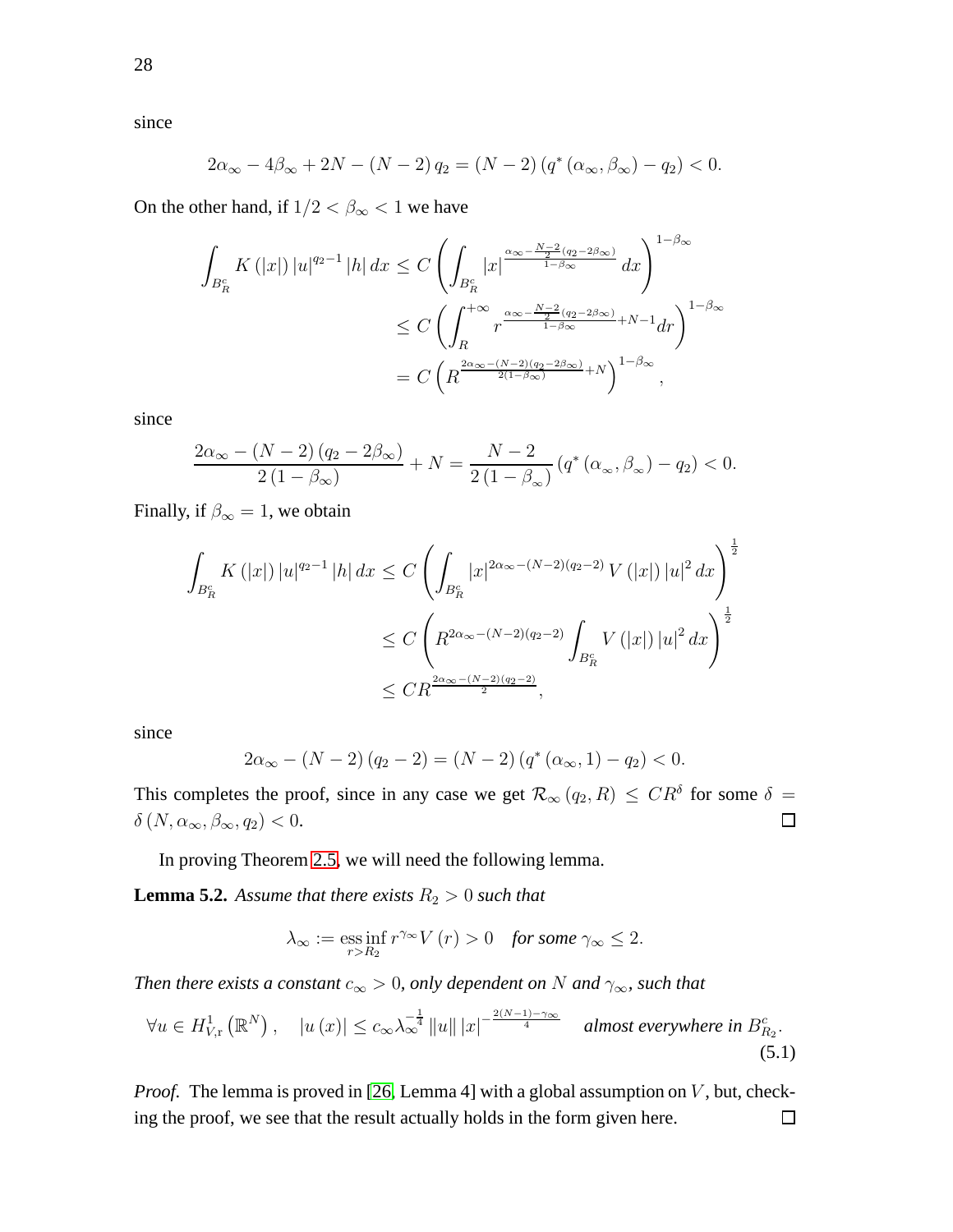Observe that  $2(N - 1) - \gamma_{\infty} > 0$  in [\(5.1\)](#page-27-0), since  $\gamma_{\infty} \le 2$  and  $N \ge 3$ .

*Proof of Theorem [2.5.](#page-8-0)* Assume the hypotheses of the theorem and denote

$$
\Lambda_{\infty} := \operatorname{ess} \operatorname{sup}_{r > R_2} \frac{K(r)}{r^{\alpha_{\infty}} V(r)^{\beta_{\infty}}} \quad \text{and} \quad \lambda_{\infty} := \operatorname{ess} \operatorname{inf}_{r > R_2} r^{\gamma_{\infty}} V(r).
$$

Let  $u \in H^1_{V,\text{r}}$  and  $h \in H^1_V$  be such that  $||u|| = ||h|| = 1$ . Let  $R \ge R_2$  and observe that  $\forall \xi \geq 0$  one has

<span id="page-28-0"></span>
$$
\underset{r>R}{\operatorname{ess\,sup}}\,\frac{K\left(r\right)}{r^{\alpha_{\infty}+\xi\gamma_{\infty}}V\left(r\right)^{\beta_{\infty}+\xi}}\leq\underset{r>R_{2}}{\operatorname{ess\,sup}}\,\frac{K\left(r\right)}{r^{\alpha_{\infty}}V\left(r\right)^{\beta_{\infty}}\left(r^{\gamma_{\infty}}V\left(r\right)\right)^{\xi}}\leq\frac{\Lambda_{\infty}}{\lambda_{\infty}^{\xi}}<+\infty.\tag{5.2}
$$

We will denote by C any positive constant which does not depend on  $u$ ,  $h$  or  $R$  (such as  $\Lambda_{\infty}/\lambda_{\infty}^{\xi}$  if  $\xi$  does not depend on  $u$ ,  $h$  or  $R$ ).

Denoting  $\alpha_1 = \alpha_1 (\beta_\infty, \gamma_\infty)$ ,  $\alpha_2 = \alpha_2 (\beta_\infty)$  and  $\alpha_3 = \alpha_3 (\beta_\infty, \gamma_\infty)$ , as defined in [\(2.13\)](#page-9-5), we will distinguish several cases, according to the description [\(2.14\)](#page-9-4). In each of such cases, we will choose a suitable  $\xi \ge 0$  and, thanks to [\(5.2\)](#page-28-0) and [\(5.1\)](#page-27-0), we will apply Lemma [5.1](#page-23-0) with  $\Omega = B_R^c$ ,  $\alpha = \alpha_\infty + \xi \gamma_\infty$ ,  $\beta = \beta_\infty + \xi$  (whence  $\Lambda$  will be given by the left hand side of [\(5.2\)](#page-28-0)),  $m = c_{\infty} \lambda_{\infty}^{-\frac{1}{4}} ||u|| = c_{\infty} \lambda_{\infty}^{-\frac{1}{4}}$  and  $\nu = \frac{2(N-1)-\gamma_{\infty}}{4}$  $\frac{11-\gamma_{\infty}}{4}$ . We will obtain that

$$
\int_{B_R^c} K(|x|) |u|^{q_2 - 1} |h| dx \leq C R^{\delta}
$$

for some  $\delta$  < 0, not dependent on R, so that the result follows.

*Case*  $\alpha_{\infty} \geq \alpha_1$ *.* 

We take  $\xi = 1 - \beta_{\infty}$  and apply Lemma [5.1](#page-23-0) with  $\beta = \beta_{\infty} + \xi = 1$  and  $\alpha = \alpha_{\infty} + \xi \gamma_{\infty} =$  $\alpha_{\infty} + (1 - \beta_{\infty}) \gamma_{\infty}$ . We get

$$
\int_{B_R^c} K(|x|) |u|^{q_2-1} |h| dx \le C \left( \int_{B_R^c} |x|^{2\alpha - 2\nu(q_2-2)} V(|x|) |u|^2 dx \right)^{\frac{1}{2}}
$$
  

$$
\le C \left( R^{2\alpha - 2\nu(q_2-2)} \int_{B_R^c} V(|x|) |u|^2 dx \right)^{\frac{1}{2}} \le C R^{\alpha - \nu(q_2-2)},
$$

since

$$
\alpha - \nu (q_2 - 2) = \alpha_{\infty} + (1 - \beta_{\infty}) \gamma_{\infty} - \frac{2(N - 1) - \gamma_{\infty}}{4} (q_2 - 2)
$$

$$
= \frac{2(N - 1) - \gamma_{\infty}}{4} (q_{**} - q_2) < 0.
$$

*Case* max  $\{\alpha_2, \alpha_3\} < \alpha_{\infty} < \alpha_1$ .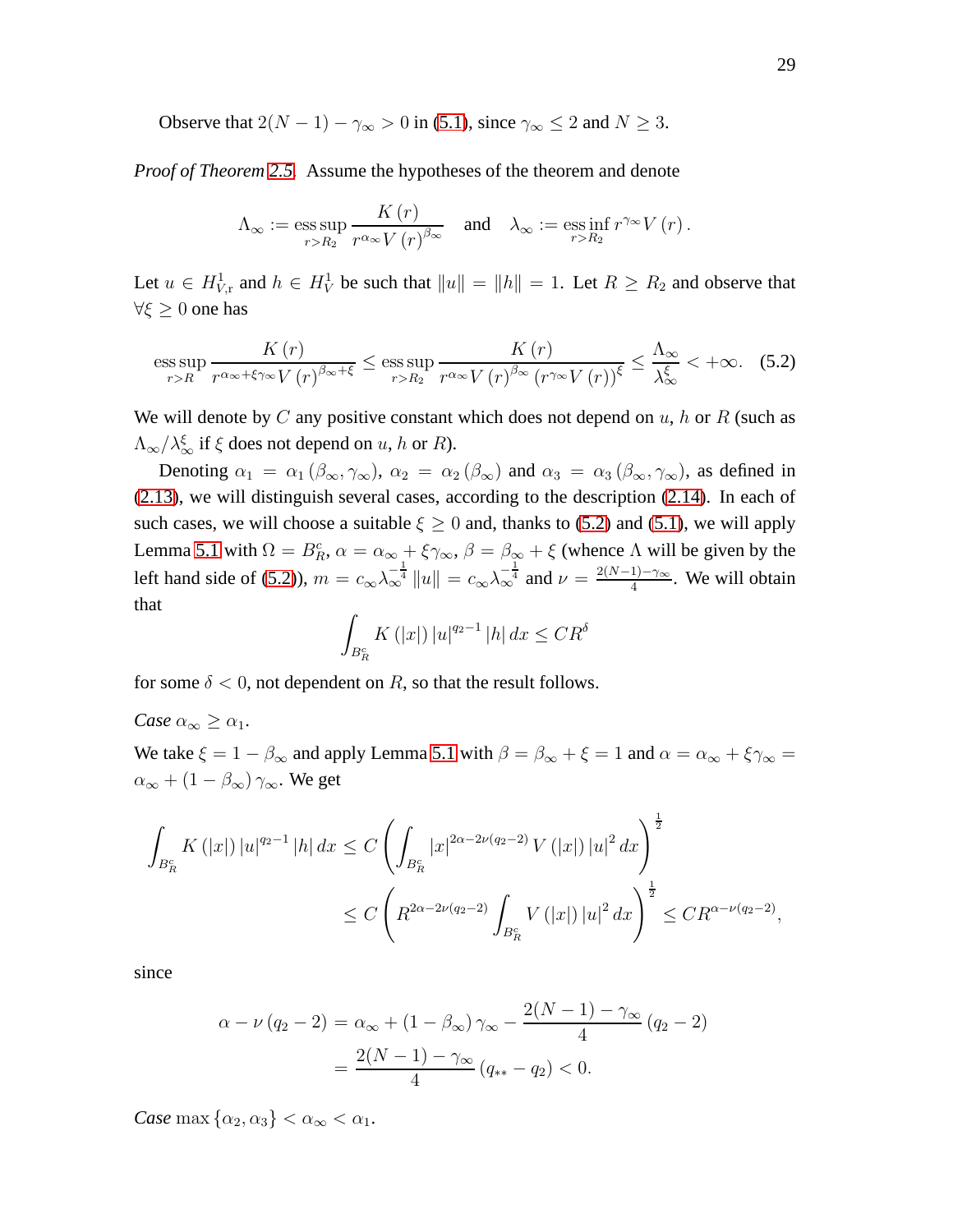Take  $\xi = \frac{\alpha_{\infty} + (1-\beta_{\infty})N}{N-\gamma_{\infty}}$  $\frac{f(1-\beta_{\infty})N}{N-\gamma_{\infty}}>0$  and apply Lemma [5.1](#page-23-0) with  $\beta=\beta_{\infty}+\xi$  and  $\alpha=\alpha_{\infty}+\xi\gamma_{\infty}$ . For doing this, observe that  $\alpha_3 < \alpha_\infty < \alpha_1$  implies

$$
\beta = \beta_{\infty} + \xi = \frac{\alpha_{\infty} - \gamma_{\infty}\beta_{\infty} + N}{N - \gamma_{\infty}} \in \left(\frac{1}{2}, 1\right).
$$

We get

$$
\int_{B_R^c} K(|x|) |u|^{q_2-1} |h| dx \leq C \left( \int_{B_R^c} |x|^{\frac{\alpha-\nu(q_2-2\beta)}{1-\beta}} dx \right)^{1-\beta} \leq C \left( R^{\frac{\alpha-\nu(q_2-2\beta)}{1-\beta}+N} \right)^{1-\beta},
$$

since

$$
\frac{\alpha - \nu (q_2 - 2\beta)}{1 - \beta} + N = \frac{\nu}{1 - \beta} \left( 2 \frac{\alpha_{\infty} - \beta_{\infty} \gamma_{\infty} + N}{N - \gamma_{\infty}} - q_2 \right) = \frac{\nu}{1 - \beta} (q_* - q_2) < 0.
$$

*Case*  $\beta_{\infty} = 1$  *and*  $\alpha_{\infty} \leq 0 = \alpha_2$  (= max { $\alpha_2, \alpha_3$ }). Take  $\xi = 0$  and apply Lemma [5.1](#page-23-0) with  $\beta = \beta_{\infty} + \xi = 1$  and  $\alpha = \alpha_{\infty} + \xi \gamma_{\infty} = \alpha_{\infty}$ . We get

$$
\int_{B_R^c} K(|x|) |u|^{q_2-1} |h| dx \le C \left( \int_{B_R^c} |x|^{2\alpha_{\infty}-2\nu(q_2-2)} V(|x|) |u|^2 dx \right)^{\frac{1}{2}} \le C R^{\alpha_{\infty}-\nu(q_2-2)},
$$

since  $\alpha_{\infty} - \nu (q_2 - 2) \leq -\nu (q_2 - 2) < 0$ .

*Case*  $\frac{1}{2} < \beta_{\infty} < 1$  *and*  $\alpha_{\infty} \le \alpha_2$  (= max { $\alpha_2, \alpha_3$ }). Take  $\xi = 0$  again and apply Lemma [5.1](#page-23-0) with  $\beta = \beta_{\infty} \in \left(\frac{1}{2}\right)$  $(\frac{1}{2}, 1)$  and  $\alpha = \alpha_{\infty}$ . We get

$$
\int_{B_R^c} K(|x|) |u|^{q_2-1} |h| dx \leq C \left( \int_{B_R^c} |x|^{\frac{\alpha_{\infty} - \nu(q_2 - 2\beta_{\infty})}{1 - \beta_{\infty}}} dx \right)^{1 - \beta_{\infty}}
$$
  

$$
\leq C \left( R^{\frac{\alpha_{\infty} - \nu(q_2 - 2\beta_{\infty})}{1 - \beta_{\infty}}} + N \right)^{1 - \beta_{\infty}},
$$

since

$$
\frac{\alpha_{\infty} - \nu (q_2 - 2\beta_{\infty})}{1 - \beta_{\infty}} + N = \frac{\alpha_{\infty} - \alpha_2 - \nu (q_2 - 2\beta_{\infty})}{1 - \beta_{\infty}} < 0
$$

*Case*  $\beta_{\infty} \leq \frac{1}{2}$  $\frac{1}{2}$  and  $\alpha_{\infty} \leq \alpha_3$  (= max { $\alpha_2, \alpha_3$ }). Take  $\xi = \frac{1-2\beta_{\infty}}{2} \ge 0$ , we can apply Lemma [5.1](#page-23-0) with  $\beta = \beta_{\infty} + \xi = \frac{1}{2}$  $\frac{1}{2}$  and  $\alpha = \alpha_{\infty} + \xi \gamma_{\infty}$ . We get

$$
\int_{B_R^c} K(|x|) |u|^{q_2-1} |h| dx \le C \left( \int_{B_R^c} |x|^{2\alpha - 2\nu(q_2-1)} dx \right)^{\frac{1}{2}} \le C R^{\alpha - \nu(q_2-1) + \frac{N}{2}},
$$

since

$$
\alpha - \nu (q_2 - 1) + \frac{N}{2} = \alpha_{\infty} + \frac{1 - 2\beta_{\infty}}{2} \gamma_{\infty} + \frac{N}{2} - \nu (q_2 - 1) = \alpha_{\infty} - \alpha_3 - \nu (q_2 - 1) < 0.
$$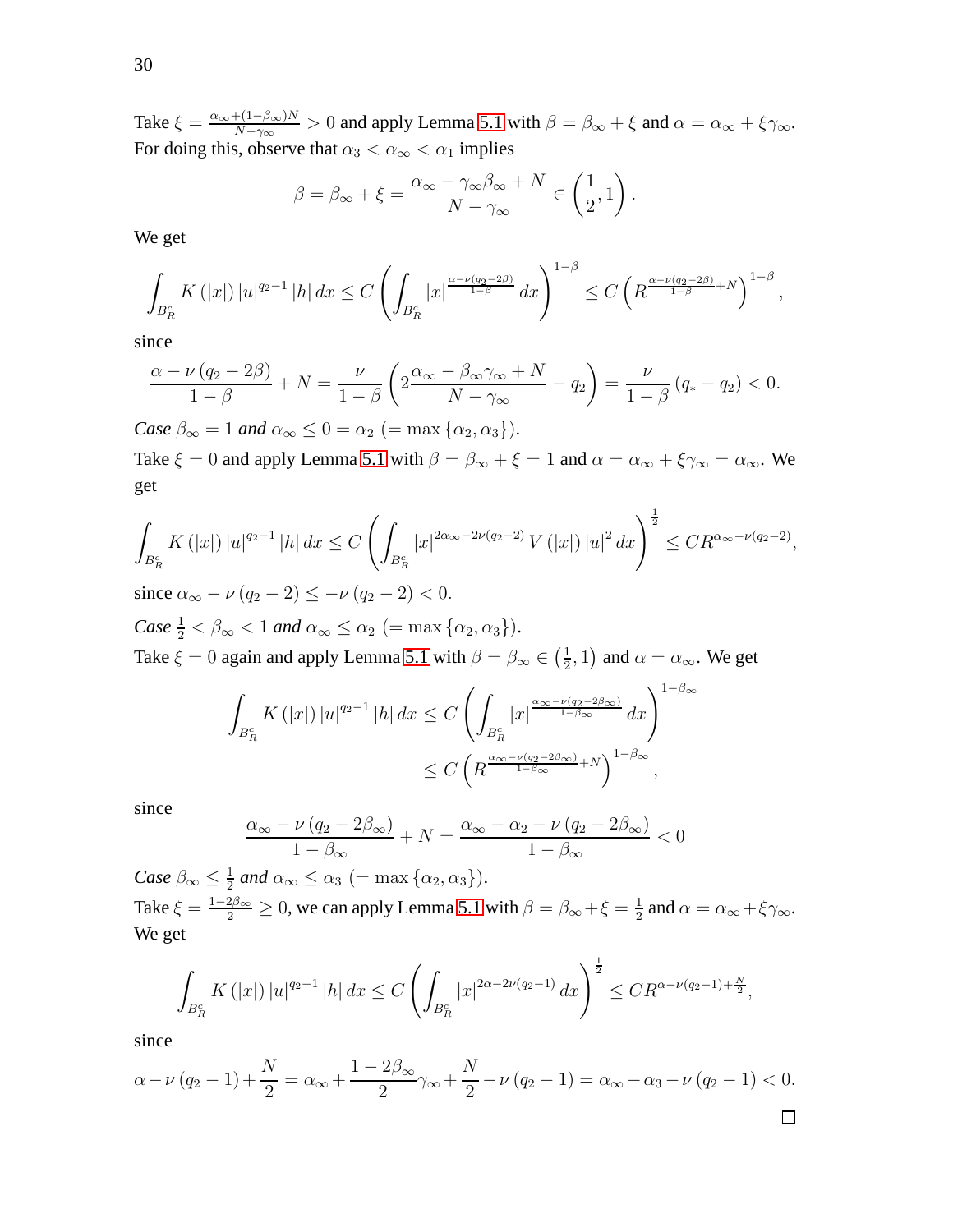The proof of Theorem [2.7](#page-11-0) will be achieved by several lemmas.

<span id="page-30-0"></span>**Lemma 5.3.** Assume that there exists  $R > 0$  such that

$$
\lambda(R) := \operatorname*{ess\,inf}_{r \in (0,R)} r^{\gamma_0} V(r) > 0 \quad \text{for some } \gamma_0 \ge 2.
$$

*Then there exists a constant*  $c_0 > 0$ , only dependent on N and  $\gamma_0$ , such that  $\forall u \in H^1_{V,r} \cap$  $D_0^{1,2}$  $_0^{1,2}(B_R)$  one has

$$
|u(x)| \leq c_0 \left(\frac{1}{\sqrt{\lambda(R)}} + \frac{R^{\frac{\gamma_0 - 2}{2}}}{\lambda(R)}\right)^{\frac{1}{2}} ||u|| \, |x|^{-\frac{2N - 2 - \gamma_0}{4}} \quad \text{almost everywhere in } B_R. \tag{5.3}
$$

*Proof.* The lemma is proved in [26, Lemma 5] with a global assumption on V, but, checking the proof, we see that the result actually holds in the form given here.  $\Box$ 

<span id="page-30-2"></span>**Lemma 5.4.** Assume that there exists  $R > 0$  such that

<span id="page-30-1"></span>
$$
\Lambda_{\alpha,\beta}(R) := \underset{r \in (0,R)}{\operatorname{ess\,sup}} \frac{K(r)}{r^{\alpha}V(r)^{\beta}} < +\infty \quad \text{for some } \frac{1}{2} \le \beta \le 1 \text{ and } \alpha \in \mathbb{R} \tag{5.4}
$$

*and*

$$
\lambda(R) := \operatorname*{ess\,inf}_{r \in (0,R)} r^{\gamma_0} V(r) > 0 \quad \text{for some } \gamma_0 > 2.
$$

*Assume also that there exists* q > 2β *such that*

$$
(2N - 2 - \gamma_0) q < 4\alpha + 4N - 2(\gamma_0 + 2)\beta.
$$

*Then*  $\forall u \in H^1_{V,\mathrm{r}} \cap D_0^{1,2}$  $^{1,2}_0(B_R)$  and  $\forall h \in H_V^1$  one has

$$
\int_{B_R} K(|x|) |u|^{q-1} |h| dx \leq c_0^{q-2\beta} a(R) R^{\frac{4\alpha + 4N - 2(\gamma_0 + 2)\beta - (2N - 2 - \gamma_0)q}{4}} ||u||^{q-1} ||h||,
$$

*where*  $c_0$  *is the constant of Lemma* [5.3](#page-30-0) *and*  $a(R) := \Lambda_{\alpha,\beta}(R)$   $\left($  $\frac{1}{\sqrt{\lambda}}$  $\frac{1}{\lambda(R)} + \frac{R^{\frac{\gamma_0-2}{2}}}{\lambda(R)}$  $\lambda(R)$  $\bigg\{\frac{q-2\beta}{2}.$ 

*Proof.* Let  $u \in H^1_{V,r} \cap D_0^{1,2}$  $^{1,2}_{0}(B_R)$  and  $h \in H_V^1$ . By assumption [\(5.4\)](#page-30-1) and Lemma [5.3,](#page-30-0) we can apply Lemma [5.1](#page-23-0) with  $\Omega = B_R$ ,  $\Lambda = \Lambda_{\alpha,\beta}(R)$ ,  $\nu = \frac{2N-2-\gamma_0}{4}$  $rac{12-\gamma_0}{4}$  and

$$
m = c_0 \left( \frac{1}{\sqrt{\lambda(R)}} + \frac{R^{\frac{\gamma_0 - 2}{2}}}{\lambda(R)} \right)^{\frac{1}{2}} \|u\|.
$$

If  $\frac{1}{2} \le \beta < 1$ , we get

$$
\int_{B_R} K(|x|) |u|^{q-1} |h| dx \leq \Lambda m^{q-2\beta} \left( \int_{\Omega} |x|^{\frac{\alpha - \nu(q-2\beta)}{1-\beta}} dx \right)^{1-\beta} ||u||^{2\beta - 1} ||h||
$$
  

$$
= c_0^{q-2\beta} a(R) \left( \int_{B_R} |x|^{\frac{4\alpha - (2N - 2 - \gamma_0)(q-2\beta)}{4(1-\beta)}} dx \right)^{1-\beta} ||u||^{q-1} ||h||
$$
  

$$
\leq c_0^{q-2\beta} a(R) \left( R^{\frac{4\alpha - (2N - 2 - \gamma_0)(q-2\beta)}{4(1-\beta)} + N} \right)^{1-\beta} ||u||^{q-1} ||h||,
$$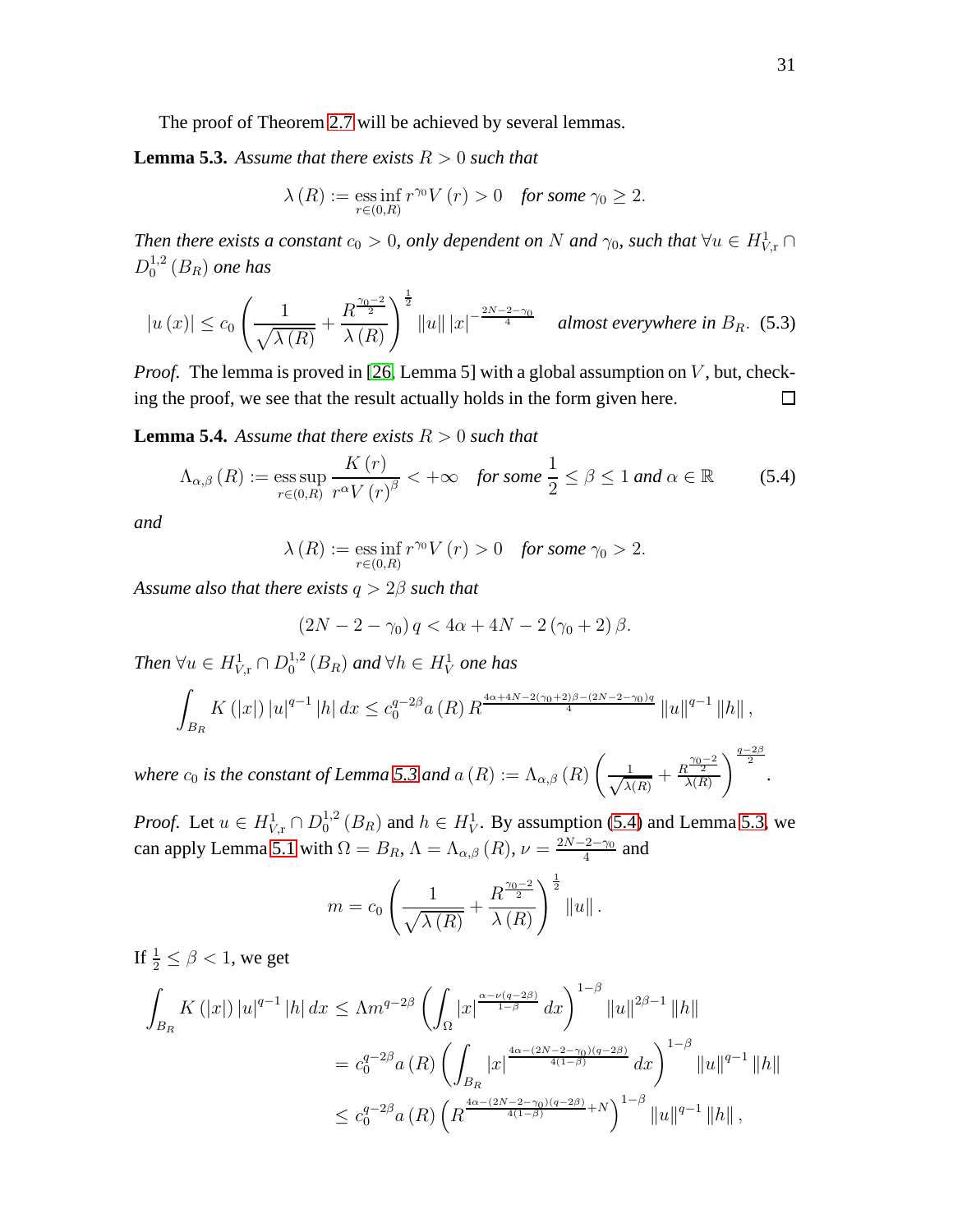since

$$
\frac{4\alpha - (2N - 2 - \gamma_0)(q - 2\beta)}{4(1 - \beta)} + N = \frac{4\alpha + 4N - 2(\gamma_0 + 2)\beta - (2N - 2 - \gamma_0)q}{4(1 - \beta)} > 0.
$$

If instead we have  $\beta = 1$ , we get

$$
\int_{B_R} K(|x|) |u|^{q-1} |h| dx
$$
\n
$$
\leq \Lambda m^{q-2} \left( \int_{\Omega} |x|^{2\alpha - 2\nu(q-2)} V(|x|) |u|^2 dx \right)^{\frac{1}{2}} ||h||
$$
\n
$$
= c_0^{q-2} a(R) \left( \int_{B_R} |x|^{4\alpha - (2N-2-\gamma_0)(q-2)} V(|x|) |u|^2 dx \right)^{\frac{1}{2}} ||u||^{q-2} ||h||
$$
\n
$$
\leq c_0^{q-2} a(R) \left( R^{\frac{4\alpha - (2N-2-\gamma_0)(q-2)}{2}} \int_{B_R} V(|x|) |u|^2 dx \right)^{\frac{1}{2}} ||u||^{q-2} ||h||
$$
\n
$$
\leq c_0^{q-2} a(R) R^{\frac{4\alpha - (2N-2-\gamma_0)(q-2)}{4}} ||u||^{q-1} ||h||,
$$

since

$$
4\alpha - (2N - 2 - \gamma_0)(q - 2) = 4\alpha + 4N - 2(\gamma_0 + 2) - (2N - 2 - \gamma_0)q > 0.
$$

<span id="page-31-2"></span>**Lemma 5.5.** *Assume that there exists*  $R_1 > 0$  *such that* [\(2.16\)](#page-11-4) *and* [\(2.17\)](#page-11-3) *hold with*  $\gamma_0 > 2$ and let  $q_1 \in \mathbb{R}$  be such that  $(\alpha_0, q_1) \in A_{\beta_0, \gamma_0}$ . Then for every  $0 < R \le R_1$  there exists  $b(R) > 0$  such that  $b(R) \to 0$  as  $R \to 0^+$  and

$$
\int_{B_R} K(|x|) |u|^{q_1-1} |h| dx \le b(R) ||u||^{q_1-1} ||h||, \quad \forall u \in H^1_{V,\mathbf{r}} \cap D_0^{1,2}(B_R), \ \forall h \in H^1_V.
$$

*Proof.* Denote

$$
\Lambda_0 := \operatorname{ess} \operatorname{sup}_{r \in (0,R_1)} \frac{K(r)}{r^{\alpha_0} V(r)^{\beta_0}} \quad \text{and} \quad \lambda_0 := \operatorname{ess} \operatorname{inf}_{r \in (0,R_1)} r^{\gamma_0} V(r)
$$

and let  $0 < R \leq R_1$ . Then

<span id="page-31-1"></span>
$$
\lambda(R) := \operatorname*{ess\,inf}_{r \in (0,R)} r^{\gamma_0} V(r) \ge \lambda_0 > 0 \tag{5.5}
$$

 $\Box$ 

and for every  $\xi \geq 0$  we have

<span id="page-31-0"></span>
$$
\Lambda_{\alpha_0+\xi\gamma_0,\beta_0+\xi}\left(R\right) := \underset{r\in(0,R)}{\text{ess sup}}\frac{K\left(r\right)}{r^{\alpha_0+\xi\gamma_0}V\left(r\right)^{\beta_0+\xi}} \le \underset{r\in(0,R_1)}{\text{ess sup}}\frac{K\left(r\right)}{r^{\alpha_0}V\left(r\right)^{\beta_0}\left(r^{\gamma_0}V\left(r\right)\right)^{\xi}} \le \frac{\Lambda_0}{\lambda_0^{\xi}} < +\infty.
$$
\n(5.6)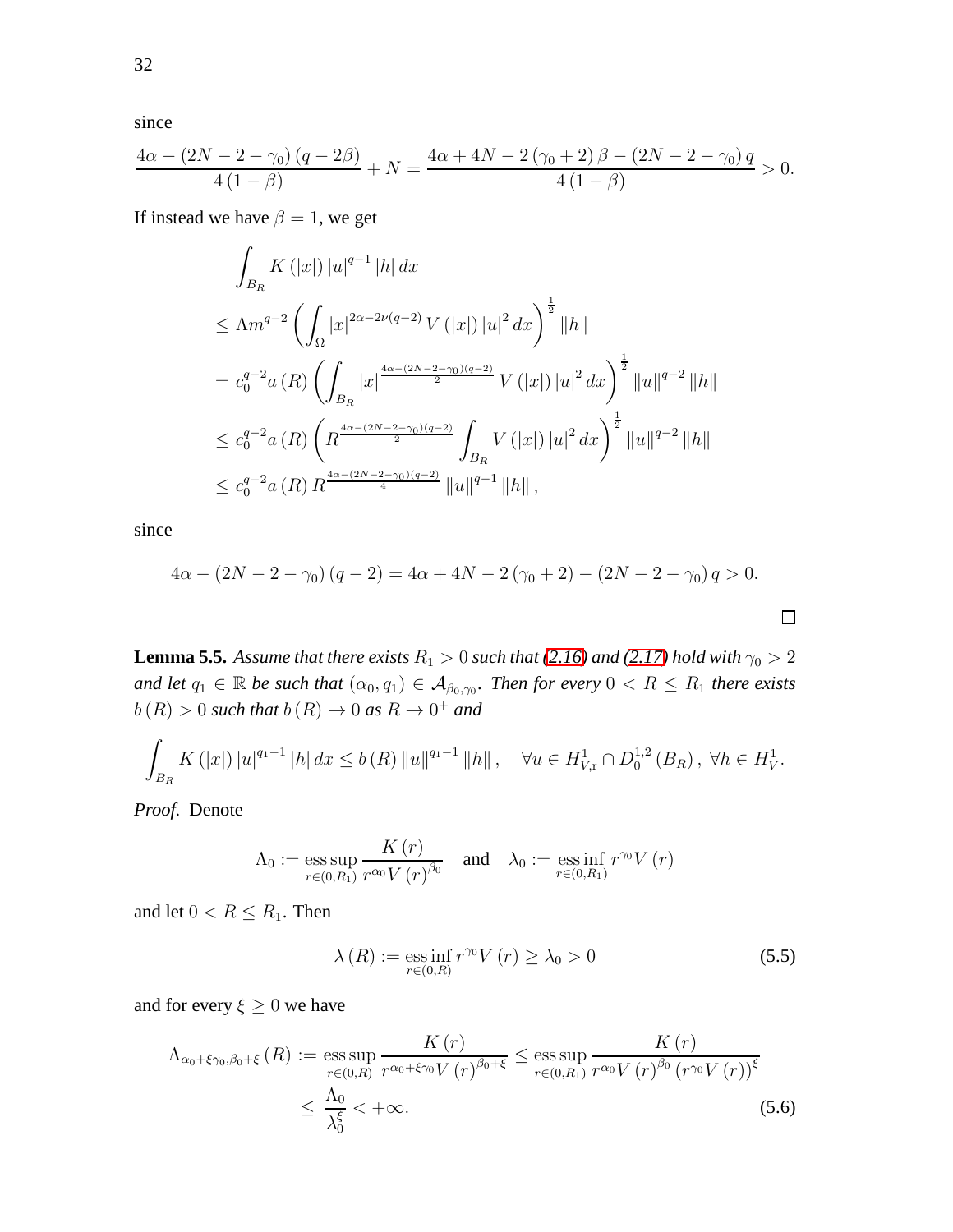Denoting  $\alpha_1 = \alpha_1 (\beta_0, \gamma_0)$ ,  $\alpha_2 = \alpha_2 (\beta_0)$  and  $\alpha_3 = \alpha_3 (\beta_0, \gamma_0)$ , as defined in [\(2.13\)](#page-9-5), we will now distinguish five cases, which reflect the five definitions [\(2.15\)](#page-10-1) of the set  $\mathcal{A}_{\beta_0,\gamma_0}$ . For the sake of clarity, some computations will be displaced in the Appendix.

Case 
$$
2 < \gamma_0 < N
$$
.

In this case,  $(\alpha_0, q_1) \in A_{\beta_0, \gamma_0}$  means

$$
\alpha_0 > \max\left\{\alpha_2, \alpha_3\right\} \text{ and}
$$
\n
$$
\max\left\{1, 2\beta_0\right\} < q_1 < \min\left\{2\frac{\alpha_0 - \beta_0\gamma_0 + N}{N - \gamma_0}, 2\frac{2\alpha_0 + (1 - 2\beta_0)\gamma_0 + 2N - 2}{2N - 2 - \gamma_0}\right\}
$$

and these conditions ensure that we can fix  $\xi \geq 0$ , independent of R (and u and h), in such a way that  $\alpha = \alpha_0 + \xi \gamma_0$  and  $\beta = \beta_0 + \xi$  satisfy

<span id="page-32-0"></span>
$$
\frac{1}{2} \le \beta \le 1 \quad \text{and} \quad 2\beta < q_1 < \frac{4\alpha + 4N - 2\left(\gamma_0 + 2\right)\beta}{2N - 2 - \gamma_0} \tag{5.7}
$$

(see Appendix). Hence, by [\(5.6\)](#page-31-0) and [\(5.5\)](#page-31-1), we can apply Lemma [5.4](#page-30-2) (with  $q = q_1$ ), so that  $\forall u \in H^1_{V,\mathrm{r}} \cap D_0^{1,2}$  $^{1,2}_0(B_R)$  and  $\forall h \in H^1_V$  we get

$$
\int_{B_R} K(|x|) |u|^{q_1-1} |h| dx \leq c_0^{q_1-2\beta} a(R) R^{\frac{4\alpha+4N-2(\gamma_0+2)\beta-(2N-2-\gamma_0)q_1}{4}} ||u||^{q_1-1} ||h||.
$$

This gives the result, since  $R^{4\alpha+4N-2(\gamma_0+2)\beta-(2N-2-\gamma_0)q_1} \to 0$  as  $R \to 0^+$  and

$$
a(R) = \Lambda_{\alpha_0 + \xi\gamma_0, \beta_0 + \xi}(R) \left(\frac{1}{\sqrt{\lambda(R)}} + \frac{R^{\frac{\gamma_0 - 2}{2}}}{\lambda(R)}\right)^{\frac{q_1 - 2\beta}{2}} \le \frac{\Lambda_0}{\lambda_0^{\xi}} \left(\frac{1}{\sqrt{\lambda_0}} + \frac{R_1^{\frac{\gamma_0 - 2}{2}}}{\lambda_0}\right)^{\frac{q_1 - 2\beta}{2}}
$$

*Case*  $\gamma_0 = N$ .

In this case,  $(\alpha_0, q_1) \in A_{\beta_0, \gamma_0}$  means

$$
\alpha_0 > \alpha_1 \ (= \alpha_2 = \alpha_3)
$$
 and  $\max\{1, 2\beta_0\} < q_1 < 2 \frac{2\alpha_0 + (1 - 2\beta_0)\gamma_0 + 2N - 2}{2N - 2 - \gamma_0}$ 

and these conditions still ensure that we can fix  $\xi \ge 0$  in such a way that  $\alpha = \alpha_0 + \xi \gamma_0$ and  $\beta = \beta_0 + \xi$  satisfy [\(5.7\)](#page-32-0) (see Appendix), so that the result ensues again by Lemma [5.4.](#page-30-2)

Case 
$$
N < \gamma_0 < 2N - 2
$$
.

In this case,  $(\alpha_0, q_1) \in A_{\beta_0, \gamma_0}$  means

$$
\alpha_0 > \alpha_1 \quad \text{and}
$$
\n
$$
\max\left\{1, 2\beta_0, 2\frac{\alpha_0 - \beta_0\gamma_0 + N}{N - \gamma_0}\right\} < q_1 < 2\frac{2\alpha_0 + (1 - 2\beta_0)\gamma_0 + 2N - 2}{2N - 2 - \gamma_0}
$$

and the conclusion then follows as in the former cases (see Appendix).

.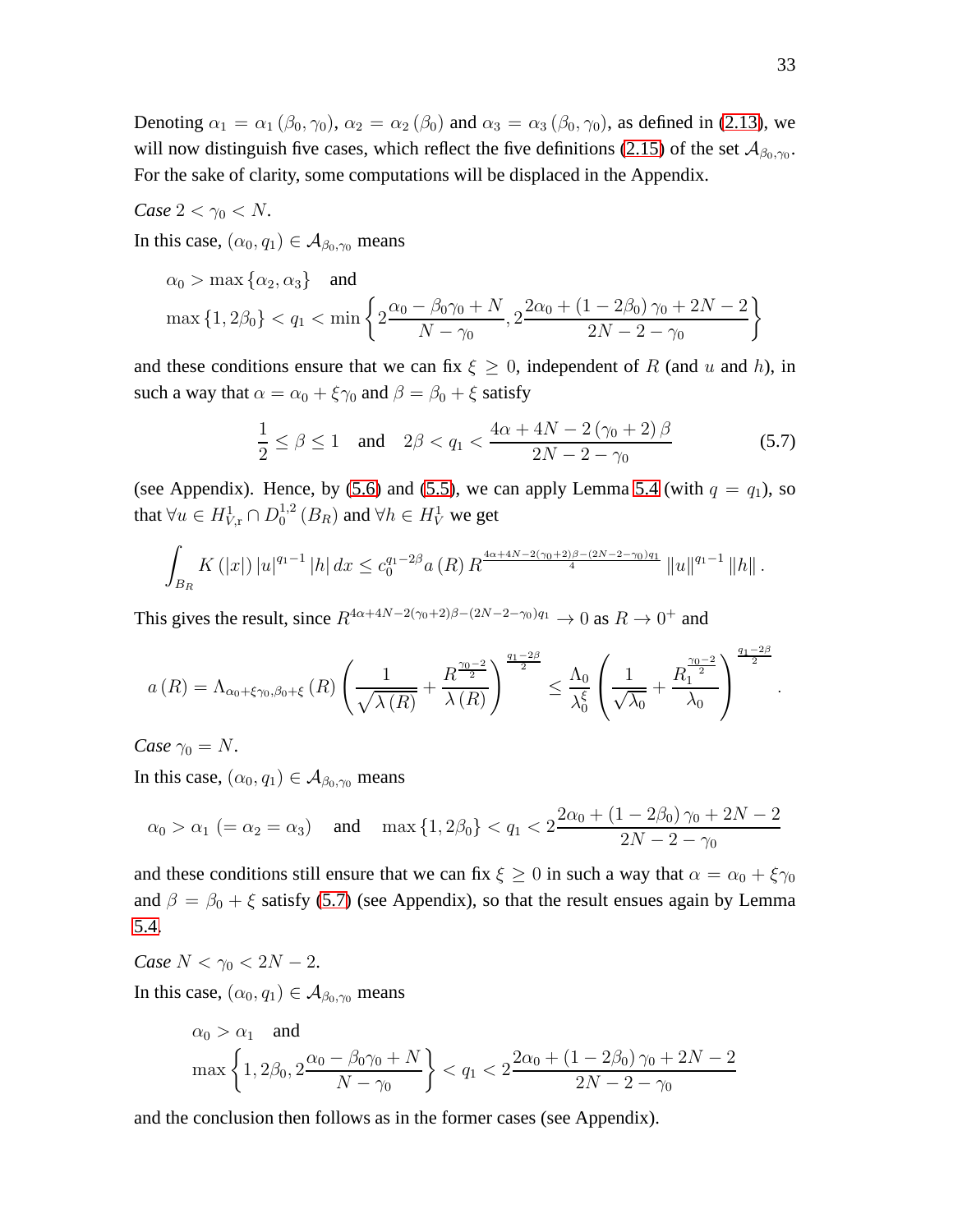#### *Case*  $\gamma_0 = 2N - 2$ .

In this case,  $(\alpha_0, q_1) \in A_{\beta_0, \gamma_0}$  means

$$
\alpha_0 > \alpha_1
$$
 and  $\max \left\{ 1, 2\beta_0, 2\frac{\alpha_0 - \beta_0\gamma_0 + N}{N - \gamma_0} \right\} < q_1$ 

and these conditions ensure that we can fix  $\xi \geq 0$  in such a way that  $\alpha = \alpha_0 + \xi \gamma_0$  and  $\beta = \beta_0 + \xi$  satisfy

$$
\frac{1}{2} \le \beta \le 1, \quad q_1 > 2\beta \quad \text{and} \quad 0 < 2\alpha + 2N - (\gamma_0 + 2)\beta
$$

(see Appendix). The result then follows again from Lemma [5.4.](#page-30-2)

*Case*  $\gamma_0 > 2N - 2$ .

In this case,  $(\alpha_0, q_1) \in A_{\beta_0, \gamma_0}$  means

$$
q_1 > \max\left\{1, 2\beta_0, 2\frac{\alpha_0 - \beta_0\gamma_0 + N}{N - \gamma_0}, 2\frac{2\alpha_0 + (1 - 2\beta_0)\gamma_0 + 2N - 2}{2N - 2 - \gamma_0}\right\}
$$

and this condition ensures that we can fix  $\xi \geq 0$  in such a way that  $\alpha = \alpha_0 + \xi \gamma_0$  and  $\beta = \beta_0 + \xi$  satisfy

$$
\frac{1}{2} \le \beta \le 1 \quad \text{and} \quad q_1 > \max\left\{2\beta, 2\frac{2\alpha + 2N - (\gamma_0 + 2)\beta}{2N - 2 - \gamma_0}\right\}
$$

(see Appendix). The result still follows from Lemma [5.4.](#page-30-2)

*Proof of Theorem [2.7.](#page-11-0)* Assume the hypotheses of the theorem and denote

$$
\lambda_0 := \operatorname*{ess\,inf}_{r \in (0,R_1)} r^{\gamma_0} V(r).
$$

If  $\gamma_0 = 2$  the thesis of the theorem is true by Theorem [2.2](#page-7-0) (see Remark [2.8](#page-11-1)[.3\)](#page-12-2), whence we can assume  $\gamma_0 > 2$  without restriction. Let  $u \in H^1_{V,r}$  and  $h \in H^1_V$  be such that  $||u|| = ||h|| = 1$ . Let  $R \le R_1$  and observe that  $\forall x \in B_R$  we have

<span id="page-33-0"></span>
$$
1 \le \frac{1}{\lambda_0} |x|^{\gamma_0} V(|x|) \le \frac{R^{\gamma_0}}{\lambda_0} V(|x|).
$$
 (5.8)

Take a function  $\varphi \in C^{\infty}(\mathbb{R})$  such that  $0 \leq \varphi \leq 1$  on  $\mathbb{R}, \varphi(r) = 1$  for  $r \leq 1$  and  $\varphi(r) = 0$  for  $r \ge 2$ . Define  $M := \max_{\mathbb{R}} |\varphi'|$  and  $\phi_R(x) := \varphi(2|x|/R)$ , in such a way that  $|\nabla \phi_R| \le 2M/R$  on  $\mathbb{R}^N$ . Then  $\phi_R u \in H^1_{V,\mathrm{r}} \cap D_0^{1,2}$  $_0^{1,2}(B_R)$  and

$$
\|\phi_R u\|^2 = \int_{B_R} \left( |\nabla (\phi_R u)|^2 + V(|x|) |\phi_R u|^2 \right) dx
$$
  

$$
\leq \int_{B_R} \left( 2 |\nabla u|^2 + 2 |\nabla \phi_R|^2 |u|^2 + V(|x|) |u|^2 \right) dx
$$

$$
\Box
$$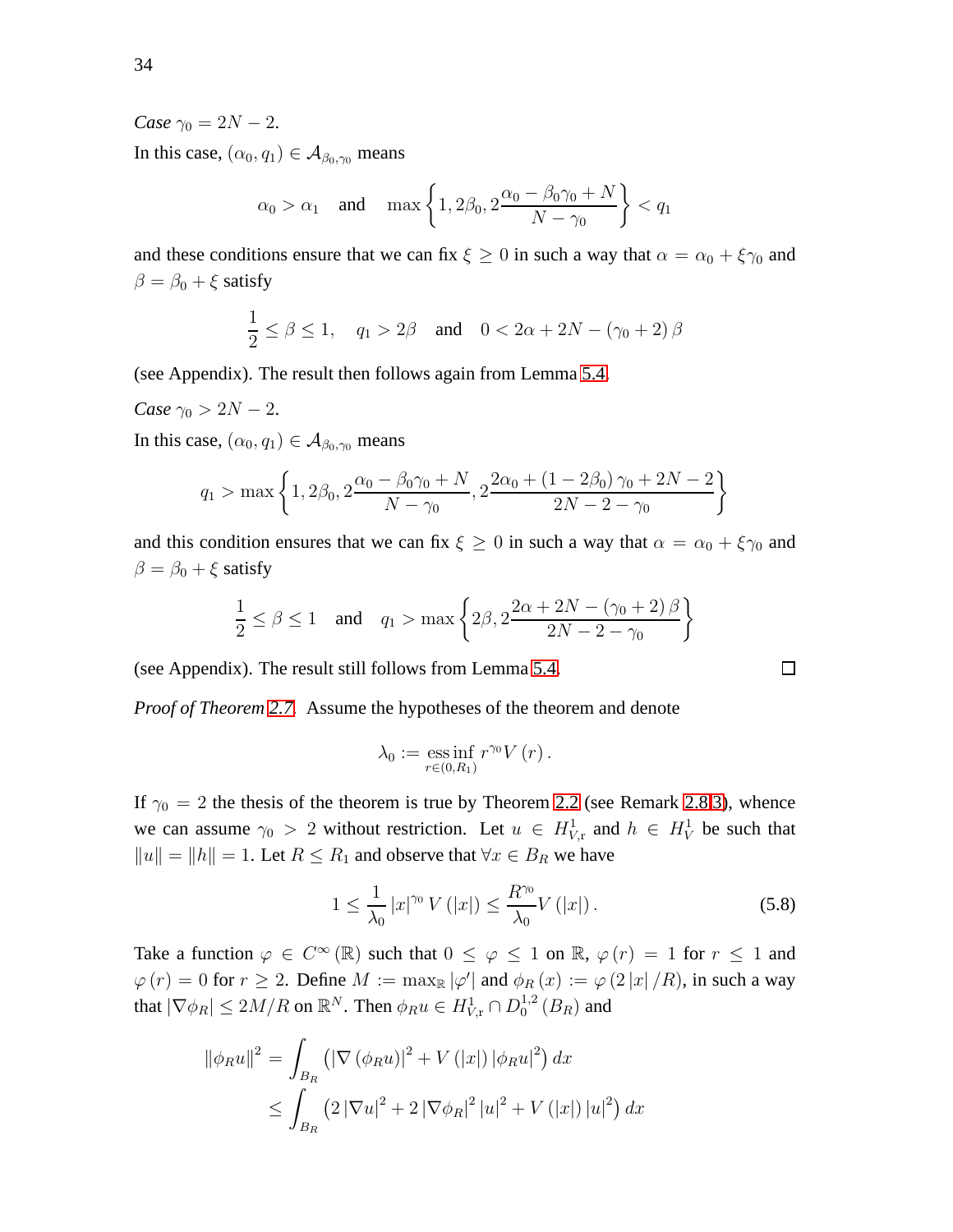$$
\leq 2 \int_{B_R} \left( |\nabla u|^2 + \frac{4M^2}{R^2} |u|^2 + V(|x|) |u|^2 \right) dx
$$
  
\n
$$
\leq 2 \int_{B_R} \left( |\nabla u|^2 + 4M^2 \frac{R^{\gamma_0 - 2}}{\lambda_0} V(|x|) |u|^2 + V(|x|) |u|^2 \right) dx
$$
  
\n
$$
\leq 2 \left( 1 + 4M^2 \frac{R_1^{\gamma_0 - 2}}{\lambda_0} \right),
$$

where [\(5.8\)](#page-33-0) has been used. Hence, by Lemma [5.5,](#page-31-2) we get

$$
\int_{B_{R/2}} K(|x|) |u|^{q_1-1} |h| dx \le \int_{B_R} K(|x|) |\phi_R u|^{q_1-1} |h| dx \le b(R) ||\phi_R u||^{q_1-1}
$$
  

$$
\le b(R) \left(2 + 8M^2 \frac{R_1^{\gamma_0 - 2}}{\lambda_0}\right)
$$

 $\sqrt{ }$ R  $= 0$ , which is where  $b(R) \to 0$  as  $R \to 0^+$ . We thus conclude that  $\lim_{R \to 0^+} \mathcal{R}_0$  $q_1$ , 2 equivalent to the thesis of the theorem.  $\Box$ 

# **6 Appendix**

This Appendix is devoted to complete the computations of the proof of Lemma [5.5.](#page-31-2) We still distinguish the same cases considered there.

*Case*  $2 < \gamma_0 < N$ *.* In this case,  $(\alpha_0, q_1) \in A_{\beta_0, \gamma_0}$  means

$$
\alpha_0 > \max \left\{ \alpha_2, \alpha_3 \right\} \quad \text{and} \quad \max \left\{ 1, 2\beta_0 \right\} < q_1 < \min \left\{ 2 \frac{\alpha_0 - \beta_0 \gamma_0 + N}{N - \gamma_0}, 2 \frac{2\alpha_0 + \left( 1 - 2\beta_0 \right) \gamma_0 + 2N - 2}{2N - 2 - \gamma_0} \right\}.
$$

This ensures that we can find  $\xi \geq 0$  such that

$$
\frac{1}{2} \le \beta_0 + \xi \le 1 \quad \text{and} \quad 2\left(\beta_0 + \xi\right) < q_1 < \frac{4\left(\alpha_0 + \xi\gamma_0\right) + 4N - 2\left(\gamma_0 + 2\right)\left(\beta_0 + \xi\right)}{2N - 2 - \gamma_0},
$$

i.e.,

$$
\frac{1}{2}-\beta_0\leq \xi\leq 1-\beta_0 \quad \text{and} \quad 2\beta_0+2\xi< q_1<2\frac{\gamma_0-2}{2N-2-\gamma_0}\xi+\frac{4\alpha_0+4N-2\left(\gamma_0+2\right)\beta_0}{2N-2-\gamma_0}.
$$

Indeed, this amounts to find  $\xi$  such that

$$
\left\{\begin{aligned} & \max\left\{0,\tfrac{1-2\beta_0}{2}\right\}\leq \xi\leq 1-\beta_0\\ & \xi<\tfrac{q_1-2\beta_0}{2}\\ & q_1-\tfrac{4\alpha_0+4N-2(\gamma_0+2)\beta_0}{2N-2-\gamma_0}<2\tfrac{\gamma_0-2}{2N-2-\gamma_0}\xi, \end{aligned}\right.
$$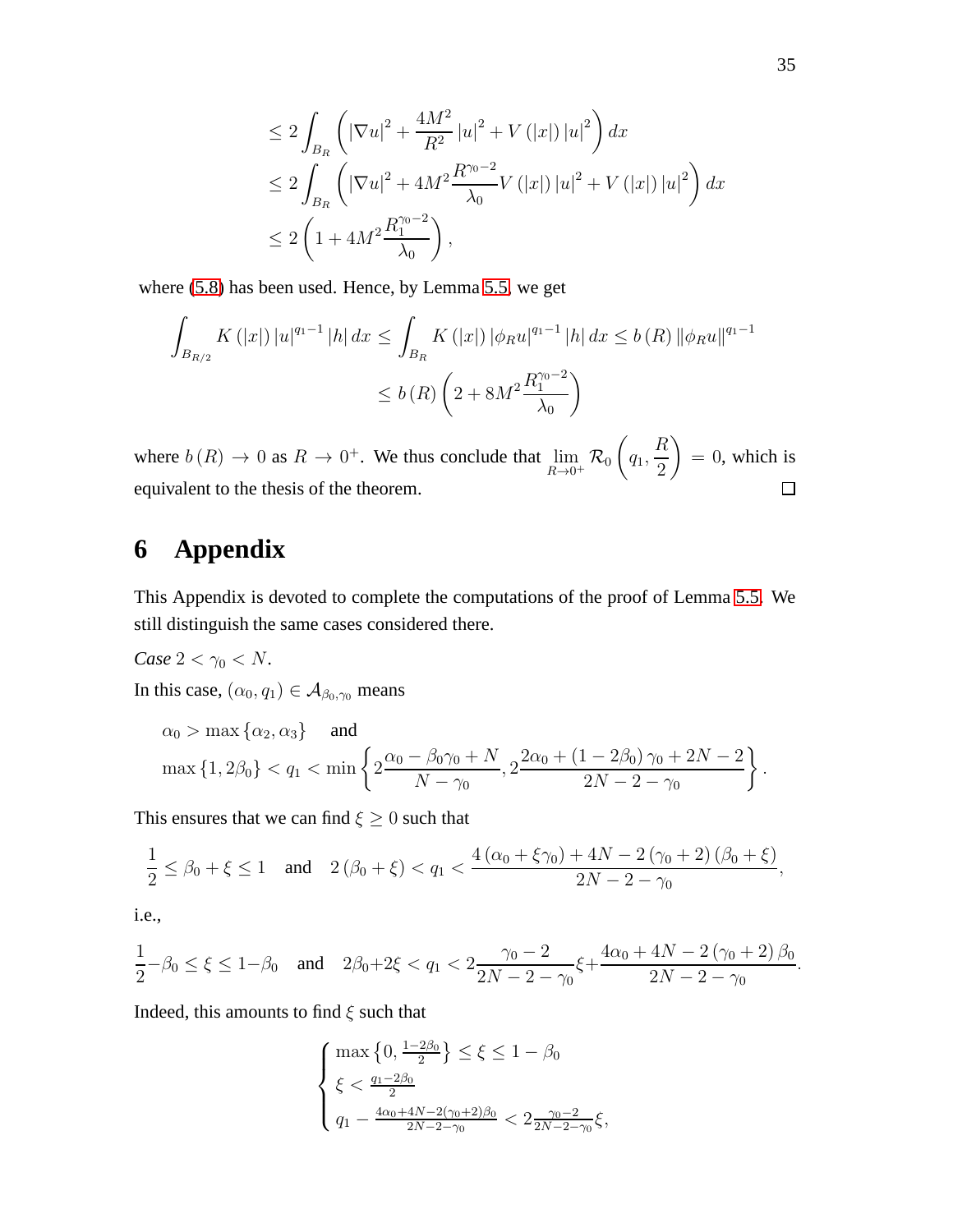which, since  $\frac{\gamma_0 - 2}{2N - 2 - \gamma_0} > 0$ , is equivalent to

$$
\begin{cases} \max\left\{0, \frac{1-2\beta_0}{2}\right\} \le \xi \le 1-\beta_0\\ q_1 \frac{2N-2-\gamma_0}{2(\gamma_0-2)} - \frac{2\alpha_0+2N-(\gamma_0+2)\beta_0}{\gamma_0-2} < \xi < \frac{q_1-2\beta_0}{2}.\end{cases}
$$

Since  $\frac{1}{2} - \beta_0 \leq 1 - \beta_0$  is obvious and  $1 - \beta_0 \geq 0$  holds by assumption, such a system has a solution  $\xi$  if and only if

$$
\left\{\begin{array}{l} \frac{1-2\beta_0}{2} < \frac{q_1-2\beta_0}{2} \\[1mm] q_1\frac{2N-2-\gamma_0}{2(\gamma_0-2)} - \frac{2\alpha_0+2N-(\gamma_0+2)\beta_0}{\gamma_0-2} < 1-\beta_0 \\[1mm] q_1\frac{2N-2-\gamma_0}{2(\gamma_0-2)} - \frac{2\alpha_0+2N-(\gamma_0+2)\beta_0}{\gamma_0-2} < \frac{q_1-2\beta_0}{2} \\[1mm] \frac{q_1-2\beta_0}{2} > 0, \end{array}\right.
$$

which is equivalent to

$$
\begin{cases} 1 < q_1 \\ q_1 < 2 \frac{2\alpha_0 + 2N + (1 - 2\beta_0)\gamma_0 - 2}{2N - 2 - \gamma_0} \\ \frac{q_1}{2} < \frac{\alpha_0 + N - \gamma_0 \beta_0}{N - \gamma_0} \\ q_1 > 2\beta_0. \end{cases}
$$

*Case*  $\gamma_0 = N$ .

In this case,  $(\alpha_0, q_1) \in A_{\beta_0, \gamma_0}$  means

$$
\alpha_0 > \alpha_1
$$
 (=  $\alpha_2 = \alpha_3$ ) and  
\n
$$
\max\{1, 2\beta_0\} < q_1 < 2\frac{2\alpha_0 + (1 - 2\beta_0)\gamma_0 + 2N - 2}{2N - 2 - \gamma_0} = 2\frac{2\alpha_0 + 3N - 2\beta_0N - 2}{N - 2}
$$

and this ensures that we can find  $\xi \geq 0$  such that

$$
\frac{1}{2} \le \beta_0 + \xi \le 1 \quad \text{and} \quad 2\left(\beta_0 + \xi\right) < q_1 < \frac{4\left(\alpha_0 + \xi\gamma_0\right) + 4N - 2\left(\gamma_0 + 2\right)\left(\beta_0 + \xi\right)}{2N - 2 - \gamma_0},
$$

i.e.,

$$
\frac{1}{2} - \beta_0 \le \xi \le 1 - \beta_0 \quad \text{and} \quad 2\beta_0 + 2\xi < q_1 < 2\xi + \frac{4\alpha_0 + 4N - 2\left(N + 2\right)\beta_0}{N - 2}.
$$

Indeed, this amounts to find  $\xi$  such that

$$
\begin{cases} \max\left\{0, \frac{1-2\beta_0}{2}\right\} \le \xi \le 1 - \beta_0\\ \frac{q_1}{2} - \frac{2\alpha_0 + 2N - (N+2)\beta_0}{N-2} < \xi < \frac{q_1 - 2\beta_0}{2}, \end{cases}
$$

which has a solution  $\xi$  if and only if

$$
\begin{cases} \frac{1-2\beta_0}{2} < \frac{q_1-2\beta_0}{2} \\ \frac{q_1}{2} - \frac{2\alpha_0+2N-(N+2)\beta_0}{N-2} < 1-\beta_0 \\ \frac{q_1}{2} - \frac{2\alpha_0+2N-(N+2)\beta_0}{N-2} < \frac{q_1-2\beta_0}{2} \\ 0 < \frac{q_1-2\beta_0}{2}. \end{cases}
$$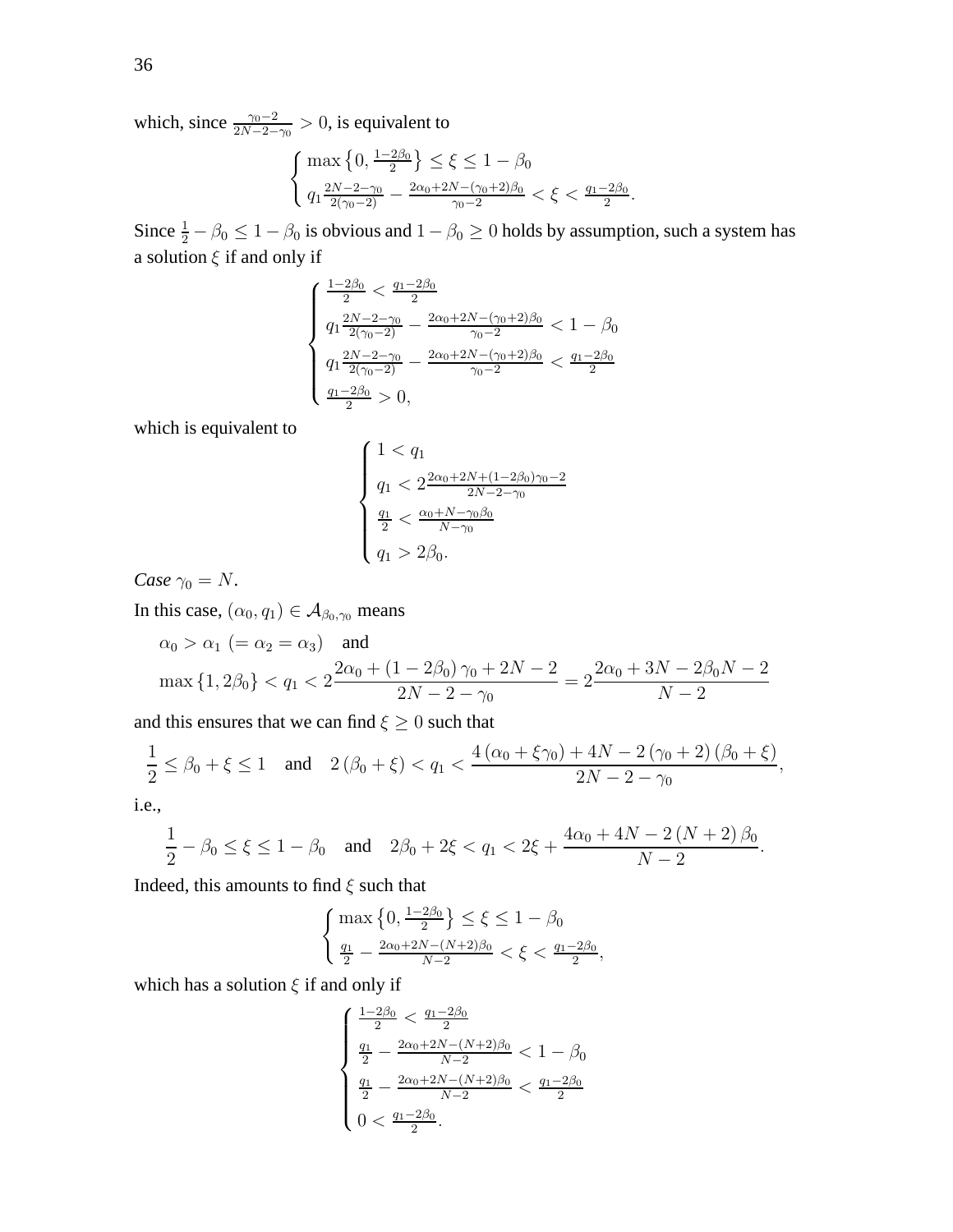These conditions are equivalent to

$$
\begin{cases} 1 < q_1 \\ \frac{q_1}{2} < \frac{2\alpha_0 + 3N - 2 - 2\beta_0 N}{N - 2} \\ 0 < \frac{2\alpha_0 + 2N - (N + 2)\beta_0}{N - 2} - \beta_0 = 2\frac{\alpha_0 + N(1 - \beta_0)}{N - 2} = 2\frac{\alpha_0 - \alpha_1}{N - 2} \\ 2\beta_0 < q_1. \end{cases}
$$

*Case*  $N < \gamma_0 < 2N - 2$ .

In this case,  $(\alpha_0, q_1) \in A_{\beta_0, \gamma_0}$  means

$$
\alpha_0 > \alpha_1 \quad \text{and}
$$
\n
$$
\max\left\{1, 2\beta_0, 2\frac{\alpha_0 - \beta_0\gamma_0 + N}{N - \gamma_0}\right\} < q_1 < 2\frac{2\alpha_0 + (1 - 2\beta_0)\gamma_0 + 2N - 2}{2N - 2 - \gamma_0}
$$

and these conditions ensure that we can find  $\xi\geq 0$  such that

$$
\frac{1}{2} \le \beta_0 + \xi \le 1 \quad \text{and} \quad 2(\beta_0 + \xi) < q_1 < \frac{4(\alpha_0 + \xi \gamma_0) + 4N - 2(\gamma_0 + 2)(\beta_0 + \xi)}{2N - 2 - \gamma_0},
$$

i.e.,

$$
\frac{1}{2} - \beta_0 \le \xi \le 1 - \beta_0 \quad \text{and} \quad 2\beta_0 + 2\xi < q_1 < 2\frac{\gamma_0 - 2}{2N - 2 - \gamma_0} \xi + \frac{4\alpha_0 + 4N - 2\left(\gamma_0 + 2\right)\beta_0}{2N - 2 - \gamma_0}.
$$

Indeed, this is equivalent to find  $\xi$  such that

$$
\left\{\begin{aligned} & \max\left\{0,\tfrac{1-2\beta_0}{2}\right\}\leq \xi\leq 1-\beta_0\\ & \xi<\tfrac{q_1-2\beta_0}{2}\\ & q_1-\tfrac{4\alpha_0+4N-2(\gamma_0+2)\beta_0}{2N-2-\gamma_0}<2\tfrac{\gamma_0-2}{2N-2-\gamma_0}\xi, \end{aligned}\right.
$$

which, since  $\frac{\gamma_0 - 2}{2N - 2 - \gamma_0} > 0$ , amounts to

$$
\begin{cases} \max\left\{0, \frac{1-2\beta_0}{2}\right\} \le \xi \le 1 - \beta_0\\ \xi < \frac{q_1 - 2\beta_0}{2} \\ q_1 \frac{2N - 2 - \gamma_0}{2(\gamma_0 - 2)} - \frac{2\alpha_0 + 2N - (\gamma_0 + 2)\beta_0}{\gamma_0 - 2} < \xi. \end{cases}
$$

Such a system has a solution  $\xi$  if and only if

$$
\begin{cases} 0 < \frac{q_1 - 2\beta_0}{2} \\ \frac{1 - 2\beta_0}{2} < \frac{q_1 - 2\beta_0}{2} \\ q_1 \frac{2N - 2 - \gamma_0}{2(\gamma_0 - 2)} - \frac{2\alpha_0 + 2N - (\gamma_0 + 2)\beta_0}{\gamma_0 - 2} < 1 - \beta_0 \\ q_1 \frac{2N - 2 - \gamma_0}{2(\gamma_0 - 2)} - \frac{2\alpha_0 + 2N - (\gamma_0 + 2)\beta_0}{\gamma_0 - 2} < \frac{q_1 - 2\beta_0}{2}, \end{cases}
$$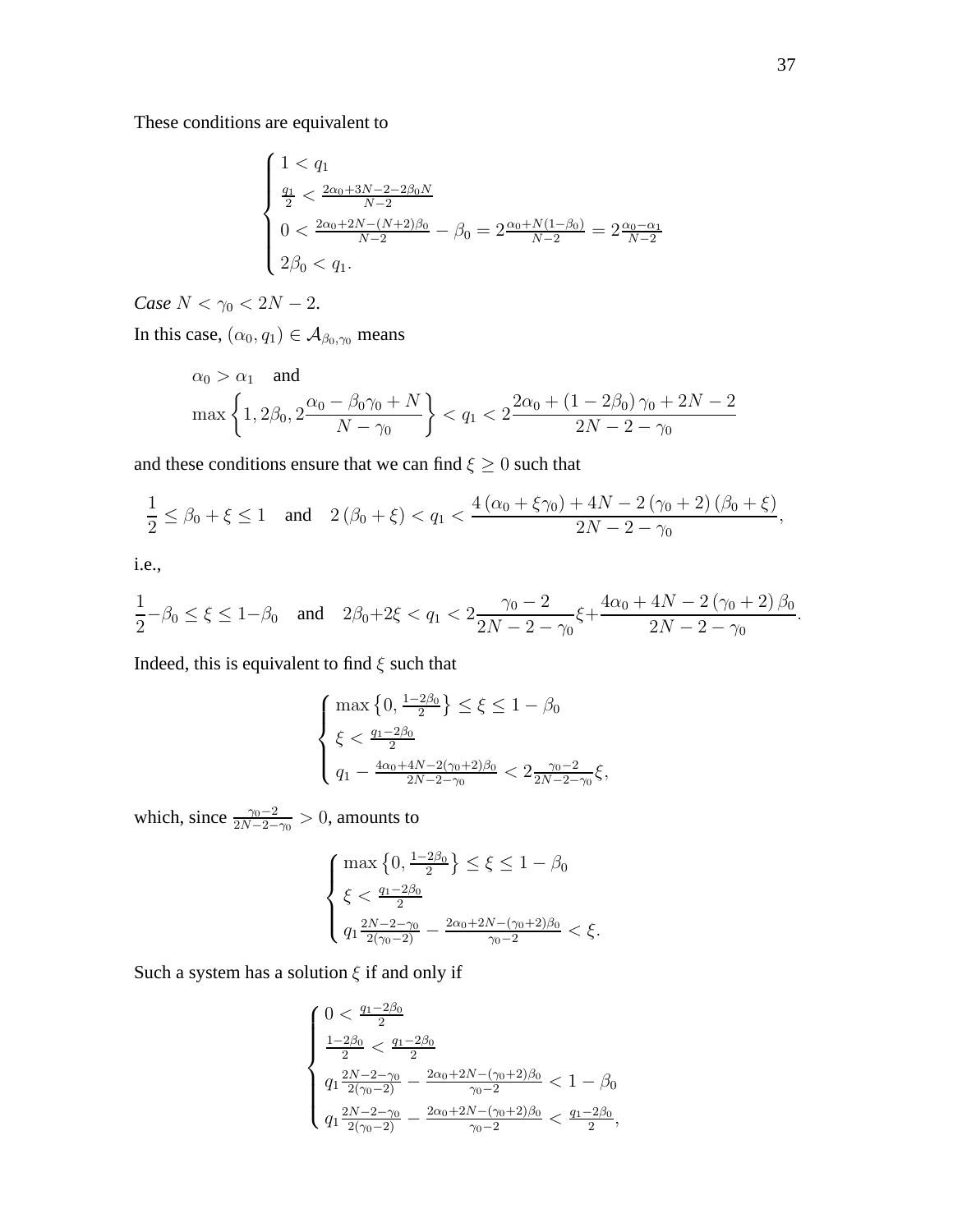which is equivalent to

$$
\begin{cases}\n q_1 > 2\beta_0 \\
 q_1 > 1 \\
 q_1 < 2 \frac{2\alpha_0 + 2N - 2\beta_0\gamma_0 + \gamma_0 - 2}{2N - 2 - \gamma_0} \\
 -2 \frac{\alpha_0 + N - \beta_0\gamma_0}{\gamma_0 - 2} < q_1 \frac{\gamma_0 - N}{\gamma_0 - 2}.\n\end{cases}
$$

*Case*  $\gamma_0 = 2N - 2$ *.* 

In this case,  $(\alpha_0, q_1) \in A_{\beta_0, \gamma_0}$  means

$$
\alpha_0 > \alpha_1
$$
 and  $q_1 > \max \left\{ 1, 2\beta_0, -2 \frac{\alpha_0 - 2(N - 1)\beta_0 + N}{N - 2} \right\}.$ 

This ensures that we can find  $\xi \geq 0$  such that

$$
\frac{1}{2} \le \beta_0 + \xi \le 1, \quad q_1 > 2(\beta_0 + \xi) \quad \text{and} \quad 2(\alpha_0 + \xi \gamma_0) + 2N - (\gamma_0 + 2)(\beta_0 + \xi) > 0,
$$

i.e.,

$$
\frac{1}{2} - \beta_0 \le \xi \le 1 - \beta_0, \quad q_1 > 2\beta_0 + 2\xi \quad \text{and} \quad \alpha_0 + N\left(1 - \beta_0\right) + (N - 2)\xi > 0.
$$

Indeed, this amounts to find  $\xi$  such that

$$
\begin{cases} \max\left\{0, \frac{1-2\beta_0}{2}\right\} \le \xi \le 1 - \beta_0\\ -\frac{\alpha_0 + N(1-\beta_0)}{N-2} < \xi < \frac{q_1 - 2\beta_0}{2} \end{cases}
$$

and such a system has a solution  $\xi$  if and only if

$$
\begin{cases} \frac{1-2\beta_0}{2} < \frac{q_1-2\beta_0}{2} \\ -\frac{\alpha_0+N(1-\beta_0)}{N-2} < 1-\beta_0 \\ -\frac{\alpha_0+N(1-\beta_0)}{N-2} < \frac{q_1-2\beta_0}{2} \\ 0 < \frac{q_1-2\beta_0}{2}, \end{cases}
$$

which means

$$
\begin{cases}\n1 < q_1 \\
\alpha_0 > - (2N - 2)(1 - \beta_0) = \alpha_1 \\
\frac{q_1}{2} > \beta_0 - \frac{\alpha_0 + N(1 - \beta_0)}{N - 2} = -\frac{\alpha_0 + N - 2(N - 1)\beta_0}{N - 2} \\
2\beta_0 < q_1.\n\end{cases}
$$

*Case*  $\gamma_0 > 2N - 2$ *.* 

In this case,  $(\alpha_0, q_1) \in A_{\beta_0, \gamma_0}$  means

$$
q_1 > \max\left\{1, 2\beta_0, 2\frac{\alpha_0 - \beta_0\gamma_0 + N}{N - \gamma_0}, 2\frac{2\alpha_0 + (1 - 2\beta_0)\gamma_0 + 2N - 2}{2N - 2 - \gamma_0}\right\}
$$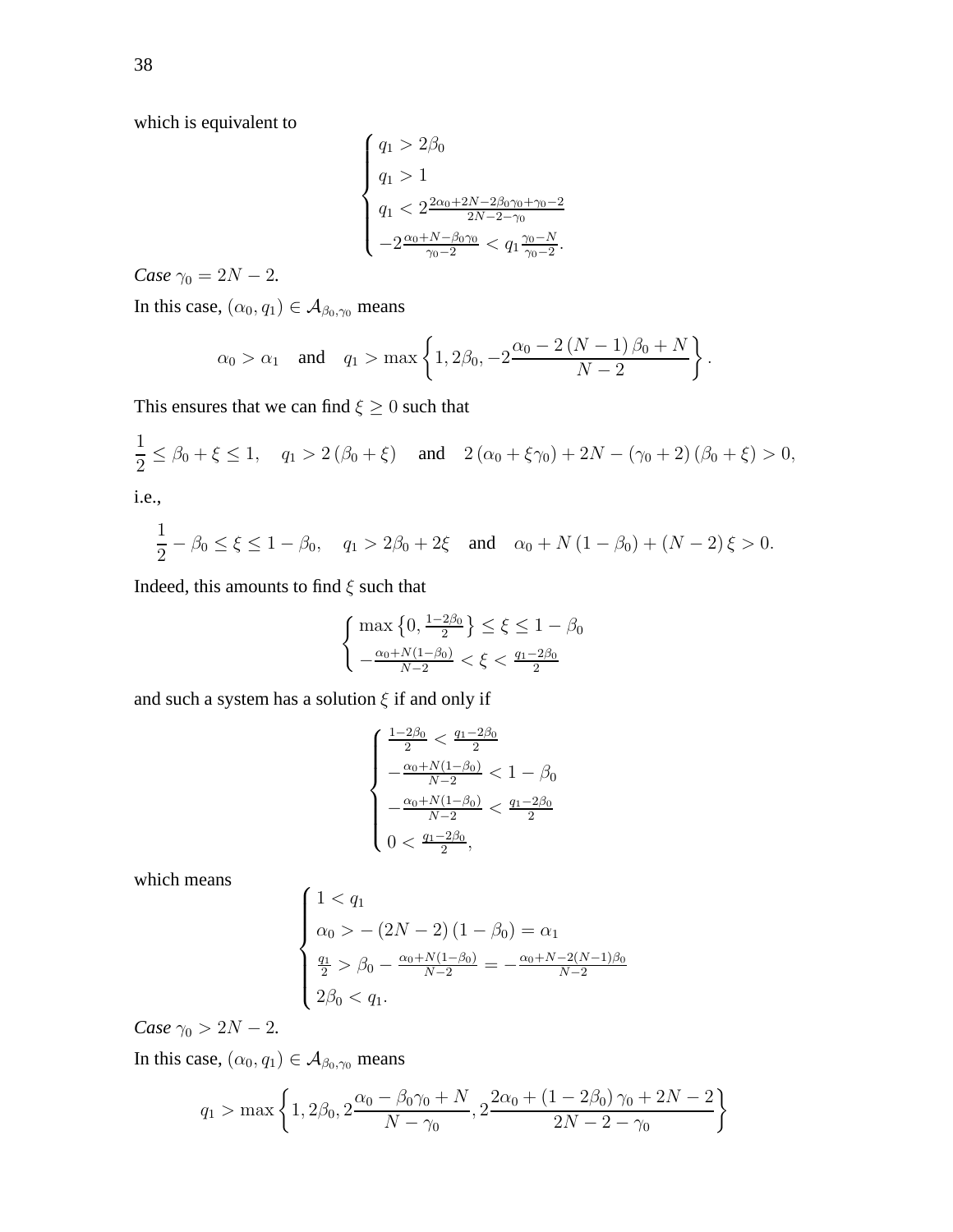and this condition ensures that we can find  $\xi \geq 0$  such that

$$
\frac{1}{2} \leq \beta_0 + \xi \leq 1 \quad \text{and} \quad q_1 > 2 \max \left\{ \beta_0 + \xi, \frac{2 (\alpha_0 + \xi \gamma_0) + 2N - (\gamma_0 + 2) (\beta_0 + \xi)}{2N - 2 - \gamma_0} \right\},
$$

which amounts to find  $\xi$  such that

<span id="page-38-0"></span>
$$
\begin{cases} \max\left\{0, \frac{1-2\beta_0}{2}\right\} \le \xi \le 1 - \beta_0\\ \frac{q_1}{2} > \max\left\{\beta_0 + \xi, \frac{\gamma_0 - 2}{2N - 2 - \gamma_0}\xi + \frac{2\alpha_0 + 2N - (\gamma_0 + 2)\beta_0}{2N - 2 - \gamma_0}\right\}.\end{cases}
$$
(6.1)

In order to check this, we take into account that  $\gamma_0 > 2N - 2$  implies  $\gamma_0 > N$ , and observe that

$$
\beta_0 + \xi = \frac{\gamma_0 - 2}{2N - 2 - \gamma_0} \xi + \frac{2\alpha_0 + 2N - (\gamma_0 + 2)\beta_0}{2N - 2 - \gamma_0} \Longleftrightarrow \xi = \frac{\alpha_0 + (1 - \beta_0)N}{N - \gamma_0}.
$$

Accordingly, we distinguish three subcases:

(I) 
$$
\frac{\alpha_0 + (1 - \beta_0)N}{N - \gamma_0} \ge 1 - \beta_0
$$
, i.e.,  $\alpha_0 \le -\gamma_0 (1 - \beta_0) = \alpha_1$ ;  
\n(II)  $\frac{\alpha_0 + (1 - \beta_0)N}{N - \gamma_0} \le \max\left\{0, \frac{1 - 2\beta_0}{2}\right\}$ , i.e.,  
\n $\alpha_0 + (1 - \beta_0) N \ge (N - \gamma_0) \max\left\{0, \frac{1 - 2\beta_0}{2}\right\} = \min\left\{0, (N - \gamma_0) \frac{1 - 2\beta_0}{2}\right\}$ ,

i.e.,

$$
\alpha_0 \ge \min \left\{ 0, (N - \gamma_0) \frac{1 - 2\beta_0}{2} \right\} - (1 - \beta_0) N = \min \left\{ \alpha_2, \alpha_3 \right\};
$$
  
(III) max  $\left\{ 0, \frac{1 - 2\beta_0}{2} \right\} < \frac{\alpha_0 + (1 - \beta_0)N}{N - \gamma_0} < 1 - \beta_0$ , i.e.,  $\alpha_1 < \alpha_0 < \min \left\{ \alpha_2, \alpha_3 \right\}$ .

#### *Subcase (I).*

Since  $\xi \le 1 - \beta_0$  implies  $\max \left\{ \beta_0 + \xi, \frac{\gamma_0 - 2}{2N - 2 - \gamma_0} \xi + \frac{2\alpha_0 + 2N - (\gamma_0 + 2)\beta_0}{2N - 2 - \gamma_0} \right\}$  $2N-2-\gamma_0$  $\Big\} = \frac{\gamma_0 - 2}{2N - 2}$  $\frac{\gamma_0 - 2}{2N - 2 - \gamma_0} \xi +$  $2\alpha_0+2N-(\gamma_0+2)\beta_0$  $\frac{2N-(\gamma_0+2)\beta_0}{2N-2-\gamma_0}$ , the inequalities [\(6.1\)](#page-38-0) become

$$
\begin{cases} \max\left\{0, \frac{1-2\beta_0}{2}\right\} \le \xi \le 1-\beta_0\\ \frac{q_1}{2} > \frac{\gamma_0 - 2}{2N - 2 - \gamma_0} \xi + \frac{2\alpha_0 + 2N - (\gamma_0 + 2)\beta_0}{2N - 2 - \gamma_0}, \end{cases}
$$

i.e.,

$$
\begin{cases} \max\left\{0, \frac{1-2\beta_0}{2}\right\} \le \xi \le 1-\beta_0\\ q_1 \frac{2N-2-\gamma_0}{2(\gamma_0-2)} - \frac{4\alpha_0+4N-2(\gamma_0+2)\beta_0}{2(\gamma_0-2)} < \xi, \end{cases}
$$

which, since max  $\{0, \frac{1-2\beta_0}{2}\}$  $\left\{\frac{2\beta_0}{2}\right\} \leq 1 - \beta_0$  is clearly true, has a solution  $\xi$  if and only if

$$
q_1 \frac{2N - 2 - \gamma_0}{2(\gamma_0 - 2)} - \frac{4\alpha_0 + 4N - 2(\gamma_0 + 2)\beta_0}{2(\gamma_0 - 2)} < 1 - \beta_0,
$$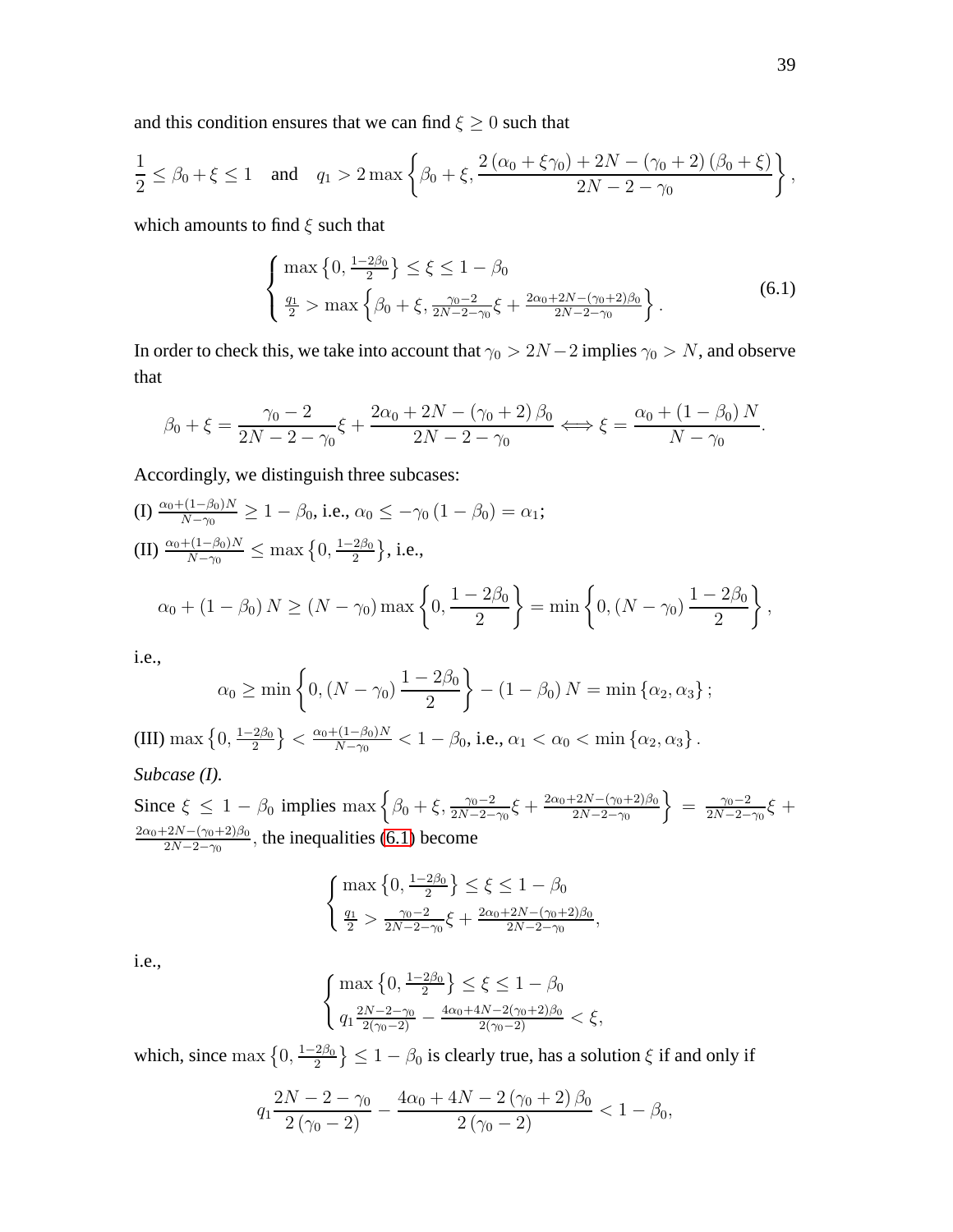i.e.,

$$
q_1 > \frac{4\alpha_0 + 4N - 2(\gamma_0 + 2)\beta_0 + 2(\gamma_0 - 2)(1 - \beta_0)}{2N - 2 - \gamma_0} = 2\frac{2\alpha_0 + 2N - 2 + \gamma_0(1 - 2\beta_0)}{2N - 2 - \gamma_0}.
$$

#### *Subcase (II).*

Since  $\xi \ge \max\left\{0, \frac{1-2\beta_0}{2}\right\}$  $\frac{2\beta_0}{2}$ } implies max  $\left\{\beta_0 + \xi, \frac{\gamma_0 - 2}{2N - 2 - \gamma_0}$ ξ +  $\frac{2\alpha_0 + 2N - (\gamma_0 + 2)\beta_0}{2N - 2 - \gamma_0}$  $2N-2-\gamma_0$  $\Big\} = \beta_0 + \xi,$ the inequalities [\(6.1\)](#page-38-0) become

$$
\begin{cases} \max\left\{0, \frac{1-2\beta_0}{2}\right\} \le \xi \le 1 - \beta_0\\ \xi < \frac{q_1}{2} - \beta_0, \end{cases}
$$

which has a solution  $\xi$  if and only if  $\max\left\{0,\frac{1-2\beta_0}{2}\right\}$  $\left\{\frac{2\beta_0}{2}\right\}\leq \frac{q_1}{2}-\beta_0$ , i.e.,  $q_1 > \max\big\{1, 2\beta_0\big\}$ . *Subcase (III).*

We take  $\xi = \frac{\alpha_0 + (1 - \beta_0)N}{N - \alpha_0}$  $\frac{N-\gamma_0}{N-\gamma_0}$  and thus the inequalities [\(6.1\)](#page-38-0) are equivalent just to

$$
\frac{q_1}{2} > \beta_0 + \frac{\alpha_0 + (1 - \beta_0) N}{N - \gamma_0} = \frac{\alpha_0 + N - \gamma_0 \beta_0}{N - \gamma_0}
$$

.

### <span id="page-39-2"></span>**References**

- [1] Alves, C.O., Souto, M.A.S.: Existence of solutions for a class of nonlinear Schrödinger equations with potential vanishing at infinity. J. Differential Equations **254**, 1977-1991 (2013)
- <span id="page-39-3"></span><span id="page-39-1"></span>[2] Ambrosetti, A., Felli, V., Malchiodi, A.: Ground states of nonlinear Schrödinger equations with potentials vanishing at infinity. J. Eur. Math. Soc. **7**, 117-144 (2005)
- <span id="page-39-0"></span>[3] Ambrosetti, A., Rabinowitz, P.H.: Dual variational methods in critical point theory and applications. J. Funct. Anal. **14**, 349-381 (1973)
- <span id="page-39-4"></span>[4] Badiale, M., Benci, V., Rolando, S.: Solitary waves: physical aspects and mathematical results. Rend. Sem. Math. Univ. Pol. Torino **62**, 107-154 (2004)
- [5] Badiale, M., Guida, M., Rolando, S.: Elliptic equations with decaying cylindrical potentials and power-type nonlinearities Adv. Differential Equations **12**, 1321-1362 (2007)
- <span id="page-39-6"></span><span id="page-39-5"></span>[6] Badiale, M., Guida, M., Rolando, S.: A nonexistence result for a nonlinear elliptic equation with singular and decaying potential. Commun. Contemp. Math., to appear
- [7] Badiale, M., Guida, M., Rolando, S.: Compactness and existence results in weighted Sobolev spaces of radial functions, Part II: Existence, in preparation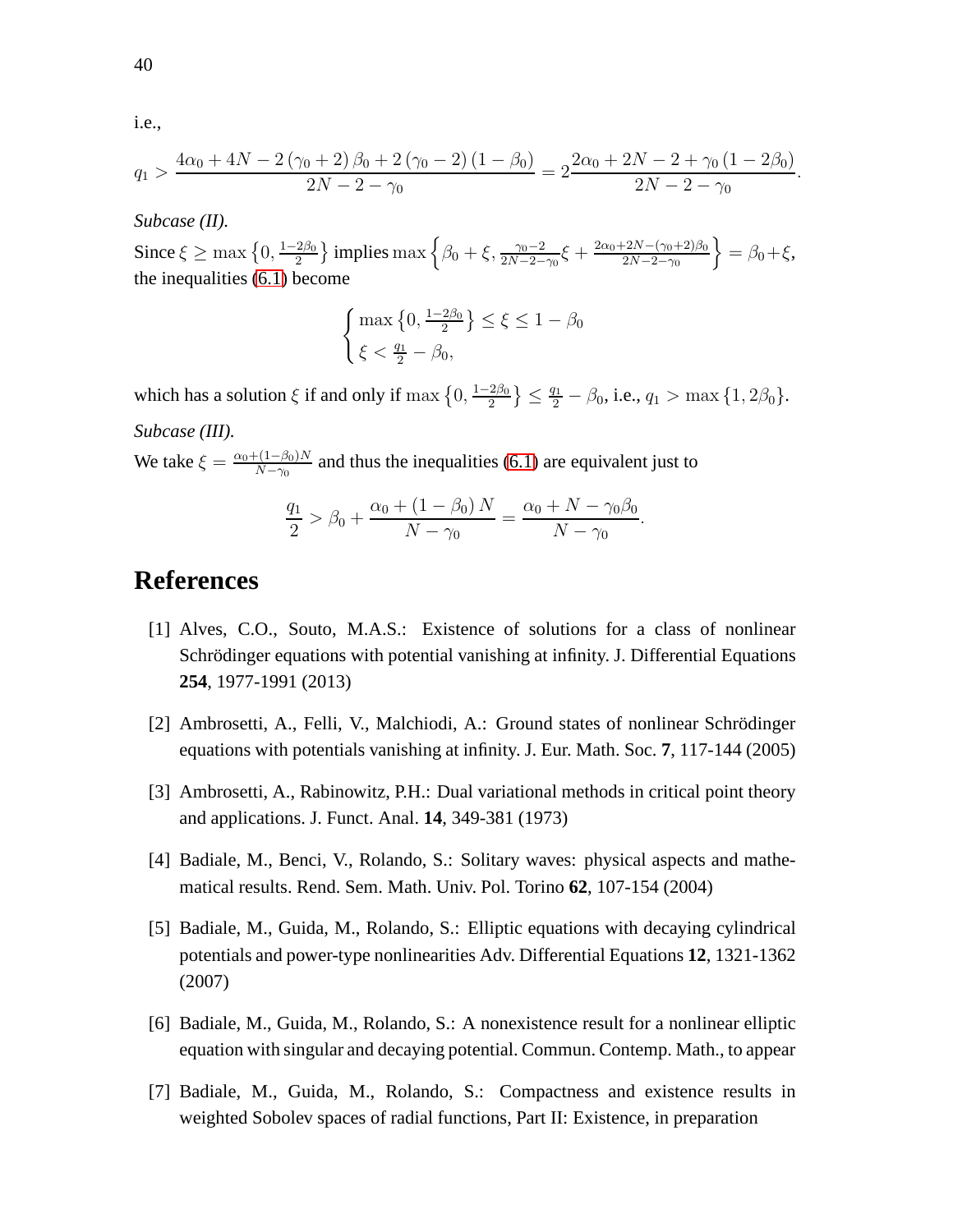- <span id="page-40-7"></span><span id="page-40-3"></span>[8] Badiale, M., Pisani, L., Rolando, S.: Sum of weighted Lebesgue spaces and nonlinear elliptic equations. NoDEA, Nonlinear Differ. Equ. Appl. **18**, 369-405 (2011)
- <span id="page-40-9"></span>[9] Badiale, M., Rolando, S.: Elliptic problems with singular potentials and doublepower nonlinearity. Mediterr. J. Math. **2**, 417-436 (2005)
- <span id="page-40-0"></span>[10] Badiale, M., Rolando, S.: A note on nonlinear elliptic problems with singular potentials. Rend. Lincei Mat. Appl. **17**, 1-13 (2006)
- <span id="page-40-8"></span>[11] Benci, V.: Hylomorphic solitons. Milan J. Math. **77**, 271-322 (2009)
- <span id="page-40-4"></span>[12] Benci, V., Fortunato, D.: Towards a unified field theory for classical electrodynamics. Arch. Rational Mech. Anal. **173**, 379-414 (2004)
- [13] Benci, V., Grisanti, C.R., Micheletti, A.M.: Existence and non existence of the ground state solution for the nonlinear Schrödinger equation with  $V(\infty) = 0$ . Topol. Methods Nonlinear Anal. **26**, 203-220 (2005)
- [14] Benci, V., Grisanti, C.R., Micheletti, A.M.: Existence of solutions for the nonlinear Schrödinger equation with  $V(\infty) = 0$ . Contributions to nonlinear analysis, Progr. Nonlinear Differential Equations Appl., vol. 66, Birkhäuser, Basel (2006)
- <span id="page-40-5"></span><span id="page-40-1"></span>[15] Berestycki, H., Lions, P.L.: Nonlinear Scalar Field Equations, I - II. Arch. Rational Mech. Anal. **82**, 313-379 (1983)
- [16] Bonheure, D., Mercuri, C.: Embedding theorems and existence results for nonlinear Schrödinger-Poisson systems with unbounded and vanishing potentials. J. Differential Equations **251**, 1056-1085 (2011)
- <span id="page-40-6"></span>[17] Bonheure, D., Van Schaftingen, J.: Groundstates for the nonlinear Schrödinger equation with potential vanishing at infinity. Ann. Mat. Pura Appl. **189**, 273-301 (2010)
- <span id="page-40-10"></span><span id="page-40-2"></span>[18] Floer, A., Weinstein, A.: Nonspreading wave packets for the cubic Schrödinger equation with a bounded potential. J. Funct. Anal. **69**, 397-408 (1986)
- [19] Guida, M., Rolando, S.: On the existence of bounded Palais-Smale sequences and applications to nonlinear equations without superlinearity assumptions, in preparation
- <span id="page-40-11"></span>[20] Ni, W.-M.: A nonlinear Dirichlet problem on the unit ball and its applications. Indiana Univ. Math. J. **31**, 801-807 (1982)